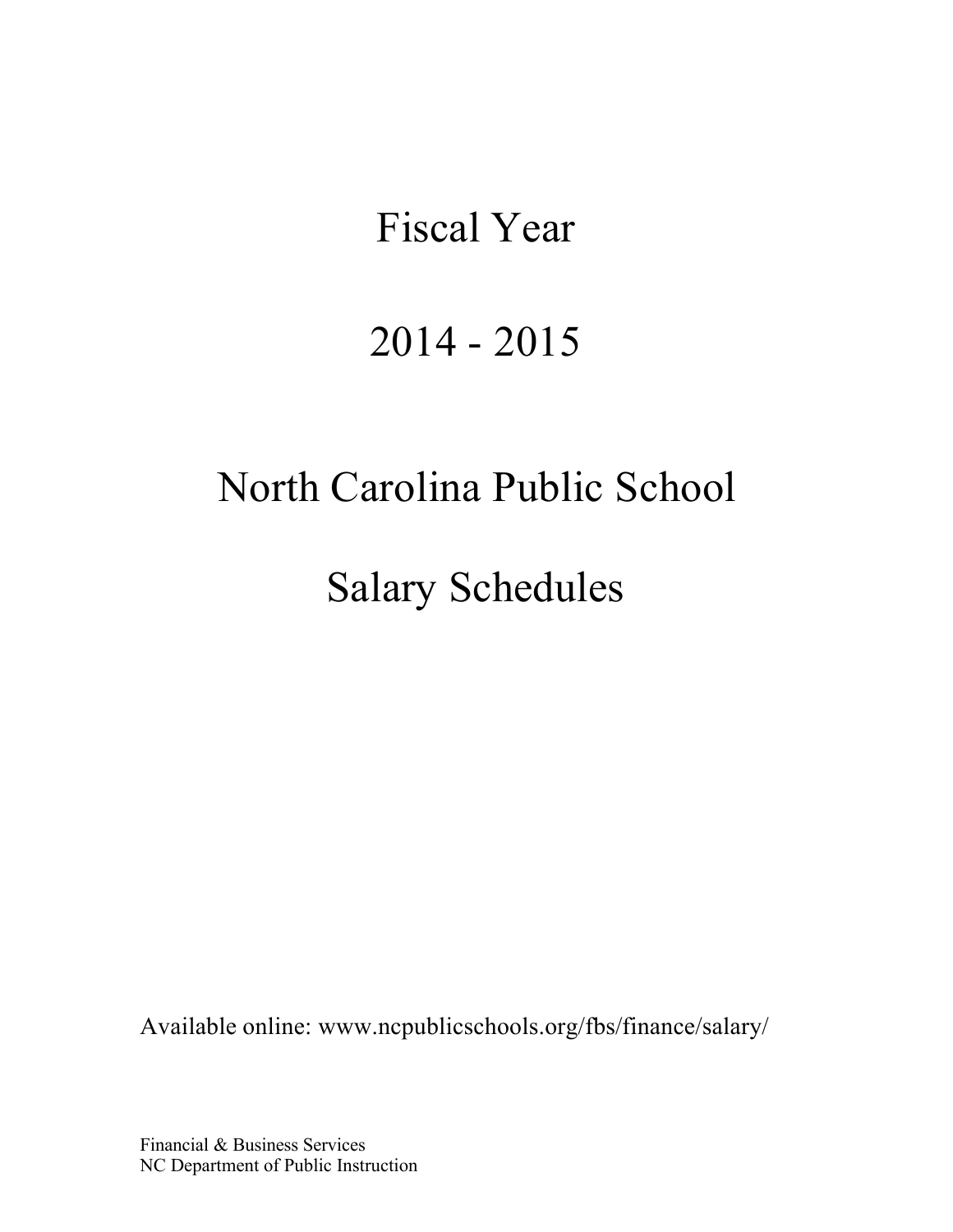# **CERTIFIED TEACHER SALARY SCHEDULE 2014-2015 BACHELOR'S DEGREE**

### **Effective July 1, 2014**

| <b>Years</b> |               | <b>Bachelor's Teacher</b> |                      | <b>Bachelor's w/ NBPTS Certification</b> |                     |                      |  |
|--------------|---------------|---------------------------|----------------------|------------------------------------------|---------------------|----------------------|--|
| of           | Monthly       | 12 Monthly                | <b>Annual Salary</b> | Monthly                                  | 12 Monthly          | <b>Annual Salary</b> |  |
| <b>Exp</b>   | <b>Salary</b> | <b>Installments</b>       | (10 months)          | <b>Salary</b>                            | <b>Installments</b> | $(10$ months)        |  |
| $0 - 2$      | \$3,300       | \$2,750.00                | \$33,000             | N/A                                      | N/A                 | N/A                  |  |
| $3 - 4$      | \$3,300       | \$2,750.00                | \$33,000             | \$3,696                                  | \$3,080.00          | \$36,960             |  |
| 5            | \$3,650       | \$3,041.67                | \$36,500             | \$4,088                                  | \$3,406.67          | \$40,880             |  |
| 6            | \$3,650       | \$3,041.67                | \$36,500             | \$4,088                                  | \$3,406.67          | \$40,880             |  |
| 7            | \$3,650       | \$3,041.67                | \$36,500             | \$4,088                                  | \$3,406.67          | \$40,880             |  |
| 8            | \$3,650       | \$3,041.67                | \$36,500             | \$4,088                                  | \$3,406.67          | \$40,880             |  |
| 9            | \$3,650       | \$3,041.67                | \$36,500             | \$4,088                                  | \$3,406.67          | \$40,880             |  |
| 10           | \$4,000       | \$3,333.33                | \$40,000             | \$4,480                                  | \$3,733.33          | \$44,800             |  |
| 11           | \$4,000       | \$3,333.33                | \$40,000             | \$4,480                                  | \$3,733.33          | \$44,800             |  |
| 12           | \$4,000       | \$3,333.33                | \$40,000             | \$4,480                                  | \$3,733.33          | \$44,800             |  |
| 13           | \$4,000       | \$3,333.33                | \$40,000             | \$4,480                                  | \$3,733.33          | \$44,800             |  |
| 14           | \$4,000       | \$3,333.33                | \$40,000             | \$4,480                                  | \$3,733.33          | \$44,800             |  |
| 15           | \$4,350       | \$3,625.00                | \$43,500             | \$4,872                                  | \$4,060.00          | \$48,720             |  |
| 16           | \$4,350       | \$3,625.00                | \$43,500             | \$4,872                                  | \$4,060.00          | \$48,720             |  |
| 17           | \$4,350       | \$3,625.00                | \$43,500             | \$4,872                                  | \$4,060.00          | \$48,720             |  |
| 18           | \$4,350       | \$3,625.00                | \$43,500             | \$4,872                                  | \$4,060.00          | \$48,720             |  |
| 19           | \$4,350       | \$3,625.00                | \$43,500             | \$4,872                                  | \$4,060.00          | \$48,720             |  |
| 20           | \$4,650       | \$3,875.00                | \$46,500             | \$5,208                                  | \$4,340.00          | \$52,080             |  |
| 21           | \$4,650       | \$3,875.00                | \$46,500             | \$5,208                                  | \$4,340.00          | \$52,080             |  |
| 22           | \$4,650       | \$3,875.00                | \$46,500             | \$5,208                                  | \$4,340.00          | \$52,080             |  |
| 23           | \$4,650       | \$3,875.00                | \$46,500             | \$5,208                                  | \$4,340.00          | \$52,080             |  |
| 24           | \$4,650       | \$3,875.00                | \$46,500             | \$5,208                                  | \$4,340.00          | \$52,080             |  |
| 25           | \$5,000       | \$4,166.67                | \$50,000             | \$5,600                                  | \$4,666.67          | \$56,000             |  |
| 26           | \$5,000       | \$4,166.67                | \$50,000             | \$5,600                                  | \$4,666.67          | \$56,000             |  |
| 27           | \$5,000       | \$4,166.67                | \$50,000             | \$5,600                                  | \$4,666.67          | \$56,000             |  |
| 28           | \$5,000       | \$4,166.67                | \$50,000             | \$5,600                                  | \$4,666.67          | \$56,000             |  |
| 29           | \$5,000       | \$4,166.67                | \$50,000             | \$5,600                                  | \$4,666.67          | \$56,000             |  |
| 30           | \$5,000       | \$4,166.67                | \$50,000             | \$5,600                                  | \$4,666.67          | \$56,000             |  |
| 31           | \$5,000       | \$4,166.67                | \$50,000             | \$5,600                                  | \$4,666.67          | \$56,000             |  |
| 32           | \$5,000       | \$4,166.67                | \$50,000             | \$5,600                                  | \$4,666.67          | \$56,000             |  |
| 33           | \$5,000       | \$4,166.67                | \$50,000             | \$5,600                                  | \$4,666.67          | \$56,000             |  |
| 34           | \$5,000       | \$4,166.67                | \$50,000             | \$5,600                                  | \$4,666.67          | \$56,000             |  |
| $35+$        | \$5,000       | \$4,166.67                | \$50,000             | \$5,600                                  | \$4,666.67          | \$56,000             |  |

**NOTE:** "NBPTS" stands for National Board for Professional Teacher Standards.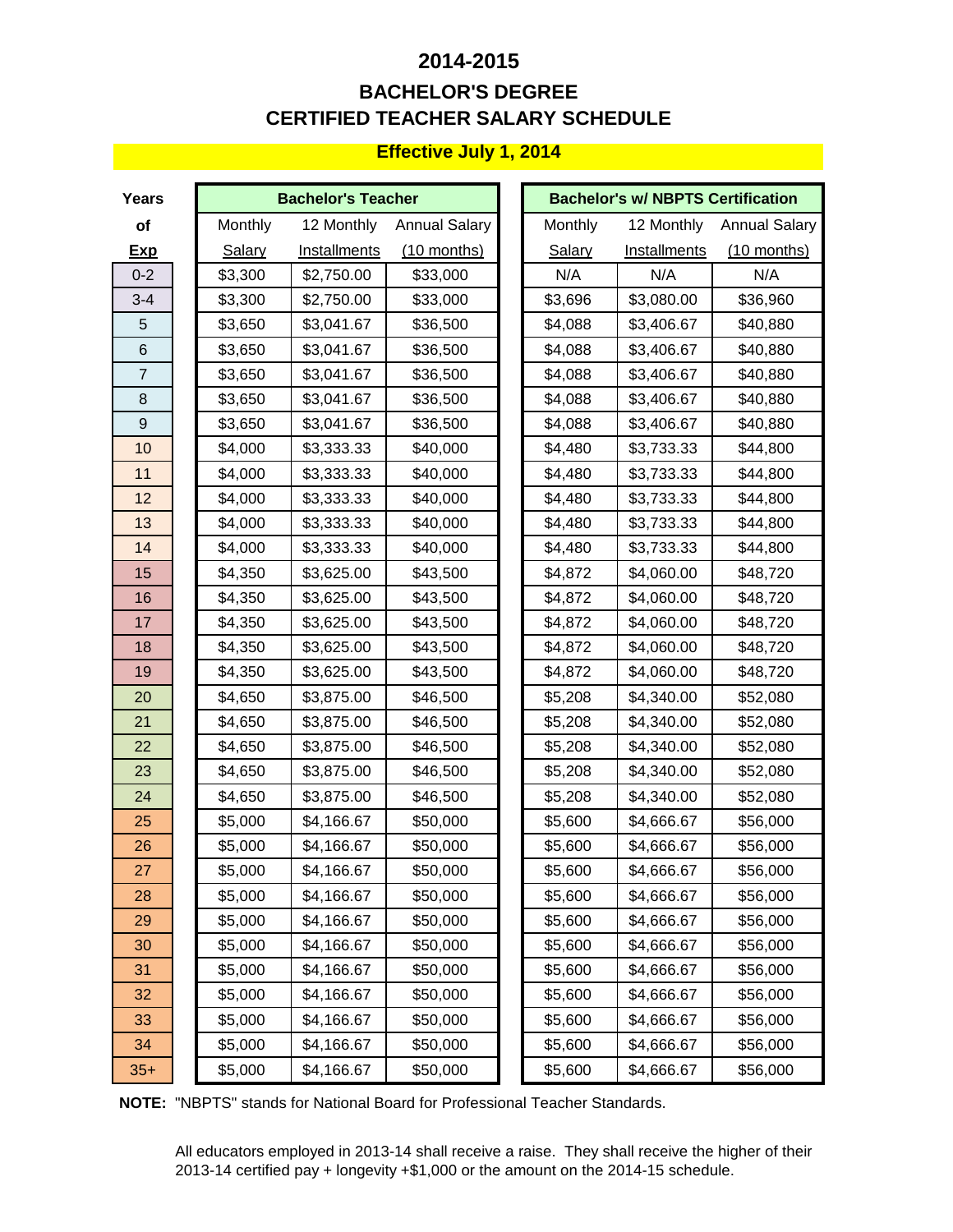# **CERTIFIED TEACHER SALARY SCHEDULE 2014-2015 MASTER'S DEGREE**

### **Effective July 1, 2014**

| <b>Years</b>   |         | <b>Master's Teacher</b> |                      |         | <b>Master's w/NBPTS Certification</b> |                      |
|----------------|---------|-------------------------|----------------------|---------|---------------------------------------|----------------------|
| of             | Monthly | 12 Monthly              | <b>Annual Salary</b> | Monthly | 12 Monthly                            | <b>Annual Salary</b> |
| <b>Exp</b>     | Salary  | <b>Installments</b>     | (10 months)          | Salary  | <b>Installments</b>                   | (10 months)          |
| $0 - 2$        | \$3,630 | \$3,025.00              | \$36,300             | N/A     | N/A                                   | N/A                  |
| $3 - 4$        | \$3,630 | \$3,025.00              | \$36,300             | \$4,026 | \$3,355.00                            | \$40,260             |
| 5              | \$4,015 | \$3,345.83              | \$40,150             | \$4,453 | \$3,710.83                            | \$44,530             |
| $6\phantom{1}$ | \$4,015 | \$3,345.83              | \$40,150             | \$4,453 | \$3,710.83                            | \$44,530             |
| $\overline{7}$ | \$4,015 | \$3,345.83              | \$40,150             | \$4,453 | \$3,710.83                            | \$44,530             |
| 8              | \$4,015 | \$3,345.83              | \$40,150             | \$4,453 | \$3,710.83                            | \$44,530             |
| 9              | \$4,015 | \$3,345.83              | \$40,150             | \$4,453 | \$3,710.83                            | \$44,530             |
| 10             | \$4,400 | \$3,666.67              | \$44,000             | \$4,880 | \$4,066.67                            | \$48,800             |
| 11             | \$4,400 | \$3,666.67              | \$44,000             | \$4,880 | \$4,066.67                            | \$48,800             |
| 12             | \$4,400 | \$3,666.67              | \$44,000             | \$4,880 | \$4,066.67                            | \$48,800             |
| 13             | \$4,400 | \$3,666.67              | \$44,000             | \$4,880 | \$4,066.67                            | \$48,800             |
| 14             | \$4,400 | \$3,666.67              | \$44,000             | \$4,880 | \$4,066.67                            | \$48,800             |
| 15             | \$4,785 | \$3,987.50              | \$47,850             | \$5,307 | \$4,422.50                            | \$53,070             |
| 16             | \$4,785 | \$3,987.50              | \$47,850             | \$5,307 | \$4,422.50                            | \$53,070             |
| 17             | \$4,785 | \$3,987.50              | \$47,850             | \$5,307 | \$4,422.50                            | \$53,070             |
| 18             | \$4,785 | \$3,987.50              | \$47,850             | \$5,307 | \$4,422.50                            | \$53,070             |
| 19             | \$4,785 | \$3,987.50              | \$47,850             | \$5,307 | \$4,422.50                            | \$53,070             |
| 20             | \$5,115 | \$4,262.50              | \$51,150             | \$5,673 | \$4,727.50                            | \$56,730             |
| 21             | \$5,115 | \$4,262.50              | \$51,150             | \$5,673 | \$4,727.50                            | \$56,730             |
| 22             | \$5,115 | \$4,262.50              | \$51,150             | \$5,673 | \$4,727.50                            | \$56,730             |
| 23             | \$5,115 | \$4,262.50              | \$51,150             | \$5,673 | \$4,727.50                            | \$56,730             |
| 24             | \$5,115 | \$4,262.50              | \$51,150             | \$5,673 | \$4,727.50                            | \$56,730             |
| 25             | \$5,500 | \$4,583.33              | \$55,000             | \$6,100 | \$5,083.33                            | \$61,000             |
| 26             | \$5,500 | \$4,583.33              | \$55,000             | \$6,100 | \$5,083.33                            | \$61,000             |
| 27             | \$5,500 | \$4,583.33              | \$55,000             | \$6,100 | \$5,083.33                            | \$61,000             |
| 28             | \$5,500 | \$4,583.33              | \$55,000             | \$6,100 | \$5,083.33                            | \$61,000             |
| 29             | \$5,500 | \$4,583.33              | \$55,000             | \$6,100 | \$5,083.33                            | \$61,000             |
| 30             | \$5,500 | \$4,583.33              | \$55,000             | \$6,100 | \$5,083.33                            | \$61,000             |
| 31             | \$5,500 | \$4,583.33              | \$55,000             | \$6,100 | \$5,083.33                            | \$61,000             |
| 32             | \$5,500 | \$4,583.33              | \$55,000             | \$6,100 | \$5,083.33                            | \$61,000             |
| 33             | \$5,500 | \$4,583.33              | \$55,000             | \$6,100 | \$5,083.33                            | \$61,000             |
| 34             | \$5,500 | \$4,583.33              | \$55,000             | \$6,100 | \$5,083.33                            | \$61,000             |
| $35+$          | \$5,500 | \$4,583.33              | \$55,000             | \$6,100 | \$5,083.33                            | \$61,000             |

**NOTE:** "NBPTS" stands for National Board for Professional Teacher Standards.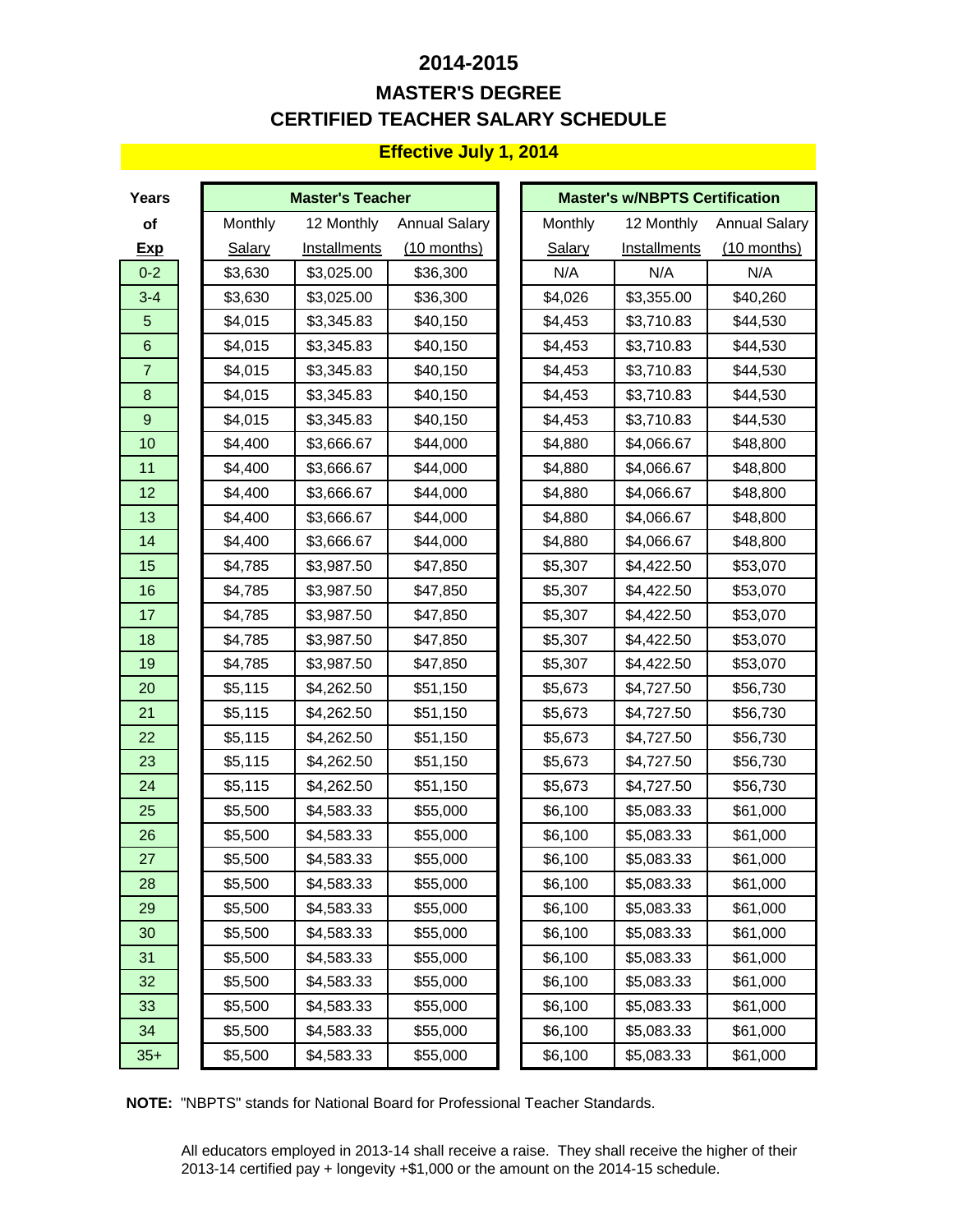# **2014-2015 ADVANCED AND DOCTORAL DEGREE**

### **TEACHER SALARY SCHEDULE**

### **Effective July 1, 2014**

|                  | <b>ADVANCED (SIXTH YEAR)</b> |              |              |                     | <b>DOCTORATE</b> |                    |              |                    |  |
|------------------|------------------------------|--------------|--------------|---------------------|------------------|--------------------|--------------|--------------------|--|
| Years            |                              | Adv. Teacher |              | Adv. w/ NBPTS Cert. |                  | <b>PhD Teacher</b> |              | PhD w/ NBPTS Cert. |  |
| of               | 10                           | 12 Monthly   | 10           | 12 Monthly          | $10$             | 12 Monthly         | $10$         | 12 Monthly         |  |
| <b>Exp</b>       | <b>Month</b>                 | Installments | <b>Month</b> | Installments        | <b>Month</b>     | Installments       | <b>Month</b> | Installments       |  |
| $0 - 2$          | \$3,756                      | \$3,130.00   | N/A          | N/A                 | \$3,883          | \$3,235.83         | N/A          | N/A                |  |
| $3 - 4$          | \$3,756                      | \$3,130.00   | \$4,152      | \$3,460.00          | \$3,883          | \$3,235.83         | \$4,279      | \$3,565.83         |  |
| $\overline{5}$   | \$4,141                      | \$3,450.83   | \$4,579      | \$3,815.83          | \$4,268          | \$3,556.67         | \$4,706      | \$3,921.67         |  |
| $\,6\,$          | \$4,141                      | \$3,450.83   | \$4,579      | \$3,815.83          | \$4,268          | \$3,556.67         | \$4,706      | \$3,921.67         |  |
| $\overline{7}$   | \$4,141                      | \$3,450.83   | \$4,579      | \$3,815.83          | \$4,268          | \$3,556.67         | \$4,706      | \$3,921.67         |  |
| $\bf 8$          | \$4,141                      | \$3,450.83   | \$4,579      | \$3,815.83          | \$4,268          | \$3,556.67         | \$4,706      | \$3,921.67         |  |
| $\boldsymbol{9}$ | \$4,141                      | \$3,450.83   | \$4,579      | \$3,815.83          | \$4,268          | \$3,556.67         | \$4,706      | \$3,921.67         |  |
| 10               | \$4,526                      | \$3,771.67   | \$5,006      | \$4,171.67          | \$4,653          | \$3,877.50         | \$5,133      | \$4,277.50         |  |
| 11               | \$4,526                      | \$3,771.67   | \$5,006      | \$4,171.67          | \$4,653          | \$3,877.50         | \$5,133      | \$4,277.50         |  |
| 12               | \$4,526                      | \$3,771.67   | \$5,006      | \$4,171.67          | \$4,653          | \$3,877.50         | \$5,133      | \$4,277.50         |  |
| 13               | \$4,526                      | \$3,771.67   | \$5,006      | \$4,171.67          | \$4,653          | \$3,877.50         | \$5,133      | \$4,277.50         |  |
| 14               | \$4,526                      | \$3,771.67   | \$5,006      | \$4,171.67          | \$4,653          | \$3,877.50         | \$5,133      | \$4,277.50         |  |
| 15               | \$4,911                      | \$4,092.50   | \$5,433      | \$4,527.50          | \$5,038          | \$4,198.33         | \$5,560      | \$4,633.33         |  |
| 16               | \$4,911                      | \$4,092.50   | \$5,433      | \$4,527.50          | \$5,038          | \$4,198.33         | \$5,560      | \$4,633.33         |  |
| 17               | \$4,911                      | \$4,092.50   | \$5,433      | \$4,527.50          | \$5,038          | \$4,198.33         | \$5,560      | \$4,633.33         |  |
| 18               | \$4,911                      | \$4,092.50   | \$5,433      | \$4,527.50          | \$5,038          | \$4,198.33         | \$5,560      | \$4,633.33         |  |
| 19               | \$4,911                      | \$4,092.50   | \$5,433      | \$4,527.50          | \$5,038          | \$4,198.33         | \$5,560      | \$4,633.33         |  |
| 20               | \$5,241                      | \$4,367.50   | \$5,799      | \$4,832.50          | \$5,368          | \$4,473.33         | \$5,926      | \$4,938.33         |  |
| 21               | \$5,241                      | \$4,367.50   | \$5,799      | \$4,832.50          | \$5,368          | \$4,473.33         | \$5,926      | \$4,938.33         |  |
| 22               | \$5,241                      | \$4,367.50   | \$5,799      | \$4,832.50          | \$5,368          | \$4,473.33         | \$5,926      | \$4,938.33         |  |
| 23               | \$5,241                      | \$4,367.50   | \$5,799      | \$4,832.50          | \$5,368          | \$4,473.33         | \$5,926      | \$4,938.33         |  |
| 24               | \$5,241                      | \$4,367.50   | \$5,799      | \$4,832.50          | \$5,368          | \$4,473.33         | \$5,926      | \$4,938.33         |  |
| 25               | \$5,626                      | \$4,688.33   | \$6,226      | \$5,188.33          | \$5,753          | \$4,794.17         | \$6,353      | \$5,294.17         |  |
| 26               | \$5,626                      | \$4,688.33   | \$6,226      | \$5,188.33          | \$5,753          | \$4,794.17         | \$6,353      | \$5,294.17         |  |
| 27               | \$5,626                      | \$4,688.33   | \$6,226      | \$5,188.33          | \$5,753          | \$4,794.17         | \$6,353      | \$5,294.17         |  |
| 28               | \$5,626                      | \$4,688.33   | \$6,226      | \$5,188.33          | \$5,753          | \$4,794.17         | \$6,353      | \$5,294.17         |  |
| 29               | \$5,626                      | \$4,688.33   | \$6,226      | \$5,188.33          | \$5,753          | \$4,794.17         | \$6,353      | \$5,294.17         |  |
| 30               | \$5,626                      | \$4,688.33   | \$6,226      | \$5,188.33          | \$5,753          | \$4,794.17         | \$6,353      | \$5,294.17         |  |
| 31               | \$5,626                      | \$4,688.33   | \$6,226      | \$5,188.33          | \$5,753          | \$4,794.17         | \$6,353      | \$5,294.17         |  |
| 32               | \$5,626                      | \$4,688.33   | \$6,226      | \$5,188.33          | \$5,753          | \$4,794.17         | \$6,353      | \$5,294.17         |  |
| 33               | \$5,626                      | \$4,688.33   | \$6,226      | \$5,188.33          | \$5,753          | \$4,794.17         | \$6,353      | \$5,294.17         |  |
| 34               | \$5,626                      | \$4,688.33   | \$6,226      | \$5,188.33          | \$5,753          | \$4,794.17         | \$6,353      | \$5,294.17         |  |
| $35+$            | \$5,626                      | \$4,688.33   | \$6,226      | \$5,188.33          | \$5,753          | \$4,794.17         | \$6,353      | \$5,294.17         |  |

**NOTE:** "NBPTS" stands for National Board for Professional Teacher Standards.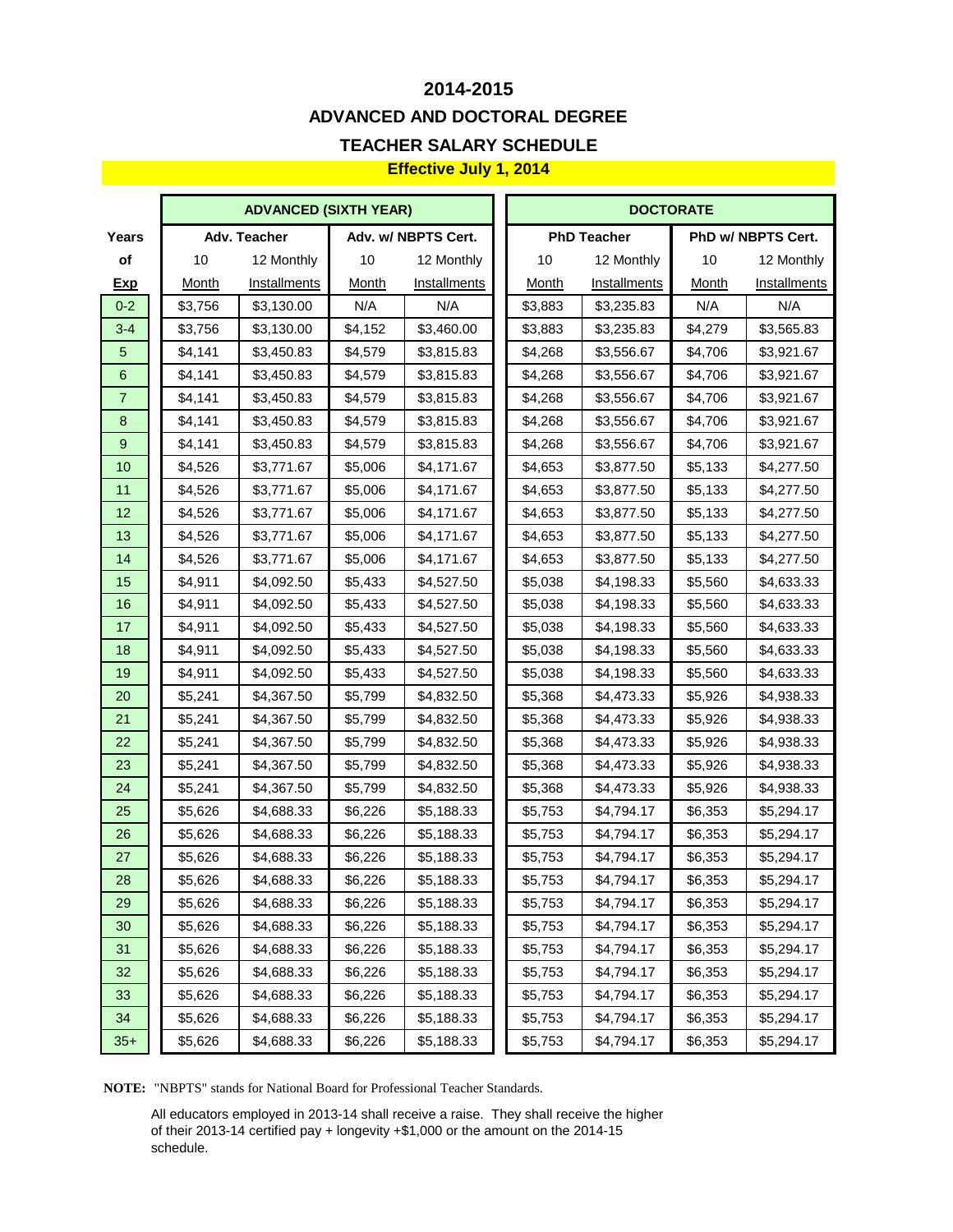# **CERTIFIED SALARY SCHEDULE 2014-2015 BACHELOR'S DEGREE - INSTRUCTIONAL SUPPORT**

### **Effective July 1, 2014**

| <b>Years</b>     |         | <b>Bachelor's Instructional Support</b> |                      |               | <b>Bachelor's w/ NBPTS Certification</b> |                      |
|------------------|---------|-----------------------------------------|----------------------|---------------|------------------------------------------|----------------------|
| of               | Monthly | 12 Monthly                              | <b>Annual Salary</b> | Monthly       | 12 Monthly                               | <b>Annual Salary</b> |
| <b>Exp</b>       | Salary  | <b>Installments</b>                     | (10 months)          | <b>Salary</b> | <b>Installments</b>                      | $(10$ months)        |
| $0 - 2$          | \$3,300 | \$2,750.00                              | \$33,000             | N/A           | N/A                                      | N/A                  |
| $3 - 4$          | \$3,300 | \$2,750.00                              | \$33,000             | \$3,696       | \$3,080.00                               | \$36,960             |
| 5                | \$3,650 | \$3,041.67                              | \$36,500             | \$4,088       | \$3,406.67                               | \$40,880             |
| $\,6$            | \$3,650 | \$3,041.67                              | \$36,500             | \$4,088       | \$3,406.67                               | \$40,880             |
| $\overline{7}$   | \$3,650 | \$3,041.67                              | \$36,500             | \$4,088       | \$3,406.67                               | \$40,880             |
| $\bf 8$          | \$3,650 | \$3,041.67                              | \$36,500             | \$4,088       | \$3,406.67                               | \$40,880             |
| $\boldsymbol{9}$ | \$3,650 | \$3,041.67                              | \$36,500             | \$4,088       | \$3,406.67                               | \$40,880             |
| 10               | \$4,000 | \$3,333.33                              | \$40,000             | \$4,480       | \$3,733.33                               | \$44,800             |
| 11               | \$4,000 | \$3,333.33                              | \$40,000             | \$4,480       | \$3,733.33                               | \$44,800             |
| 12               | \$4,000 | \$3,333.33                              | \$40,000             | \$4,480       | \$3,733.33                               | \$44,800             |
| 13               | \$4,000 | \$3,333.33                              | \$40,000             | \$4,480       | \$3,733.33                               | \$44,800             |
| 14               | \$4,000 | \$3,333.33                              | \$40,000             | \$4,480       | \$3,733.33                               | \$44,800             |
| 15               | \$4,350 | \$3,625.00                              | \$43,500             | \$4,872       | \$4,060.00                               | \$48,720             |
| 16               | \$4,350 | \$3,625.00                              | \$43,500             | \$4,872       | \$4,060.00                               | \$48,720             |
| 17               | \$4,350 | \$3,625.00                              | \$43,500             | \$4,872       | \$4,060.00                               | \$48,720             |
| 18               | \$4,350 | \$3,625.00                              | \$43,500             | \$4,872       | \$4,060.00                               | \$48,720             |
| 19               | \$4,350 | \$3,625.00                              | \$43,500             | \$4,872       | \$4,060.00                               | \$48,720             |
| 20               | \$4,650 | \$3,875.00                              | \$46,500             | \$5,208       | \$4,340.00                               | \$52,080             |
| 21               | \$4,650 | \$3,875.00                              | \$46,500             | \$5,208       | \$4,340.00                               | \$52,080             |
| 22               | \$4,650 | \$3,875.00                              | \$46,500             | \$5,208       | \$4,340.00                               | \$52,080             |
| 23               | \$4,650 | \$3,875.00                              | \$46,500             | \$5,208       | \$4,340.00                               | \$52,080             |
| 24               | \$4,650 | \$3,875.00                              | \$46,500             | \$5,208       | \$4,340.00                               | \$52,080             |
| 25               | \$5,000 | \$4,166.67                              | \$50,000             | \$5,600       | \$4,666.67                               | \$56,000             |
| 26               | \$5,000 | \$4,166.67                              | \$50,000             | \$5,600       | \$4,666.67                               | \$56,000             |
| 27               | \$5,000 | \$4,166.67                              | \$50,000             | \$5,600       | \$4,666.67                               | \$56,000             |
| 28               | \$5,000 | \$4,166.67                              | \$50,000             | \$5,600       | \$4,666.67                               | \$56,000             |
| 29               | \$5,000 | \$4,166.67                              | \$50,000             | \$5,600       | \$4,666.67                               | \$56,000             |
| 30               | \$5,000 | \$4,166.67                              | \$50,000             | \$5,600       | \$4,666.67                               | \$56,000             |
| 31               | \$5,000 | \$4,166.67                              | \$50,000             | \$5,600       | \$4,666.67                               | \$56,000             |
| 32               | \$5,000 | \$4,166.67                              | \$50,000             | \$5,600       | \$4,666.67                               | \$56,000             |
| 33               | \$5,000 | \$4,166.67                              | \$50,000             | \$5,600       | \$4,666.67                               | \$56,000             |
| 34               | \$5,000 | \$4,166.67                              | \$50,000             | \$5,600       | \$4,666.67                               | \$56,000             |
| $35+$            | \$5,000 | \$4,166.67                              | \$50,000             | \$5,600       | \$4,666.67                               | \$56,000             |

**NOTE:** "NBPTS" stands for National Board for Professional Teacher Standards.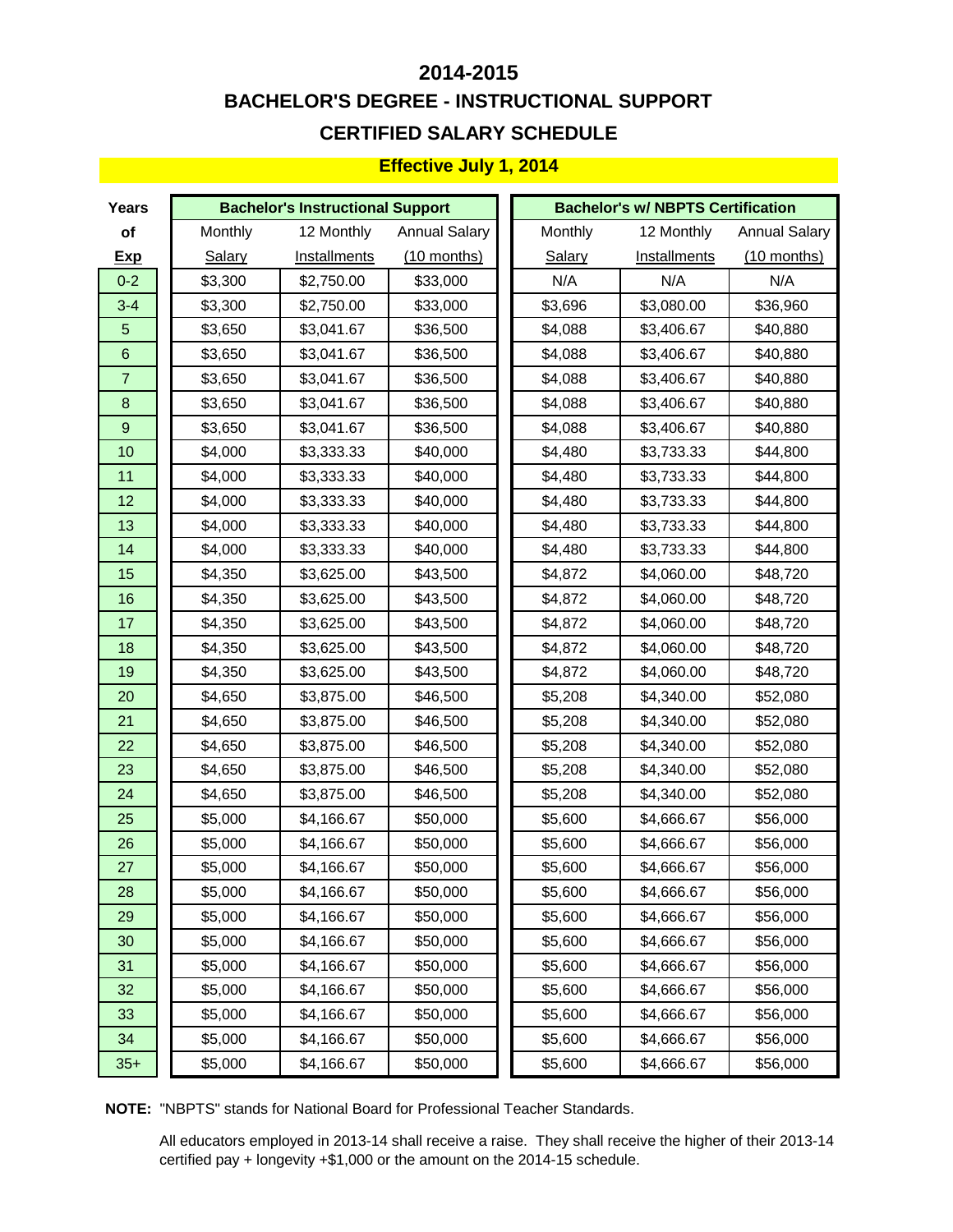# **MASTER'S DEGREE - INSTRUCTIONAL SUPPORT CERTIFIED SALARY SCHEDULE 2014-2015**

#### **Effective July 1, 2014**

| Years            |         | <b>Master's Instructional Support</b> |                      |         | <b>Master's w/ NBPTS Certification</b> |                      |
|------------------|---------|---------------------------------------|----------------------|---------|----------------------------------------|----------------------|
| of               | Monthly | 12 Monthly                            | <b>Annual Salary</b> | Monthly | 12 Monthly                             | <b>Annual Salary</b> |
| <b>Exp</b>       | Salary  | <b>Installments</b>                   | $(10$ months)        | Salary  | Installments                           | $(10$ months)        |
| $0 - 2$          | \$3,630 | \$3,025.00                            | \$36,300             | N/A     | N/A                                    | N/A                  |
| $3 - 4$          | \$3,630 | \$3,025.00                            | \$36,300             | \$4,026 | \$3,355.00                             | \$40,260             |
| $\overline{5}$   | \$4,015 | \$3,345.83                            | \$40,150             | \$4,453 | \$3,710.83                             | \$44,530             |
| $6\phantom{1}$   | \$4,015 | \$3,345.83                            | \$40,150             | \$4,453 | \$3,710.83                             | \$44,530             |
| $\overline{7}$   | \$4,015 | \$3,345.83                            | \$40,150             | \$4,453 | \$3,710.83                             | \$44,530             |
| $\bf 8$          | \$4,015 | \$3,345.83                            | \$40,150             | \$4,453 | \$3,710.83                             | \$44,530             |
| $\boldsymbol{9}$ | \$4,015 | \$3,345.83                            | \$40,150             | \$4,453 | \$3,710.83                             | \$44,530             |
| 10               | \$4,400 | \$3,666.67                            | \$44,000             | \$4,880 | \$4,066.67                             | \$48,800             |
| 11               | \$4,400 | \$3,666.67                            | \$44,000             | \$4,880 | \$4,066.67                             | \$48,800             |
| 12               | \$4,400 | \$3,666.67                            | \$44,000             | \$4,880 | \$4,066.67                             | \$48,800             |
| 13               | \$4,400 | \$3,666.67                            | \$44,000             | \$4,880 | \$4,066.67                             | \$48,800             |
| 14               | \$4,400 | \$3,666.67                            | \$44,000             | \$4,880 | \$4,066.67                             | \$48,800             |
| 15               | \$4,785 | \$3,987.50                            | \$47,850             | \$5,307 | \$4,422.50                             | \$53,070             |
| 16               | \$4,785 | \$3,987.50                            | \$47,850             | \$5,307 | \$4,422.50                             | \$53,070             |
| 17               | \$4,785 | \$3,987.50                            | \$47,850             | \$5,307 | \$4,422.50                             | \$53,070             |
| 18               | \$4,785 | \$3,987.50                            | \$47,850             | \$5,307 | \$4,422.50                             | \$53,070             |
| 19               | \$4,785 | \$3,987.50                            | \$47,850             | \$5,307 | \$4,422.50                             | \$53,070             |
| 20               | \$5,115 | \$4,262.50                            | \$51,150             | \$5,673 | \$4,727.50                             | \$56,730             |
| 21               | \$5,115 | \$4,262.50                            | \$51,150             | \$5,673 | \$4,727.50                             | \$56,730             |
| 22               | \$5,115 | \$4,262.50                            | \$51,150             | \$5,673 | \$4,727.50                             | \$56,730             |
| 23               | \$5,115 | \$4,262.50                            | \$51,150             | \$5,673 | \$4,727.50                             | \$56,730             |
| 24               | \$5,115 | \$4,262.50                            | \$51,150             | \$5,673 | \$4,727.50                             | \$56,730             |
| 25               | \$5,500 | \$4,583.33                            | \$55,000             | \$6,100 | \$5,083.33                             | \$61,000             |
| 26               | \$5,500 | \$4,583.33                            | \$55,000             | \$6,100 | \$5,083.33                             | \$61,000             |
| 27               | \$5,500 | \$4,583.33                            | \$55,000             | \$6,100 | \$5,083.33                             | \$61,000             |
| 28               | \$5,500 | \$4,583.33                            | \$55,000             | \$6,100 | \$5,083.33                             | \$61,000             |
| 29               | \$5,500 | \$4,583.33                            | \$55,000             | \$6,100 | \$5,083.33                             | \$61,000             |
| 30               | \$5,500 | \$4,583.33                            | \$55,000             | \$6,100 | \$5,083.33                             | \$61,000             |
| 31               | \$5,500 | \$4,583.33                            | \$55,000             | \$6,100 | \$5,083.33                             | \$61,000             |
| 32               | \$5,500 | \$4,583.33                            | \$55,000             | \$6,100 | \$5,083.33                             | \$61,000             |
| 33               | \$5,500 | \$4,583.33                            | \$55,000             | \$6,100 | \$5,083.33                             | \$61,000             |
| 34               | \$5,500 | \$4,583.33                            | \$55,000             | \$6,100 | \$5,083.33                             | \$61,000             |
| $35+$            | \$5,500 | \$4,583.33                            | \$55,000             | \$6,100 | \$5,083.33                             | \$61,000             |

**NOTE:** "NBPTS" stands for National Board for Professional Teacher Standards.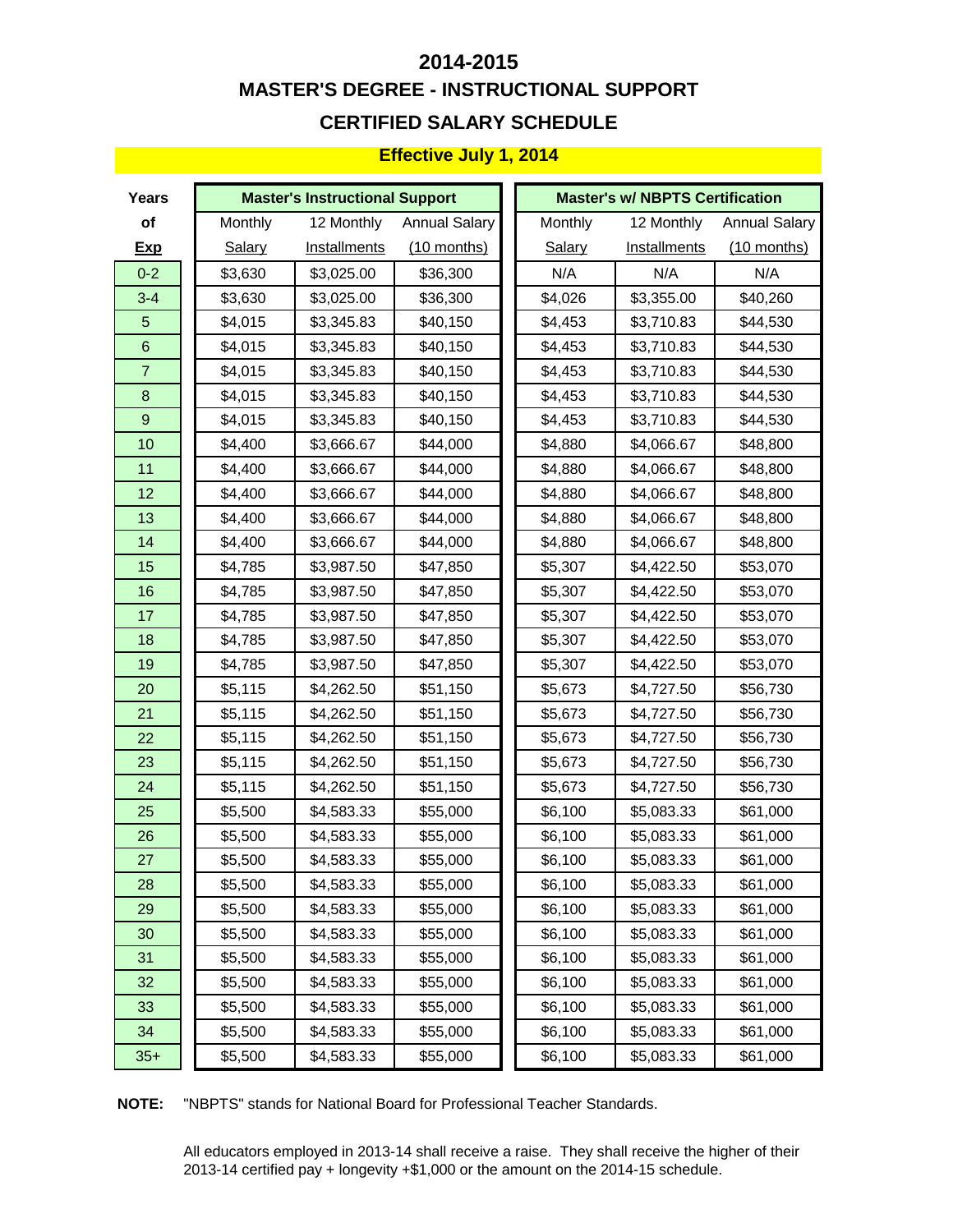### **ADVANCED AND DOCTORAL DEGREED INSTRUCTIONAL SUPPORT SALARY SCHEDULE**

#### **Effective July 1, 2014**

|                  | <b>ADVANCED (SIXTH YEAR)</b> |                   |         |                     |  | <b>DOCTORATE</b> |                         |         |                    |  |  |
|------------------|------------------------------|-------------------|---------|---------------------|--|------------------|-------------------------|---------|--------------------|--|--|
| Years            |                              | Adv. Ins. Support |         | Adv. w/ NBPTS Cert. |  |                  | <b>PhD Ins. Support</b> |         | PhD w/ NBPTS Cert. |  |  |
| of               | 10                           | 12 Monthly        | 10      | 12 Monthly          |  | 10               | 12 Monthly              | 10      | 12 Monthly         |  |  |
| <u>Exp</u>       | Month                        | Installments      | Month   | Installments        |  | Month            | Installments            | Month   | Installments       |  |  |
| $0 - 2$          | \$3,756                      | \$3,130.00        | N/A     | N/A                 |  | \$3,883          | \$3,235.83              | N/A     | N/A                |  |  |
| $3 - 4$          | \$3,756                      | \$3,130.00        | \$4,152 | \$3,460.00          |  | \$3,883          | \$3,235.83              | \$4,279 | \$3,565.83         |  |  |
| $5\phantom{1}$   | \$4,141                      | \$3,450.83        | \$4,579 | \$3,815.83          |  | \$4,268          | \$3,556.67              | \$4,706 | \$3,921.67         |  |  |
| $\,6\,$          | \$4,141                      | \$3,450.83        | \$4,579 | \$3,815.83          |  | \$4,268          | \$3,556.67              | \$4,706 | \$3,921.67         |  |  |
| $\boldsymbol{7}$ | \$4,141                      | \$3,450.83        | \$4,579 | \$3,815.83          |  | \$4,268          | \$3,556.67              | \$4,706 | \$3,921.67         |  |  |
| $\bf 8$          | \$4,141                      | \$3,450.83        | \$4,579 | \$3,815.83          |  | \$4,268          | \$3,556.67              | \$4,706 | \$3,921.67         |  |  |
| $\boldsymbol{9}$ | \$4,141                      | \$3,450.83        | \$4,579 | \$3,815.83          |  | \$4,268          | \$3,556.67              | \$4,706 | \$3,921.67         |  |  |
| 10               | \$4,526                      | \$3,771.67        | \$5,006 | \$4,171.67          |  | \$4,653          | \$3,877.50              | \$5,133 | \$4,277.50         |  |  |
| 11               | \$4,526                      | \$3,771.67        | \$5,006 | \$4,171.67          |  | \$4,653          | \$3,877.50              | \$5,133 | \$4,277.50         |  |  |
| 12               | \$4,526                      | \$3,771.67        | \$5,006 | \$4,171.67          |  | \$4,653          | \$3,877.50              | \$5,133 | \$4,277.50         |  |  |
| 13               | \$4,526                      | \$3,771.67        | \$5,006 | \$4,171.67          |  | \$4,653          | \$3,877.50              | \$5,133 | \$4,277.50         |  |  |
| 14               | \$4,526                      | \$3,771.67        | \$5,006 | \$4,171.67          |  | \$4,653          | \$3,877.50              | \$5,133 | \$4,277.50         |  |  |
| 15               | \$4,911                      | \$4,092.50        | \$5,433 | \$4,527.50          |  | \$5,038          | \$4,198.33              | \$5,560 | \$4,633.33         |  |  |
| 16               | \$4,911                      | \$4,092.50        | \$5,433 | \$4,527.50          |  | \$5,038          | \$4,198.33              | \$5,560 | \$4,633.33         |  |  |
| 17               | \$4,911                      | \$4,092.50        | \$5,433 | \$4,527.50          |  | \$5,038          | \$4,198.33              | \$5,560 | \$4,633.33         |  |  |
| 18               | \$4,911                      | \$4,092.50        | \$5,433 | \$4,527.50          |  | \$5,038          | \$4,198.33              | \$5,560 | \$4,633.33         |  |  |
| 19               | \$4,911                      | \$4,092.50        | \$5,433 | \$4,527.50          |  | \$5,038          | \$4,198.33              | \$5,560 | \$4,633.33         |  |  |
| 20               | \$5,241                      | \$4,367.50        | \$5,799 | \$4,832.50          |  | \$5,368          | \$4,473.33              | \$5,926 | \$4,938.33         |  |  |
| 21               | \$5,241                      | \$4,367.50        | \$5,799 | \$4,832.50          |  | \$5,368          | \$4,473.33              | \$5,926 | \$4,938.33         |  |  |
| 22               | \$5,241                      | \$4,367.50        | \$5,799 | \$4,832.50          |  | \$5,368          | \$4,473.33              | \$5,926 | \$4,938.33         |  |  |
| 23               | \$5,241                      | \$4,367.50        | \$5,799 | \$4,832.50          |  | \$5,368          | \$4,473.33              | \$5,926 | \$4,938.33         |  |  |
| 24               | \$5,241                      | \$4,367.50        | \$5,799 | \$4,832.50          |  | \$5,368          | \$4,473.33              | \$5,926 | \$4,938.33         |  |  |
| 25               | \$5,626                      | \$4,688.33        | \$6,226 | \$5,188.33          |  | \$5,753          | \$4,794.17              | \$6,353 | \$5,294.17         |  |  |
| 26               | \$5,626                      | \$4,688.33        | \$6,226 | \$5,188.33          |  | \$5,753          | \$4,794.17              | \$6,353 | \$5,294.17         |  |  |
| 27               | \$5,626                      | \$4,688.33        | \$6,226 | \$5,188.33          |  | \$5,753          | \$4,794.17              | \$6,353 | \$5,294.17         |  |  |
| 28               | \$5,626                      | \$4,688.33        | \$6,226 | \$5,188.33          |  | \$5,753          | \$4,794.17              | \$6,353 | \$5,294.17         |  |  |
| 29               | \$5,626                      | \$4,688.33        | \$6,226 | \$5,188.33          |  | \$5,753          | \$4,794.17              | \$6,353 | \$5,294.17         |  |  |
| 30               | \$5,626                      | \$4,688.33        | \$6,226 | \$5,188.33          |  | \$5,753          | \$4,794.17              | \$6,353 | \$5,294.17         |  |  |
| 31               | \$5,626                      | \$4,688.33        | \$6,226 | \$5,188.33          |  | \$5,753          | \$4,794.17              | \$6,353 | \$5,294.17         |  |  |
| 32               | \$5,626                      | \$4,688.33        | \$6,226 | \$5,188.33          |  | \$5,753          | \$4,794.17              | \$6,353 | \$5,294.17         |  |  |
| 33               | \$5,626                      | \$4,688.33        | \$6,226 | \$5,188.33          |  | \$5,753          | \$4,794.17              | \$6,353 | \$5,294.17         |  |  |
| 34               | \$5,626                      | \$4,688.33        | \$6,226 | \$5,188.33          |  | \$5,753          | \$4,794.17              | \$6,353 | \$5,294.17         |  |  |
| $35+$            | \$5,626                      | \$4,688.33        | \$6,226 | \$5,188.33          |  | \$5,753          | \$4,794.17              | \$6,353 | \$5,294.17         |  |  |

**NOTE:** "NBPTS" stands for National Board for Professional Teacher Standards.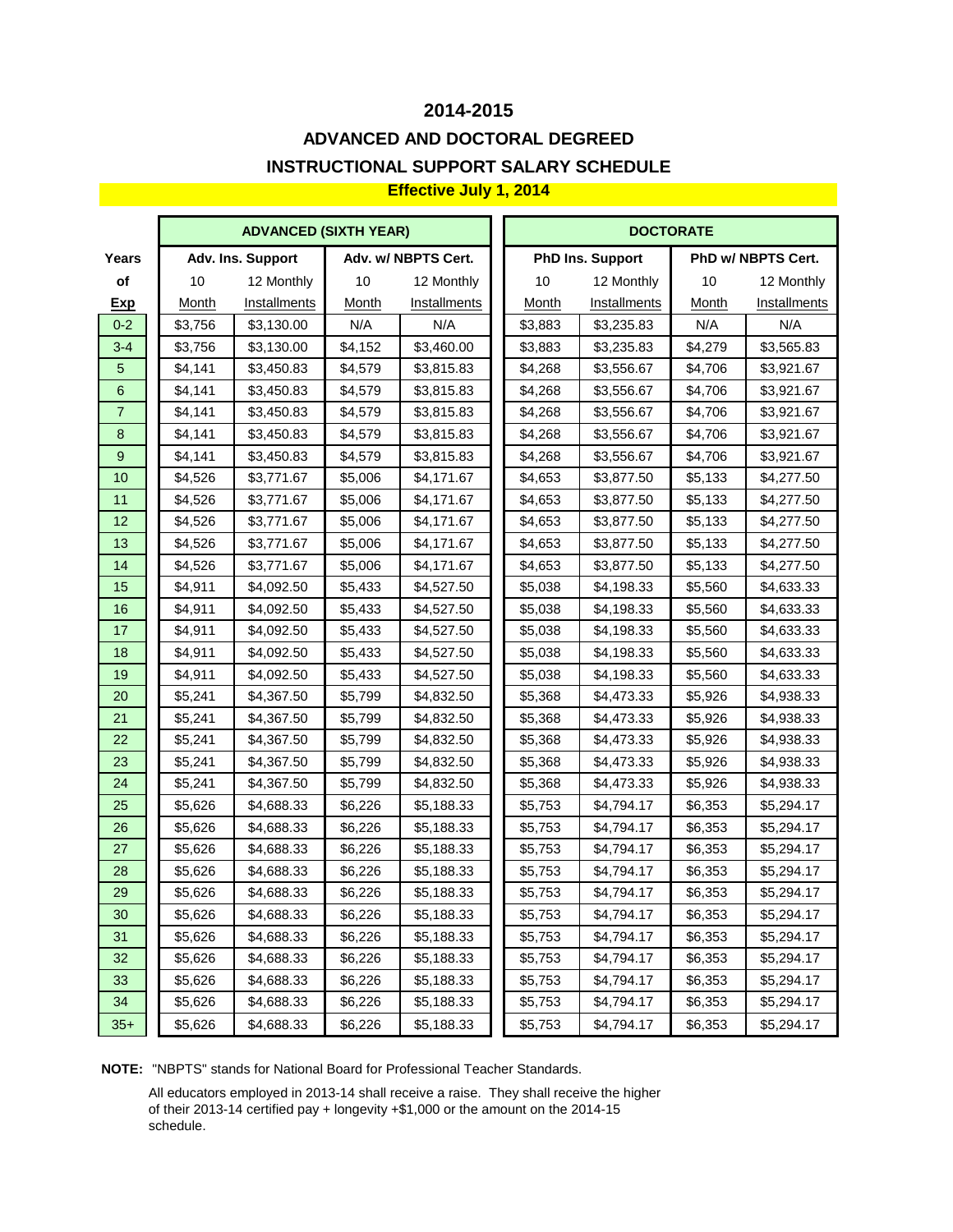### **SCHOOL PSYCHOLOGIST SALARY SCHEDULE**

### (INCLUDING MASTER'S LEVEL SPEECH-LANGUAGE PATHOLOGISTS AND MASTER'S LEVEL AUDIOLOGISTS)

#### **Effective July 1, 2014**

| Years            |         | <b>Master's</b>     | <b>Advanced</b> |              | <b>Doctorate</b> |                     |
|------------------|---------|---------------------|-----------------|--------------|------------------|---------------------|
| of               | Monthly | 12 Monthly          | Monthly         | 12 Monthly   | Monthly          | 12 Monthly          |
| <b>Exp</b>       | Salary  | <b>Installments</b> | Salary          | Installments | <b>Salary</b>    | <b>Installments</b> |
| $0 - 2$          | \$4,015 | \$3,345.83          | \$4,141         | \$3,450.83   | \$4,268          | \$3,556.67          |
| $3 - 4$          | \$4,015 | \$3,345.83          | \$4,141         | \$3,450.83   | \$4,268          | \$3,556.67          |
| $\sqrt{5}$       | \$4,400 | \$3,666.67          | \$4,526         | \$3,771.67   | \$4,653          | \$3,877.50          |
| $\,$ 6 $\,$      | \$4,400 | \$3,666.67          | \$4,526         | \$3,771.67   | \$4,653          | \$3,877.50          |
| $\overline{7}$   | \$4,400 | \$3,666.67          | \$4,526         | \$3,771.67   | \$4,653          | \$3,877.50          |
| $\bf8$           | \$4,400 | \$3,666.67          | \$4,526         | \$3,771.67   | \$4,653          | \$3,877.50          |
| $\boldsymbol{9}$ | \$4,400 | \$3,666.67          | \$4,526         | \$3,771.67   | \$4,653          | \$3,877.50          |
| 10               | \$4,785 | \$3,987.50          | \$4,911         | \$4,092.50   | \$5,038          | \$4,198.33          |
| 11               | \$4,785 | \$3,987.50          | \$4,911         | \$4,092.50   | \$5,038          | \$4,198.33          |
| 12               | \$4,785 | \$3,987.50          | \$4,911         | \$4,092.50   | \$5,038          | \$4,198.33          |
| 13               | \$4,785 | \$3,987.50          | \$4,911         | \$4,092.50   | \$5,038          | \$4,198.33          |
| 14               | \$4,785 | \$3,987.50          | \$4,911         | \$4,092.50   | \$5,038          | \$4,198.33          |
| 15               | \$5,115 | \$4,262.50          | \$5,241         | \$4,367.50   | \$5,368          | \$4,473.33          |
| 16               | \$5,115 | \$4,262.50          | \$5,241         | \$4,367.50   | \$5,368          | \$4,473.33          |
| 17               | \$5,115 | \$4,262.50          | \$5,241         | \$4,367.50   | \$5,368          | \$4,473.33          |
| 18               | \$5,115 | \$4,262.50          | \$5,241         | \$4,367.50   | \$5,368          | \$4,473.33          |
| 19               | \$5,115 | \$4,262.50          | \$5,241         | \$4,367.50   | \$5,368          | \$4,473.33          |
| 20               | \$5,500 | \$4,583.33          | \$5,626         | \$4,688.33   | \$5,753          | \$4,794.17          |
| 21               | \$5,500 | \$4,583.33          | \$5,626         | \$4,688.33   | \$5,753          | \$4,794.17          |
| 22               | \$5,500 | \$4,583.33          | \$5,626         | \$4,688.33   | \$5,753          | \$4,794.17          |
| 23               | \$5,500 | \$4,583.33          | \$5,626         | \$4,688.33   | \$5,753          | \$4,794.17          |
| 24               | \$5,500 | \$4,583.33          | \$5,626         | \$4,688.33   | \$5,753          | \$4,794.17          |
| 25               | \$5,500 | \$4,583.33          | \$5,626         | \$4,688.33   | \$5,753          | \$4,794.17          |
| 26               | \$5,500 | \$4,583.33          | \$5,626         | \$4,688.33   | \$5,753          | \$4,794.17          |
| 27               | \$5,500 | \$4,583.33          | \$5,626         | \$4,688.33   | \$5,753          | \$4,794.17          |
| 28               | \$5,500 | \$4,583.33          | \$5,626         | \$4,688.33   | \$5,753          | \$4,794.17          |
| 29               | \$5,500 | \$4,583.33          | \$5,626         | \$4,688.33   | \$5,753          | \$4,794.17          |
| 30               | \$5,500 | \$4,583.33          | \$5,626         | \$4,688.33   | \$5,753          | \$4,794.17          |
| 31               | \$5,500 | \$4,583.33          | \$5,626         | \$4,688.33   | \$5,753          | \$4,794.17          |
| 32               | \$5,500 | \$4,583.33          | \$5,626         | \$4,688.33   | \$5,753          | \$4,794.17          |
| 33               | \$5,500 | \$4,583.33          | \$5,626         | \$4,688.33   | \$5,753          | \$4,794.17          |
| 34               | \$5,500 | \$4,583.33          | \$5,626         | \$4,688.33   | \$5,753          | \$4,794.17          |
| $35+$            | \$5,500 | \$4,583.33          | \$5,626         | \$4,688.33   | \$5,753          | \$4,794.17          |

**NOTE:** Speech-language pathologists and audiologists who are not certified at the master's level in their field are to be paid on the teacher salary schedule according to their highest level of certification.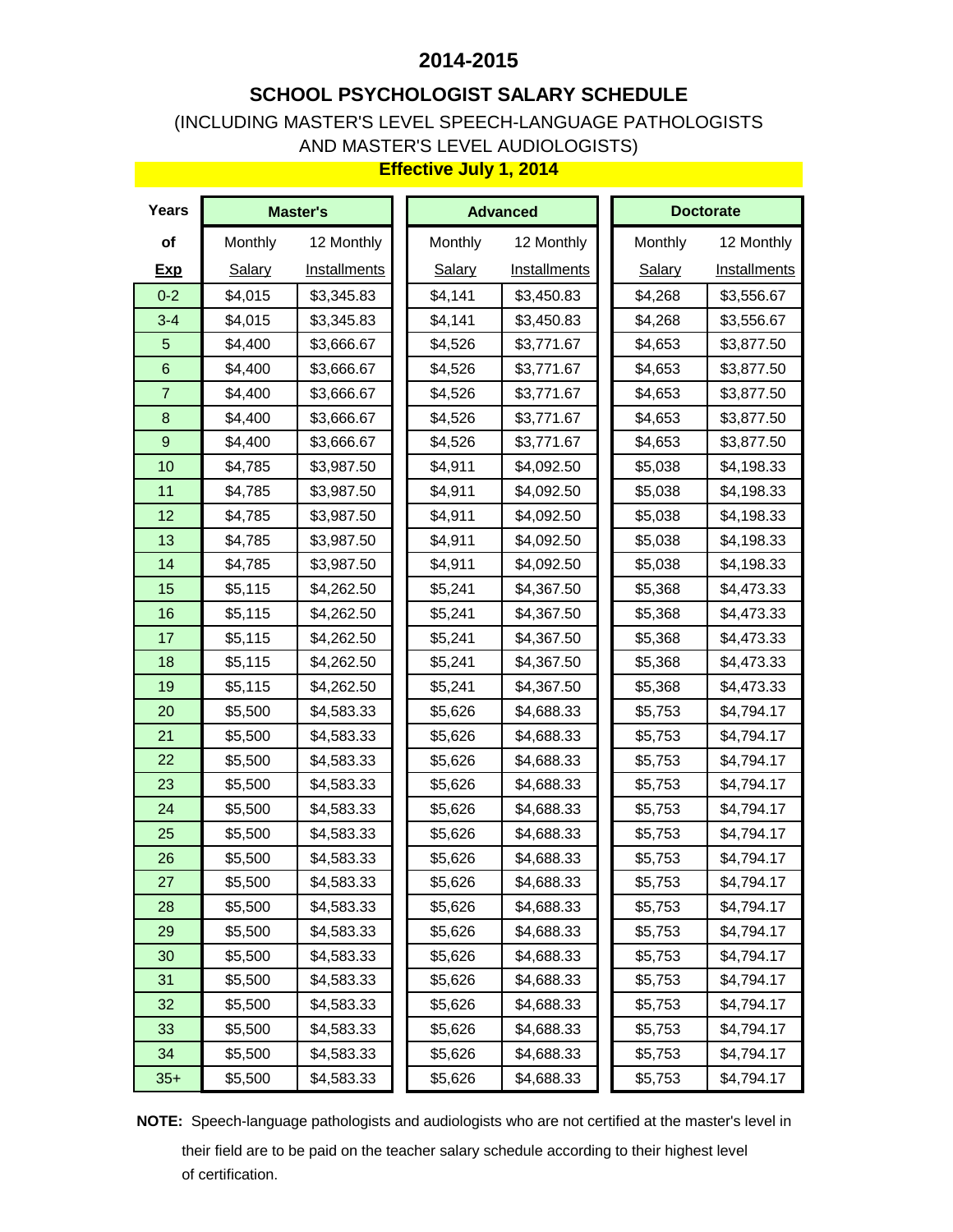### **DAILY RATE SCHEDULES**

#### **DAILY RATES FOR TEACHERS AND SUPPORT SERVICE PERSONNEL**

| Years          |            | <b>Bachelor's Degree</b> |          | <b>Master's Degree</b> |          | <b>Advanced Degree</b> |           | <b>Doctorate Degree</b> |
|----------------|------------|--------------------------|----------|------------------------|----------|------------------------|-----------|-------------------------|
| οf             |            | Bachelor's               |          | Master's               |          | Advanced               |           | Doctorate               |
| <b>Exp</b>     | Bachelor's | with NBPTS               | Master's | with NBPTS             | Advanced | with NBPTS             | Doctorate | with NBPTS              |
| $0 - 2$        | \$153.49   | N/A                      | \$168.84 | N/A                    | \$174.70 | N/A                    | \$180.60  | N/A                     |
| $3 - 4$        | \$153.49   | \$171.91                 | \$168.84 | \$187.26               | \$174.70 | \$193.12               | \$180.60  | \$199.02                |
| 5              | \$169.77   | \$190.14                 | \$186.74 | \$207.12               | \$192.60 | \$212.98               | \$198.51  | \$218.88                |
| 6              | \$169.77   | \$190.14                 | \$186.74 | \$207.12               | \$192.60 | \$212.98               | \$198.51  | \$218.88                |
| $\overline{7}$ | \$169.77   | \$190.14                 | \$186.74 | \$207.12               | \$192.60 | \$212.98               | \$198.51  | \$218.88                |
| 8              | \$169.77   | \$190.14                 | \$186.74 | \$207.12               | \$192.60 | \$212.98               | \$198.51  | \$218.88                |
| 9              | \$169.77   | \$190.14                 | \$186.74 | \$207.12               | \$192.60 | \$212.98               | \$198.51  | \$218.88                |
| 10             | \$186.05   | \$208.37                 | \$204.65 | \$226.98               | \$210.51 | \$232.84               | \$216.42  | \$238.74                |
| 11             | \$186.05   | \$208.37                 | \$204.65 | \$226.98               | \$210.51 | \$232.84               | \$216.42  | \$238.74                |
| 12             | \$186.05   | \$208.37                 | \$204.65 | \$226.98               | \$210.51 | \$232.84               | \$216.42  | \$238.74                |
| 13             | \$186.05   | \$208.37                 | \$204.65 | \$226.98               | \$210.51 | \$232.84               | \$216.42  | \$238.74                |
| 14             | \$186.05   | \$208.37                 | \$204.65 | \$226.98               | \$210.51 | \$232.84               | \$216.42  | \$238.74                |
| 15             | \$202.33   | \$226.60                 | \$222.56 | \$246.84               | \$228.42 | \$252.70               | \$234.33  | \$258.60                |
| 16             | \$202.33   | \$226.60                 | \$222.56 | \$246.84               | \$228.42 | \$252.70               | \$234.33  | \$258.60                |
| 17             | \$202.33   | \$226.60                 | \$222.56 | \$246.84               | \$228.42 | \$252.70               | \$234.33  | \$258.60                |
| 18             | \$202.33   | \$226.60                 | \$222.56 | \$246.84               | \$228.42 | \$252.70               | \$234.33  | \$258.60                |
| 19             | \$202.33   | \$226.60                 | \$222.56 | \$246.84               | \$228.42 | \$252.70               | \$234.33  | \$258.60                |
| 20             | \$216.28   | \$242.23                 | \$237.91 | \$263.86               | \$243.77 | \$269.72               | \$249.67  | \$275.63                |
| 21             | \$216.28   | \$242.23                 | \$237.91 | \$263.86               | \$243.77 | \$269.72               | \$249.67  | \$275.63                |
| 22             | \$216.28   | \$242.23                 | \$237.91 | \$263.86               | \$243.77 | \$269.72               | \$249.67  | \$275.63                |
| 23             | \$216.28   | \$242.23                 | \$237.91 | \$263.86               | \$243.77 | \$269.72               | \$249.67  | \$275.63                |
| 24             | \$216.28   | \$242.23                 | \$237.91 | \$263.86               | \$243.77 | \$269.72               | \$249.67  | \$275.63                |
| 25             | \$232.56   | \$260.47                 | \$255.81 | \$283.72               | \$261.67 | \$289.58               | \$267.58  | \$295.49                |
| 26             | \$232.56   | \$260.47                 | \$255.81 | \$283.72               | \$261.67 | \$289.58               | \$267.58  | \$295.49                |
| 27             | \$232.56   | \$260.47                 | \$255.81 | \$283.72               | \$261.67 | \$289.58               | \$267.58  | \$295.49                |
| 28             | \$232.56   | \$260.47                 | \$255.81 | \$283.72               | \$261.67 | \$289.58               | \$267.58  | \$295.49                |
| 29             | \$232.56   | \$260.47                 | \$255.81 | \$283.72               | \$261.67 | \$289.58               | \$267.58  | \$295.49                |
| 30             | \$232.56   | \$260.47                 | \$255.81 | \$283.72               | \$261.67 | \$289.58               | \$267.58  | \$295.49                |
| 31             | \$232.56   | \$260.47                 | \$255.81 | \$283.72               | \$261.67 | \$289.58               | \$267.58  | \$295.49                |
| 32             | \$232.56   | \$260.47                 | \$255.81 | \$283.72               | \$261.67 | \$289.58               | \$267.58  | \$295.49                |
| 33             | \$232.56   | \$260.47                 | \$255.81 | \$283.72               | \$261.67 | \$289.58               | \$267.58  | \$295.49                |
| 34             | \$232.56   | \$260.47                 | \$255.81 | \$283.72               | \$261.67 | \$289.58               | \$267.58  | \$295.49                |
| $35+$          | \$232.56   | \$260.47                 | \$255.81 | \$283.72               | \$261.67 | \$289.58               | \$267.58  | \$295.49                |

#### **(Based on 21.5 Days) Effective July 1, 2014**

**NOTE:** "NBPTS" stands for National Board for Professional Teacher Standards.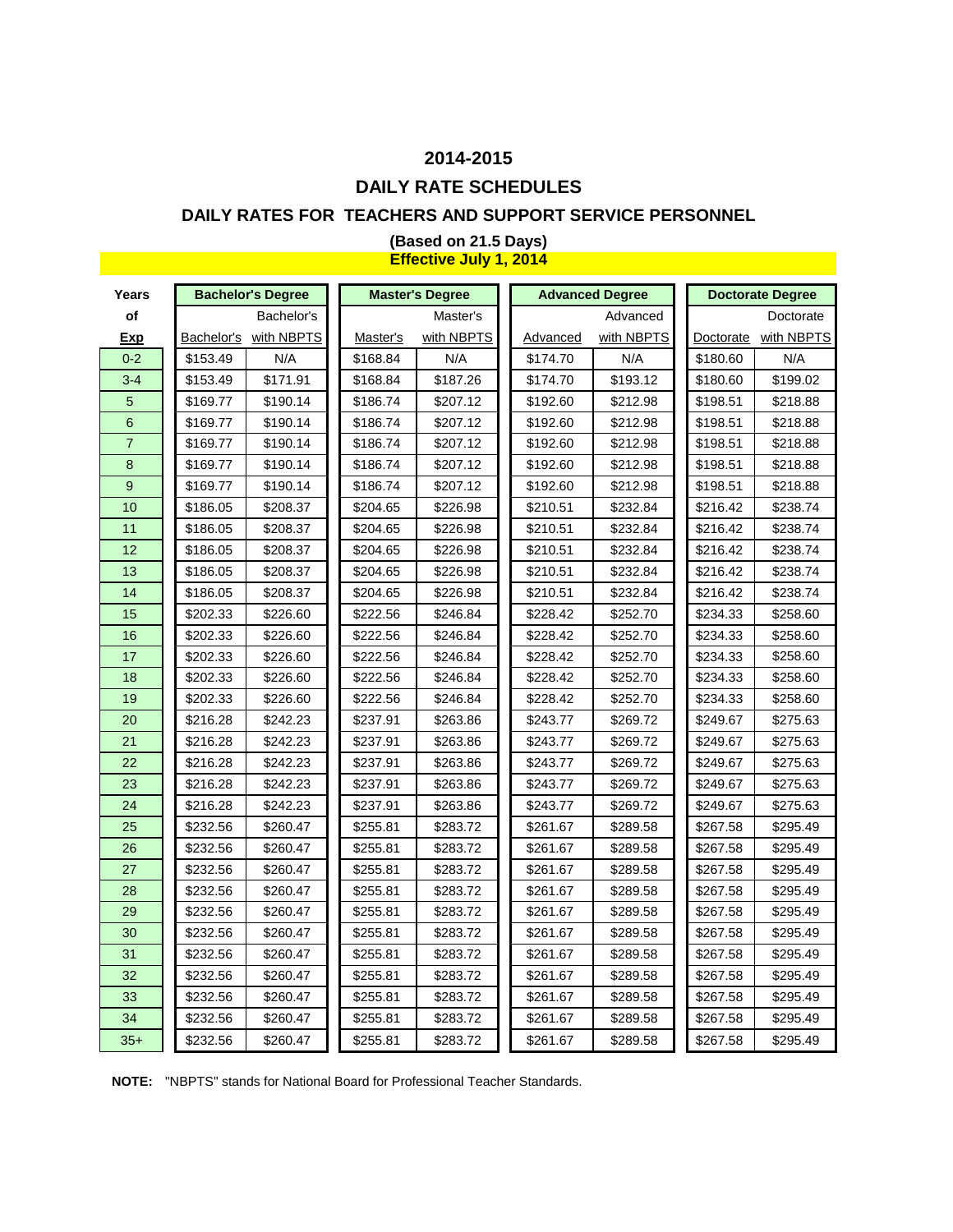### **DAILY RATES FOR SCHOOL PSYCHOLOGISTS**

Including Masters Level Speech-Language Pathologists

and Masters Level Audiologists

### **(Based on 21.5 Days)**

### **Effective July 1, 2014**

| <b>YEARS OF</b> | <b>BASE</b>   |                | <b>Psychologists</b> |                  |  |  |  |  |  |
|-----------------|---------------|----------------|----------------------|------------------|--|--|--|--|--|
| <u>EXP</u>      | <b>SALARY</b> | <b>Masters</b> | <b>Advanced</b>      | <b>Doctorate</b> |  |  |  |  |  |
| $0 - 2$         | \$4,015       | \$186.74       | \$192.60             | \$198.51         |  |  |  |  |  |
| $3 - 4$         | \$4,015       | \$186.74       | \$192.60             | \$198.51         |  |  |  |  |  |
| 5               | \$4,400       | \$204.65       | \$210.51             | \$216.42         |  |  |  |  |  |
| 6               | \$4,400       | \$204.65       | \$210.51             | \$216.42         |  |  |  |  |  |
| $\overline{7}$  | \$4,400       | \$204.65       | \$210.51             | \$216.42         |  |  |  |  |  |
| 8               | \$4,400       | \$204.65       | \$210.51             | \$216.42         |  |  |  |  |  |
| $9$             | \$4,400       | \$204.65       | \$210.51             | \$216.42         |  |  |  |  |  |
| 10              | \$4,785       | \$222.56       | \$228.42             | \$234.33         |  |  |  |  |  |
| 11              | \$4,785       | \$222.56       | \$228.42             | \$234.33         |  |  |  |  |  |
| 12              | \$4,785       | \$222.56       | \$228.42             | \$234.33         |  |  |  |  |  |
| 13              | \$4,785       | \$222.56       | \$228.42             | \$234.33         |  |  |  |  |  |
| 14              | \$4,785       | \$222.56       | \$228.42             | \$234.33         |  |  |  |  |  |
| 15              | \$5,115       | \$237.91       | \$243.77             | \$249.67         |  |  |  |  |  |
| 16              | \$5,115       | \$237.91       | \$243.77             | \$249.67         |  |  |  |  |  |
| 17              | \$5,115       | \$237.91       | \$243.77             | \$249.67         |  |  |  |  |  |
| 18              | \$5,115       | \$237.91       | \$243.77             | \$249.67         |  |  |  |  |  |
| 19              | \$5,115       | \$237.91       | \$243.77             | \$249.67         |  |  |  |  |  |
| 20              | \$5,500       | \$255.81       | \$261.67             | \$267.58         |  |  |  |  |  |
| 21              | \$5,500       | \$255.81       | \$261.67             | \$267.58         |  |  |  |  |  |
| 22              | \$5,500       | \$255.81       | \$261.67             | \$267.58         |  |  |  |  |  |
| 23              | \$5,500       | \$255.81       | \$261.67             | \$267.58         |  |  |  |  |  |
| 24              | \$5,500       | \$255.81       | \$261.67             | \$267.58         |  |  |  |  |  |
| 25              | \$5,500       | \$255.81       | \$261.67             | \$267.58         |  |  |  |  |  |
| 26              | \$5,500       | \$255.81       | \$261.67             | \$267.58         |  |  |  |  |  |
| 27              | \$5,500       | \$255.81       | \$261.67             | \$267.58         |  |  |  |  |  |
| 28              | \$5,500       | \$255.81       | \$261.67             | \$267.58         |  |  |  |  |  |
| 29              | \$5,500       | \$255.81       | \$261.67             | \$267.58         |  |  |  |  |  |
| 30              | \$5,500       | \$255.81       | \$261.67             | \$267.58         |  |  |  |  |  |
| 31              | \$5,500       | \$255.81       | \$261.67             | \$267.58         |  |  |  |  |  |
| 32              | \$5,500       | \$255.81       | \$261.67             | \$267.58         |  |  |  |  |  |
| 33              | \$5,500       | \$255.81       | \$261.67             | \$267.58         |  |  |  |  |  |
| 34              | \$5,500       | \$255.81       | \$261.67             | \$267.58         |  |  |  |  |  |
| $35+$           | \$5,500       | \$255.81       | \$261.67             | \$267.58         |  |  |  |  |  |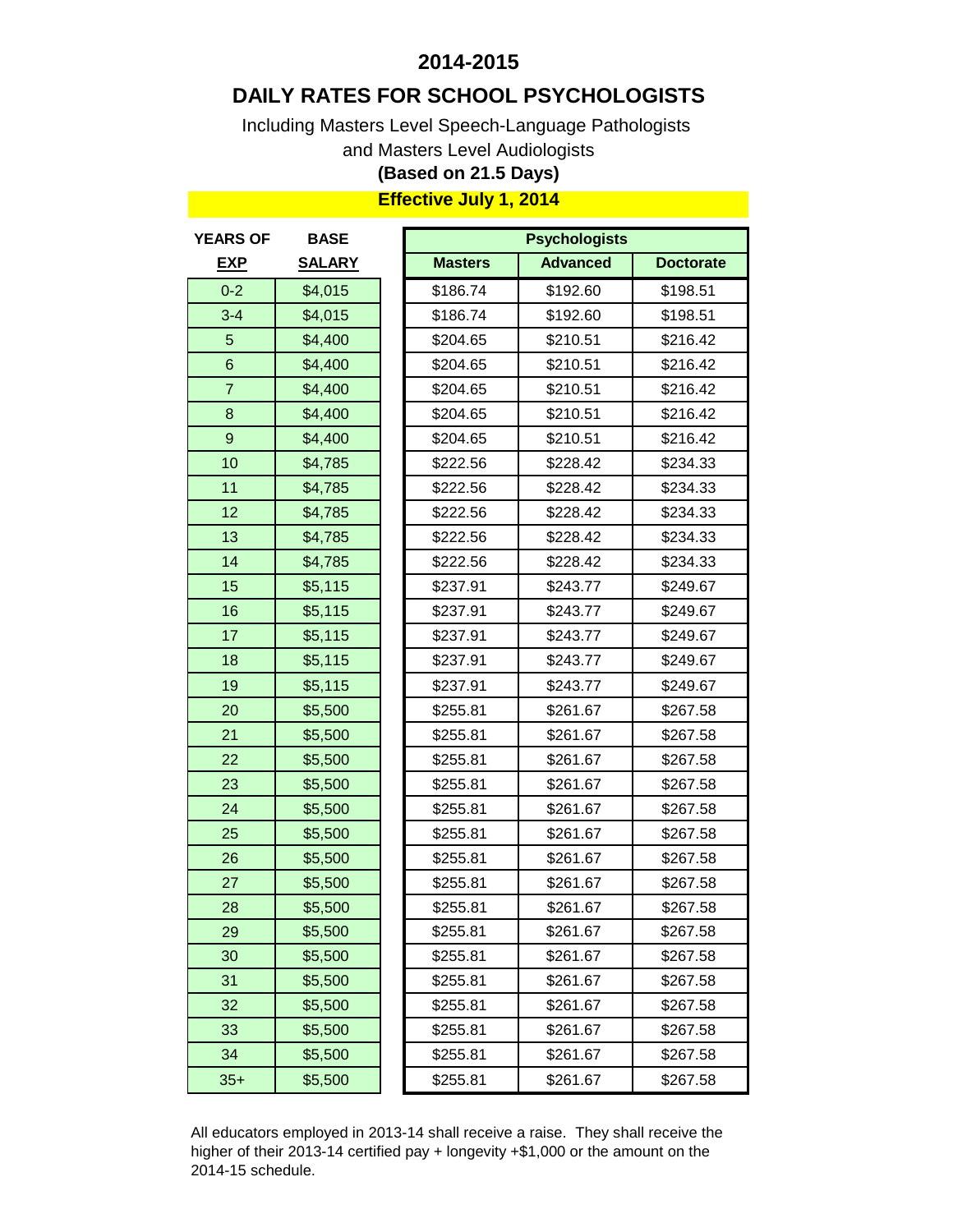# **FY 2014-15 ASSISTANT PRINCIPAL SALARY SCHEDULE**

| Effective July 1, 2014 |  |  |
|------------------------|--|--|
|------------------------|--|--|

|          |                  | <b>Base</b>    | <b>Base + 1%</b> | <b>Base + 2%</b> | $Base + 3%$         | $Base + 4%$    | <b>Base + 5%</b> | $Base + 6%$    |
|----------|------------------|----------------|------------------|------------------|---------------------|----------------|------------------|----------------|
| Years of | Schedule/        | <b>Monthly</b> | <b>Monthly</b>   | <b>Monthly</b>   | <b>Monthly</b>      | <b>Monthly</b> | <b>Monthly</b>   | <b>Monthly</b> |
| Exp      | <b>Pay Level</b> | <b>Salary</b>  | <b>Salary</b>    | <b>Salary</b>    | <b>Salary</b>       | <b>Salary</b>  | <b>Salary</b>    | <b>Salary</b>  |
| $0 - 9$  | $0 - 1$          | \$3,828        | \$3,866          | \$3,905          | \$3,943             | \$3,981        | \$4,019          | \$4,058        |
| 10       | $0 - 2$          | \$3,977        | \$4,017          | \$4,057          | \$4,096             | \$4,136        | \$4,176          | \$4,216        |
| 11       | $0 - 3$          | \$4,123        | \$4,164          | \$4,205          | \$4,247             | \$4,288        | \$4,329          | \$4,370        |
| 12       | $0 - 4$          | \$4,240        | \$4,282          | \$4,325          | \$4,367             | \$4,410        | \$4,452          | \$4,494        |
| 13       | $0 - 5$          | \$4,323        | \$4,366          | \$4,409          | \$4,453             | \$4,496        | \$4,539          | \$4,582        |
| 14       | $0 - 6$          | \$4,377        | \$4,421          | \$4,465          | \$4,508             | \$4,552        | \$4,596          | \$4,640        |
| 15       | $0 - 7$          | \$4,434        | \$4,478          | \$4,523          | \$4,567             | \$4,611        | \$4,656          | \$4,700        |
| 16       | $0 - 8$          | \$4,489        | \$4,534          | \$4,579          | \$4,624             | \$4,669        | \$4,713          | \$4,758        |
| 17       | $0 - 9$          | \$4,547        | \$4,592          | \$4,638          | \$4,683             | \$4,729        | \$4,774          | \$4,820        |
| 18       | $0 - 10$         | \$4,606        | \$4,652          | \$4,698          | \$4,744             | \$4,790        | \$4,836          | \$4,882        |
| 19       | $0 - 11$         | \$4,665        | \$4,712          | \$4,758          | \$4,805             | \$4,852        | \$4,898          | \$4,945        |
| 20       | $0 - 12$         | \$4,726        | \$4,773          | \$4,821          | \$4,868             | \$4,915        | \$4,962          | \$5,010        |
| 21       | $0 - 13$         | \$4,788        | \$4,836          | \$4,884          | \$4,932             | \$4,980        | \$5,027          | \$5,075        |
| 22       | $0 - 14$         | \$4,851        | \$4,900          | \$4,948          | \$4,997             | \$5,045        | \$5,094          | \$5,142        |
| 23       | $0 - 15$         | \$4,918        | \$4,967          | \$5,016          | \$5,066             | \$5,115        | \$5,164          | \$5,213        |
| 24       | $0 - 16$         | \$4,983        | \$5,033          | \$5,083          | \$5,132             | \$5,182        | \$5,232          | \$5,282        |
| 25       | $0 - 17$         | \$5,050        | \$5,101          | \$5,151          | \$5,202             | \$5,252        | \$5,303          | \$5,353        |
| 26       | $0 - 18$         | \$5,119        | \$5,170          | \$5,221          | \$5,273             | \$5,324        | \$5,375          | \$5,426        |
| 27       | $0 - 19$         | \$5,188        | \$5,240          | \$5,292          | \$5,344             | \$5,396        | \$5,447          | \$5,499        |
| 28       | $0 - 20$         | \$5,263        | \$5,316          | \$5,368          | \$5,421             | \$5,474        | \$5,526          | \$5,579        |
| 29       | $0 - 21$         | \$5,335        | \$5,388          | \$5,442          | \$5,495             | \$5,548        | \$5,602          | \$5,655        |
| 30       | $0 - 22$         | \$5,409        | \$5,463          | \$5,517          | \$5,571             | \$5,625        | \$5,679          | \$5,734        |
| 31       | $0 - 23$         | \$5,483        | \$5,538          | \$5,593          | \$5,647             | \$5,702        | \$5,757          | \$5,812        |
| 32       | $0 - 24$         | \$5,561        | \$5,617          | \$5,672          | \$5,728             | \$5,783        | \$5,839          | \$5,895        |
| 33       | $0 - 25$         | \$5,641        | \$5,697          | \$5,754          | $\overline{$}5,810$ | \$5,867        | \$5,923          | \$5,979        |
| 34       | $0 - 26$         | \$5,722        | \$5,779          | \$5,836          | \$5,894             | \$5,951        | \$6,008          | \$6,065        |
| 35       | $0 - 27$         | \$5,794        | \$5,852          | \$5,910          | \$5,968             | \$6,026        | \$6,084          | \$6,142        |
| $36+$    | $0 - 28$         | \$5,909        | \$5,968          | \$6,027          | \$6,086             | \$6,145        | \$6,204          | \$6,264        |

#### **NOTES:**

- 1. ADD \$126 per month for an earned advanced degree.
- 2. ADD \$253 per month for an earned doctorate degree.
- 3. Placement on one of the Base through Base + 6% salary schedules is determined by 1997-98, 1998-99 and 1999-2000 only ABCs and School Safety accomplishments.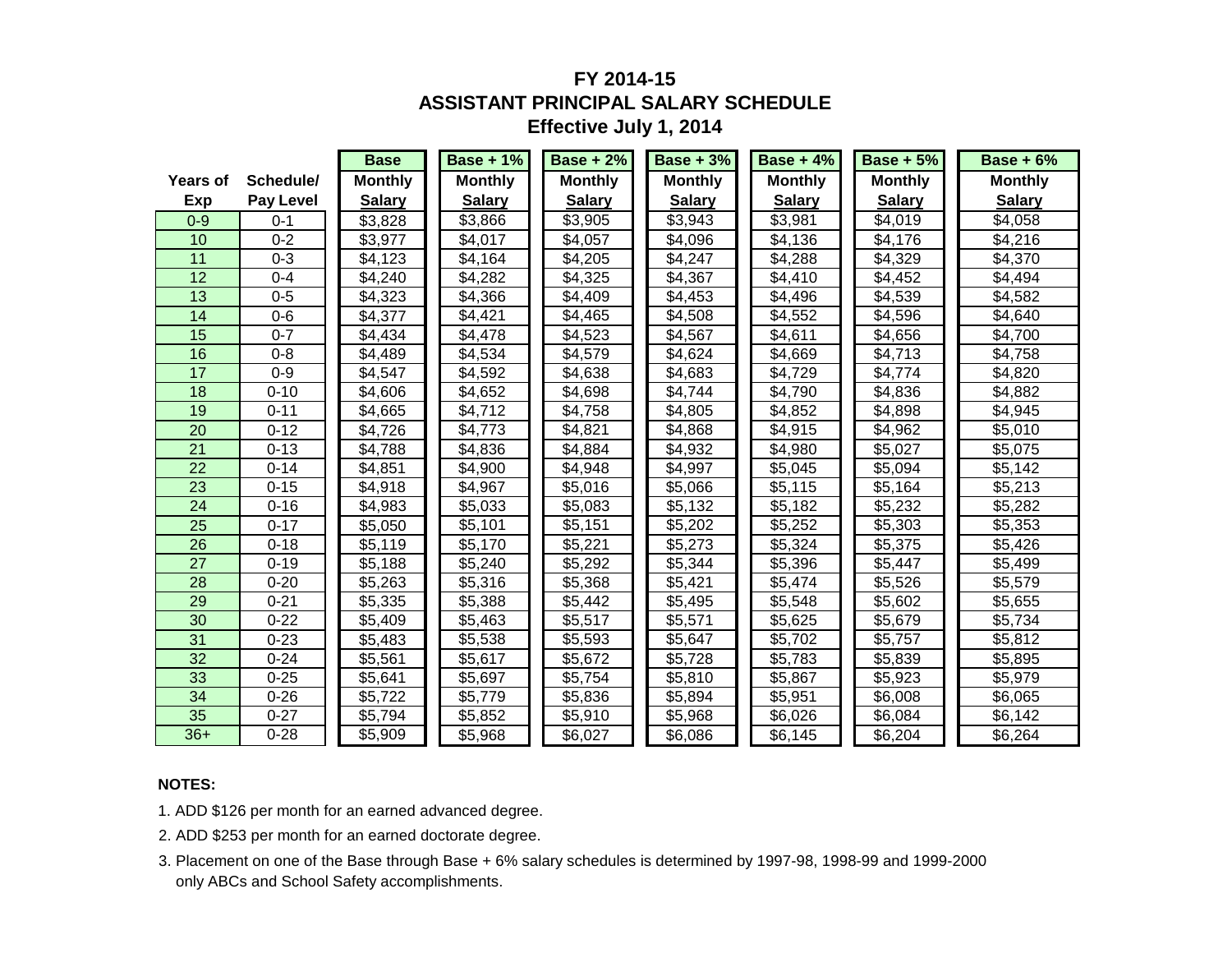### **FY 2014-15 PRINCIPAL SALARY SCHEDULES PRINCIPAL I 0 - 10 Teachers Effective July 1, 2014**

| <b>Combined</b> |                  | <b>Base</b>    | <b>Base + 1%</b> | <b>Base + 2%</b> | <b>Base + 3%</b> | <b>Base + 4%</b> | <b>Base + 5%</b> | <b>Base + 6%</b> |
|-----------------|------------------|----------------|------------------|------------------|------------------|------------------|------------------|------------------|
| <b>Years of</b> | Schedule/        | <b>Monthly</b> | <b>Monthly</b>   | <b>Monthly</b>   | <b>Monthly</b>   | <b>Monthly</b>   | <b>Monthly</b>   | <b>Monthly</b>   |
| Exp             | <b>Pay Level</b> | <b>Salary</b>  | <b>Salary</b>    | <b>Salary</b>    | <b>Salary</b>    | <b>Salary</b>    | <b>Salary</b>    | <b>Salary</b>    |
| $0 - 13$        | $0 - 5$          | \$4,323        | \$4,366          | \$4,409          | \$4,453          | \$4,496          | \$4,539          | \$4,582          |
| 14              | $0 - 6$          | \$4,377        | \$4,421          | \$4,465          | \$4,508          | \$4,552          | \$4,596          | \$4,640          |
| 15              | $0 - 7$          | \$4,434        | \$4,478          | \$4,523          | \$4,567          | \$4,611          | \$4,656          | \$4,700          |
| 16              | $0 - 8$          | \$4,489        | \$4,534          | \$4,579          | \$4,624          | \$4,669          | \$4,713          | \$4,758          |
| 17              | $0-9$            | \$4,547        | \$4,592          | \$4,638          | \$4,683          | \$4,729          | \$4,774          | \$4,820          |
| 18              | $0 - 10$         | \$4,606        | \$4,652          | \$4,698          | \$4,744          | \$4,790          | \$4,836          | \$4,882          |
| 19              | $0 - 11$         | \$4,665        | \$4,712          | \$4,758          | \$4,805          | \$4,852          | \$4,898          | \$4,945          |
| 20              | $0 - 12$         | \$4,726        | \$4,773          | \$4,821          | \$4,868          | \$4,915          | \$4,962          | \$5,010          |
| 21              | $0 - 13$         | \$4,788        | \$4,836          | \$4,884          | \$4,932          | \$4,980          | \$5,027          | \$5,075          |
| 22              | $0 - 14$         | \$4,851        | \$4,900          | \$4,948          | \$4,997          | \$5,045          | \$5,094          | \$5,142          |
| 23              | $0 - 15$         | \$4,918        | \$4,967          | \$5,016          | \$5,066          | \$5,115          | \$5,164          | \$5,213          |
| 24              | $0 - 16$         | \$4,983        | \$5,033          | \$5,083          | \$5,132          | \$5,182          | \$5,232          | \$5,282          |
| 25              | $0 - 17$         | \$5,050        | \$5,101          | \$5,151          | \$5,202          | \$5,252          | \$5,303          | \$5,353          |
| 26              | $0 - 18$         | \$5,119        | \$5,170          | \$5,221          | \$5,273          | \$5,324          | \$5,375          | \$5,426          |
| 27              | $0 - 19$         | \$5,188        | \$5,240          | \$5,292          | \$5,344          | \$5,396          | \$5,447          | \$5,499          |
| 28              | $0 - 20$         | \$5,263        | \$5,316          | \$5,368          | \$5,421          | \$5,474          | \$5,526          | \$5,579          |
| 29              | $0 - 21$         | \$5,335        | \$5,388          | \$5,442          | \$5,495          | \$5,548          | \$5,602          | \$5,655          |
| 30              | $0 - 22$         | \$5,409        | \$5,463          | \$5,517          | \$5,571          | \$5,625          | \$5,679          | \$5,734          |
| 31              | $0 - 23$         | \$5,483        | \$5,538          | \$5,593          | \$5,647          | \$5,702          | \$5,757          | \$5,812          |
| 32              | $0 - 24$         | \$5,561        | \$5,617          | \$5,672          | \$5,728          | \$5,783          | \$5,839          | \$5,895          |
| 33              | $0 - 25$         | \$5,641        | \$5,697          | \$5,754          | \$5,810          | \$5,867          | \$5,923          | \$5,979          |
| 34              | $0 - 26$         | \$5,722        | \$5,779          | \$5,836          | \$5,894          | \$5,951          | \$6,008          | \$6,065          |
| 35              | $0 - 27$         | \$5,794        | \$5,852          | \$5,910          | \$5,968          | \$6,026          | \$6,084          | \$6,142          |
| 36              | $0 - 28$         | \$5,909        | \$5,968          | \$6,027          | \$6,086          | \$6,145          | \$6,204          | \$6,264          |
| $37 +$          | $0 - 29$         | \$6,027        | \$6,087          | \$6,148          | \$6,208          | \$6,268          | \$6,328          | \$6,389          |

#### **NOTES:**

- 1. ADD \$126 per month for an earned advanced degree.
- 2. ADD \$253 per month for an earned doctorate degree.
- 3. Placement on one of the Base through Base + 6% salary schedules is determined by 1997-98, 1998-99 and 1999-2000 School Safety accomplishments.
- 4. Combined years experience include total years as an educator plus one for three as a principal. Provided, however, a principal who acquires an additional step for the 2011-2012 or 2012-2013 fiscal years shall not receive a corresponding increase in salary during the 2011-2013 fiscal biennium.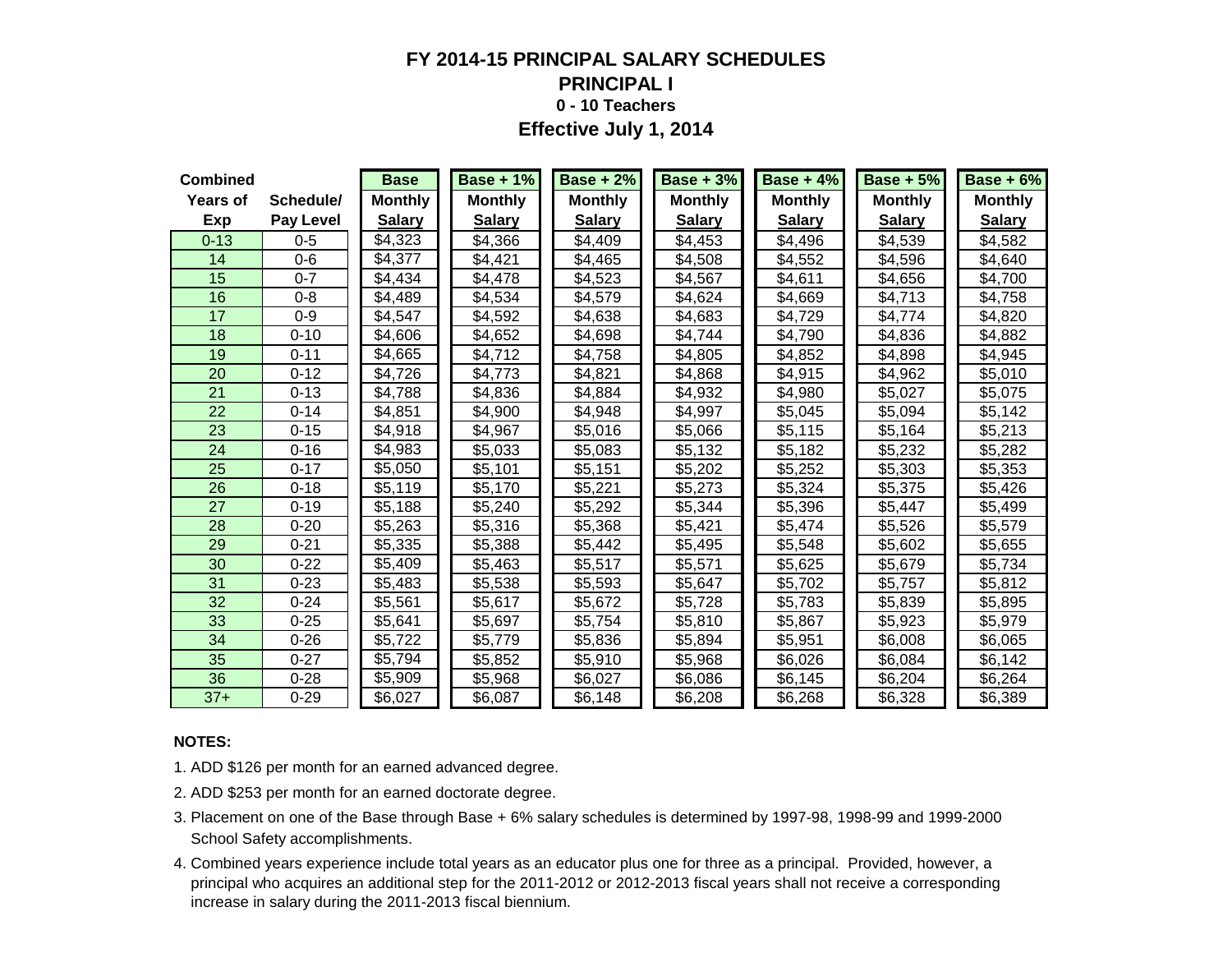#### **FY 2014-15 PRINCIPAL SALARY SCHEDULES PRINCIPAL II 11 - 21 Teachers Effective July 1, 2014**

| <b>Combined</b> |           | <b>Base</b>    | Base + $1\%$   | <b>Base + 2%</b> | <b>Base + 3%</b> | Base + $4\%$   | <b>Base + 5%</b> | Base $+6%$     |
|-----------------|-----------|----------------|----------------|------------------|------------------|----------------|------------------|----------------|
| Years of        | Schedule/ | <b>Monthly</b> | <b>Monthly</b> | <b>Monthly</b>   | <b>Monthly</b>   | <b>Monthly</b> | <b>Monthly</b>   | <b>Monthly</b> |
| Exp             | Pay Level | <b>Salary</b>  | <b>Salary</b>  | <b>Salary</b>    | <b>Salary</b>    | <b>Salary</b>  | <b>Salary</b>    | <b>Salary</b>  |
| $0 - 15$        | $0 - 8$   | \$4,489        | \$4,534        | \$4,579          | \$4,624          | \$4,669        | \$4,713          | \$4,758        |
| 16              | $0 - 9$   | \$4,547        | \$4.592        | \$4,638          | \$4.683          | \$4.729        | \$4.774          | \$4,820        |
| 17              | $0 - 10$  | \$4,606        | \$4,652        | \$4,698          | \$4,744          | \$4,790        | \$4,836          | \$4,882        |
| 18              | $0 - 11$  | \$4,665        | \$4,712        | \$4,758          | \$4,805          | \$4,852        | \$4,898          | \$4,945        |
| 19              | $0 - 12$  | \$4,726        | \$4.773        | \$4,821          | \$4.868          | \$4,915        | \$4.962          | \$5,010        |
| 20              | $0 - 13$  | \$4,788        | \$4,836        | \$4,884          | \$4,932          | \$4,980        | \$5,027          | \$5,075        |
| 21              | $0 - 14$  | \$4,851        | \$4,900        | \$4,948          | \$4,997          | \$5,045        | \$5,094          | \$5,142        |
| 22              | $0 - 15$  | \$4,918        | \$4,967        | \$5,016          | \$5,066          | \$5,115        | \$5,164          | \$5,213        |
| 23              | $0 - 16$  | \$4,983        | \$5,033        | \$5,083          | \$5,132          | \$5,182        | \$5,232          | \$5,282        |
| 24              | $0 - 17$  | \$5,050        | \$5,101        | \$5,151          | \$5,202          | \$5,252        | \$5,303          | \$5,353        |
| 25              | $0 - 18$  | \$5.119        | \$5,170        | \$5,221          | \$5,273          | \$5,324        | \$5,375          | \$5,426        |
| 26              | $0 - 19$  | \$5,188        | \$5,240        | \$5.292          | \$5,344          | \$5,396        | \$5.447          | \$5,499        |
| 27              | $0 - 20$  | \$5,263        | \$5,316        | \$5,368          | \$5,421          | \$5,474        | \$5,526          | \$5,579        |
| 28              | $0 - 21$  | \$5,335        | \$5,388        | \$5,442          | \$5,495          | \$5,548        | \$5,602          | \$5,655        |
| 29              | $0 - 22$  | \$5,409        | \$5,463        | \$5,517          | \$5,571          | \$5,625        | \$5,679          | \$5,734        |
| 30              | $0 - 23$  | \$5,483        | \$5,538        | \$5,593          | \$5,647          | \$5,702        | \$5,757          | \$5,812        |
| 31              | $0 - 24$  | \$5,561        | \$5,617        | \$5,672          | \$5,728          | \$5.783        | \$5,839          | \$5,895        |
| 32              | $0 - 25$  | \$5,641        | \$5,697        | \$5,754          | \$5,810          | \$5,867        | \$5,923          | \$5,979        |
| 33              | $0 - 26$  | \$5,722        | \$5,779        | \$5,836          | \$5,894          | \$5,951        | \$6,008          | \$6,065        |
| 34              | $0 - 27$  | \$5,794        | \$5,852        | \$5,910          | \$5,968          | \$6,026        | \$6,084          | \$6,142        |
| 35              | $0 - 28$  | \$5,909        | \$5,968        | \$6,027          | \$6,086          | \$6,145        | \$6,204          | \$6,264        |
| 36              | $0 - 29$  | \$6,027        | \$6,087        | \$6,148          | \$6,208          | \$6,268        | \$6,328          | \$6,389        |
| 37              | $0 - 30$  | \$6,148        | \$6,209        | \$6.271          | \$6,332          | \$6,394        | \$6.455          | \$6.517        |
| 38              | $0 - 31$  | \$6,271        | \$6,334        | \$6,396          | \$6,459          | \$6,522        | \$6,585          | \$6,647        |
| $39+$           | $0 - 32$  | \$6,396        | \$6,460        | \$6,524          | \$6,588          | \$6,652        | \$6,716          | \$6,780        |

#### **NOTES:**

1. ADD \$126 per month for an earned advanced degree.

- 3. Placement on one of the Base through Base + 6% salary schedules is determined by 1997-98, 1998-99 and 1999-2000 only ABCs and School Safety accomplishments.
- 4. Combined years experience include total years as an educator plus one for three as a principal. Provided, however, a principal who acquires an additional step for the 2011-2012 or 2012-2013 fiscal years shall not receive a corresponding increase in salary during the 2011-2013 fiscal biennium.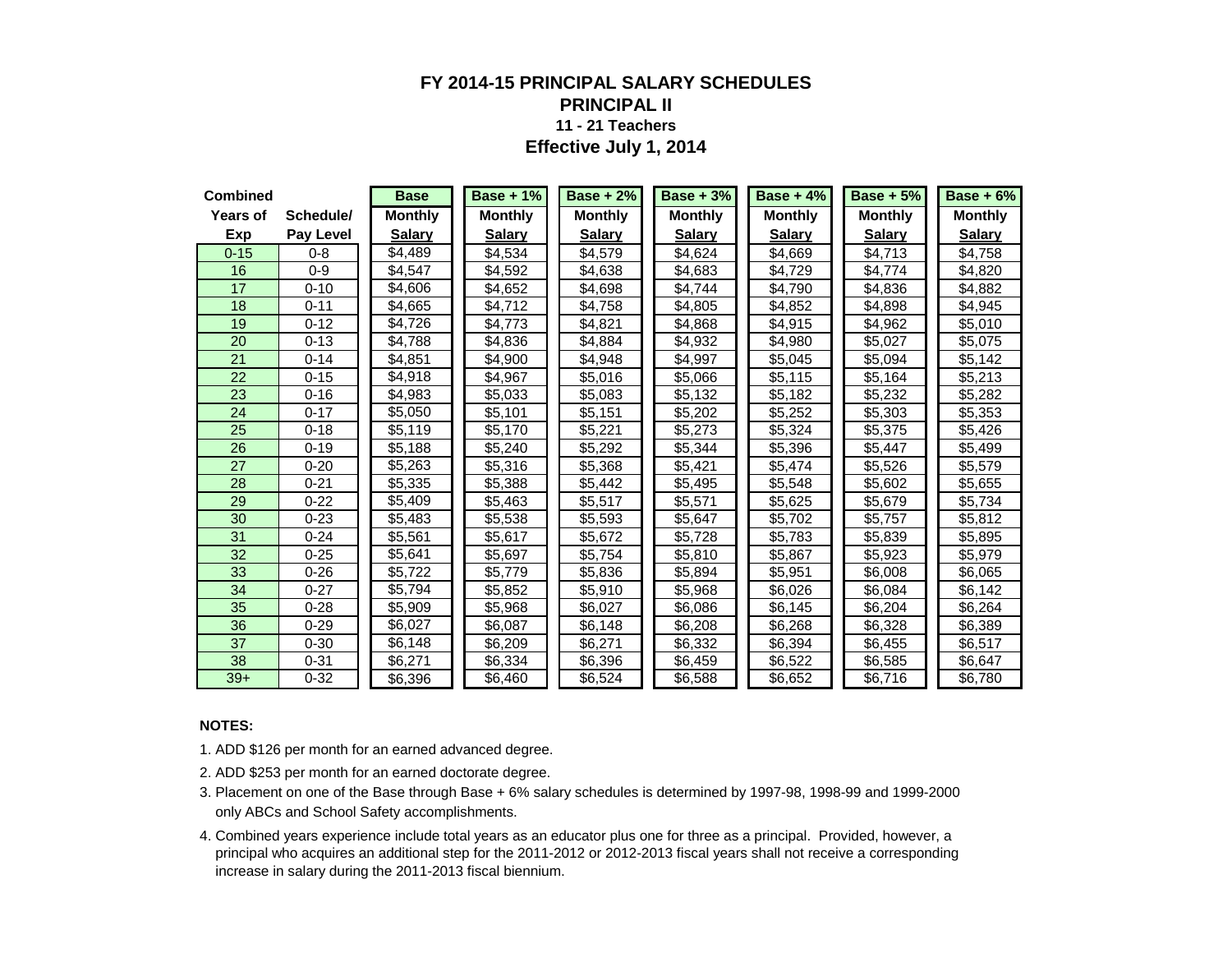#### **FY 2014-15 PRINCIPAL SALARY SCHEDULES PRINCIPAL III 22 - 32 Teachers**

**Effective July 1, 2014**

| <b>Combined</b> |                  | <b>Base</b>    | <b>Base + 1%</b> | <b>Base + 2%</b> | <b>Base + 3%</b> | Base + $4\%$   | <b>Base + 5%</b> | Base $+6%$     |
|-----------------|------------------|----------------|------------------|------------------|------------------|----------------|------------------|----------------|
| <b>Years of</b> | Schedule/        | <b>Monthly</b> | <b>Monthly</b>   | <b>Monthly</b>   | <b>Monthly</b>   | <b>Monthly</b> | <b>Monthly</b>   | <b>Monthly</b> |
| Exp             | <b>Pay Level</b> | <b>Salary</b>  | <b>Salary</b>    | <b>Salary</b>    | <b>Salary</b>    | <b>Salary</b>  | <b>Salary</b>    | <b>Salary</b>  |
| $0 - 17$        | $0 - 11$         | \$4,665        | \$4,712          | \$4,758          | \$4,805          | \$4,852        | \$4,898          | \$4,945        |
| 18              | $0 - 12$         | \$4,726        | \$4,773          | \$4,821          | \$4,868          | \$4,915        | \$4,962          | \$5,010        |
| 19              | $0 - 13$         | \$4,788        | \$4,836          | \$4,884          | \$4,932          | \$4,980        | \$5,027          | \$5,075        |
| 20              | $0 - 14$         | \$4,851        | \$4,900          | \$4,948          | \$4,997          | \$5,045        | \$5,094          | \$5,142        |
| 21              | $0 - 15$         | \$4,918        | \$4,967          | \$5,016          | \$5,066          | \$5,115        | \$5,164          | \$5,213        |
| 22              | $0 - 16$         | \$4,983        | \$5,033          | \$5,083          | \$5,132          | \$5,182        | \$5,232          | \$5,282        |
| 23              | $0 - 17$         | \$5,050        | \$5,101          | \$5,151          | \$5,202          | \$5,252        | \$5,303          | \$5,353        |
| 24              | $0 - 18$         | \$5,119        | \$5,170          | \$5,221          | \$5,273          | \$5,324        | \$5,375          | \$5,426        |
| 25              | $0 - 19$         | \$5,188        | \$5,240          | \$5,292          | \$5,344          | \$5,396        | \$5,447          | \$5,499        |
| 26              | $0 - 20$         | \$5,263        | \$5,316          | \$5,368          | \$5,421          | \$5,474        | \$5,526          | \$5,579        |
| 27              | $0 - 21$         | \$5,335        | \$5,388          | \$5,442          | \$5,495          | \$5,548        | \$5,602          | \$5,655        |
| 28              | $0 - 22$         | \$5,409        | \$5,463          | \$5,517          | \$5,571          | \$5,625        | \$5,679          | \$5,734        |
| 29              | $0 - 23$         | \$5,483        | \$5,538          | \$5,593          | \$5,647          | \$5,702        | \$5,757          | \$5,812        |
| 30              | $0 - 24$         | \$5,561        | \$5,617          | \$5,672          | \$5,728          | \$5,783        | \$5,839          | \$5,895        |
| 31              | $0 - 25$         | \$5,641        | \$5,697          | \$5,754          | \$5,810          | \$5,867        | \$5,923          | \$5,979        |
| 32              | $0 - 26$         | \$5,722        | \$5,779          | \$5,836          | \$5,894          | \$5,951        | \$6,008          | \$6,065        |
| 33              | $0 - 27$         | \$5,794        | \$5,852          | \$5,910          | \$5,968          | \$6,026        | \$6,084          | \$6,142        |
| 34              | $0 - 28$         | \$5,909        | \$5,968          | \$6,027          | \$6,086          | \$6,145        | \$6,204          | \$6,264        |
| 35              | $0 - 29$         | \$6.027        | \$6,087          | \$6,148          | \$6,208          | \$6,268        | \$6,328          | \$6,389        |
| 36              | $0 - 30$         | \$6,148        | \$6,209          | \$6,271          | \$6,332          | \$6,394        | \$6,455          | \$6,517        |
| 37              | $0 - 31$         | \$6,271        | \$6,334          | \$6,396          | \$6,459          | \$6,522        | \$6,585          | \$6,647        |
| 38              | $0 - 32$         | \$6,396        | \$6,460          | \$6,524          | \$6,588          | \$6,652        | \$6,716          | \$6,780        |
| 39              | $0 - 33$         | \$6,524        | \$6,589          | \$6,654          | \$6,720          | \$6,785        | \$6,850          | \$6,915        |
| 40              | $0 - 34$         | \$6,654        | \$6,721          | \$6,787          | \$6,854          | \$6,920        | \$6,987          | \$7,053        |
| $41+$           | $0 - 35$         | \$6.787        | \$6,855          | \$6,923          | \$6,991          | \$7,058        | \$7,126          | \$7,194        |

#### **NOTES:**

1. ADD \$126 per month for an earned advanced degree.

- 2. ADD \$253 per month for an earned doctorate degree.
- 3. Placement on one of the Base through Base + 6% salary schedules is determined by 1997-98, 1998-99 and 1999-2000 only ABCs and School Safety accomplishments.
- 4. Combined years experience include total years as an educator plus one for three as a principal. Provided, however, a principal who acquires an additional step for the 2011-2012 or 2012-2013 fiscal years shall not receive a corresponding increase in salary during the 2011-2013 fiscal biennium.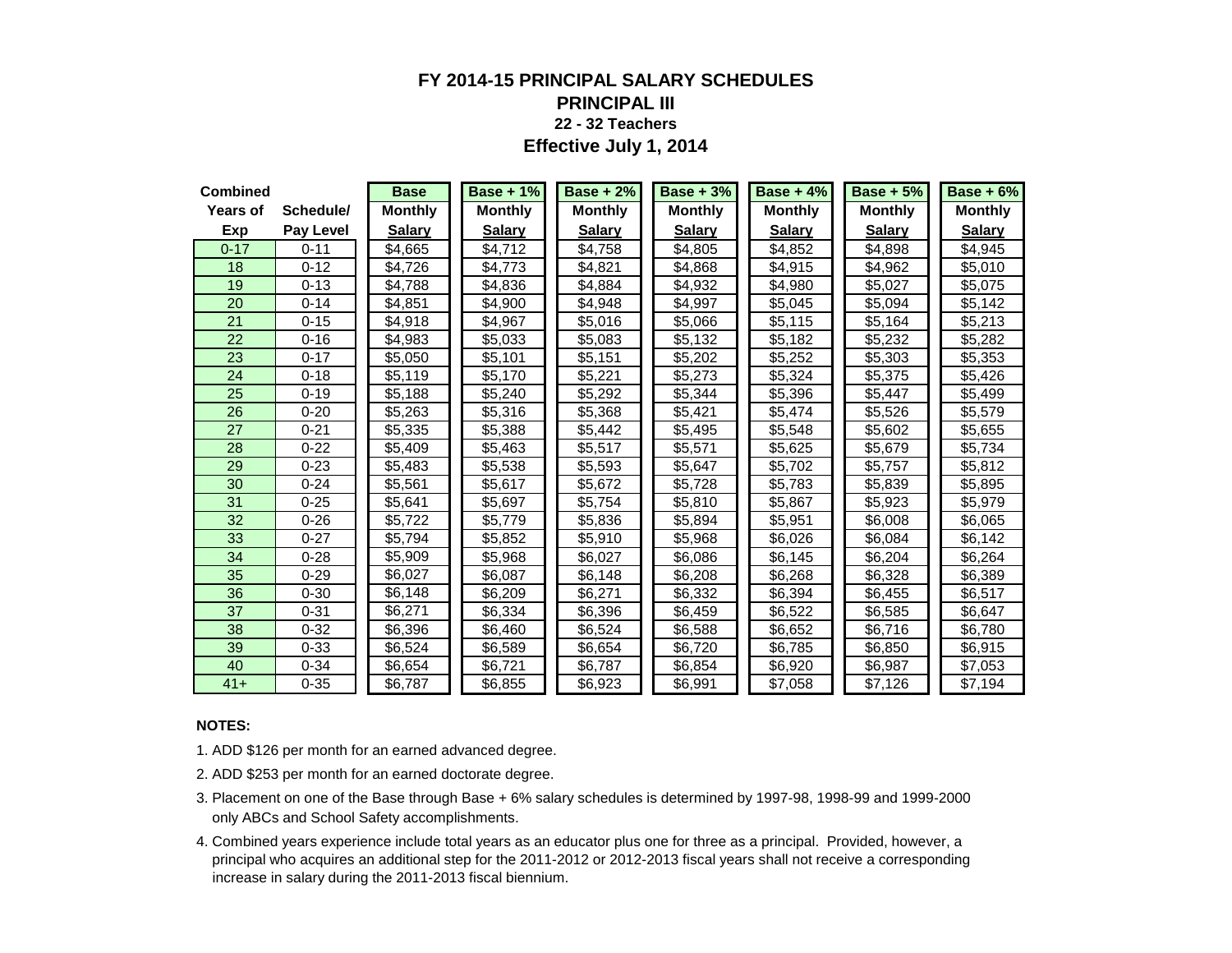### **FY 2014-15 PRINCIPAL SALARY SCHEDULES**

#### **PRINCIPAL IV**

#### **33 - 43 Teachers**

#### **Effective July 1, 2014**

| <b>Combined</b> |                  | <b>Base</b>    | <b>Base + 1%</b>    | $Base + 2%$    | <b>Base +3%</b> | $Base + 4%$    | $Base + 5%$    | $Base + 6%$    |
|-----------------|------------------|----------------|---------------------|----------------|-----------------|----------------|----------------|----------------|
| Years of        | Schedule/        | <b>Monthly</b> | <b>Monthly</b>      | <b>Monthly</b> | <b>Monthly</b>  | <b>Monthly</b> | <b>Monthly</b> | <b>Monthly</b> |
| Exp             | <b>Pay Level</b> | <b>Salary</b>  | <b>Salary</b>       | <b>Salary</b>  | <b>Salary</b>   | <b>Salary</b>  | <b>Salary</b>  | <b>Salary</b>  |
| $0 - 18$        | $0 - 13$         | \$4,788        | \$4,836             | \$4,884        | \$4.932         | \$4,980        | \$5,027        | \$5.075        |
| 19              | $0 - 14$         | \$4,851        | \$4,900             | \$4,948        | \$4,997         | \$5,045        | \$5,094        | \$5,142        |
| 20              | $0 - 15$         | \$4,918        | \$4,967             | \$5,016        | \$5,066         | \$5,115        | \$5,164        | \$5,213        |
| 21              | $0 - 16$         | \$4,983        | \$5,033             | \$5,083        | \$5,132         | \$5,182        | \$5,232        | \$5,282        |
| 22              | $0 - 17$         | \$5,050        | \$5,101             | \$5,151        | \$5,202         | \$5,252        | \$5,303        | \$5,353        |
| 23              | $0 - 18$         | \$5,119        | \$5,170             | \$5,221        | \$5,273         | \$5,324        | \$5,375        | \$5,426        |
| 24              | $0 - 19$         | \$5,188        | \$5,240             | \$5,292        | \$5,344         | \$5,396        | \$5,447        | \$5,499        |
| 25              | $0 - 20$         | \$5,263        | \$5,316             | \$5,368        | \$5,421         | \$5,474        | \$5,526        | \$5,579        |
| 26              | $0 - 21$         | \$5,335        | \$5,388             | \$5,442        | \$5,495         | \$5,548        | \$5,602        | \$5,655        |
| 27              | $0 - 22$         | \$5,409        | \$5,463             | \$5,517        | \$5,571         | \$5,625        | \$5,679        | \$5,734        |
| 28              | $0 - 23$         | \$5,483        | \$5,538             | \$5,593        | \$5,647         | \$5,702        | \$5,757        | \$5,812        |
| 29              | $0 - 24$         | \$5,561        | \$5,617             | \$5,672        | \$5,728         | \$5,783        | \$5,839        | \$5,895        |
| 30              | $0 - 25$         | \$5,641        | $\overline{$}5,697$ | \$5,754        | \$5,810         | \$5,867        | \$5,923        | \$5,979        |
| 31              | $0 - 26$         | \$5,722        | \$5,779             | \$5,836        | \$5,894         | \$5,951        | \$6,008        | \$6,065        |
| 32              | $0 - 27$         | \$5,794        | \$5,852             | \$5,910        | \$5,968         | \$6,026        | \$6,084        | \$6,142        |
| 33              | $0 - 28$         | \$5,909        | \$5,968             | \$6,027        | \$6,086         | \$6,145        | \$6,204        | \$6,264        |
| 34              | $0 - 29$         | \$6,027        | \$6,087             | \$6,148        | \$6,208         | \$6,268        | \$6,328        | \$6,389        |
| 35              | $0 - 30$         | \$6,148        | \$6,209             | \$6,271        | \$6,332         | \$6,394        | \$6,455        | \$6,517        |
| 36              | $0 - 31$         | \$6,271        | \$6,334             | \$6,396        | \$6,459         | \$6,522        | \$6,585        | \$6,647        |
| 37              | $0 - 32$         | \$6,396        | \$6,460             | \$6,524        | \$6,588         | \$6,652        | \$6,716        | \$6,780        |
| 38              | $0 - 33$         | \$6,524        | \$6,589             | \$6,654        | \$6,720         | \$6,785        | \$6,850        | \$6,915        |
| 39              | $0 - 34$         | \$6,654        | \$6,721             | \$6,787        | \$6,854         | \$6,920        | \$6,987        | \$7,053        |
| 40              | $0 - 35$         | \$6,787        | \$6,855             | \$6,923        | \$6,991         | \$7,058        | \$7,126        | \$7,194        |
| 41              | $0 - 36$         | \$6,923        | \$6,992             | \$7,061        | \$7,131         | \$7,200        | \$7,269        | \$7,338        |
| $42+$           | $0 - 37$         | \$7,061        | \$7,132             | \$7,202        | \$7,273         | \$7,343        | \$7,414        | \$7,485        |

#### **NOTES:**

1. ADD \$126 per month for an earned advanced degree.

- 2. ADD \$253 per month for an earned doctorate degree.
- 3. Placement on one of the Base through Base + 6% salary schedules is determined by 1997-98, 1998-99 and 1999-2000 only ABCs and School Safety accomplishments.
- 4. Combined years experience include total years as an educator plus one for three as a principal. Provided, however, a principal who acquires an additional step for the 2011-2012 or 2012-2013 fiscal years shall not receive a corresponding increase in salary during the 2011-2013 fiscal biennium.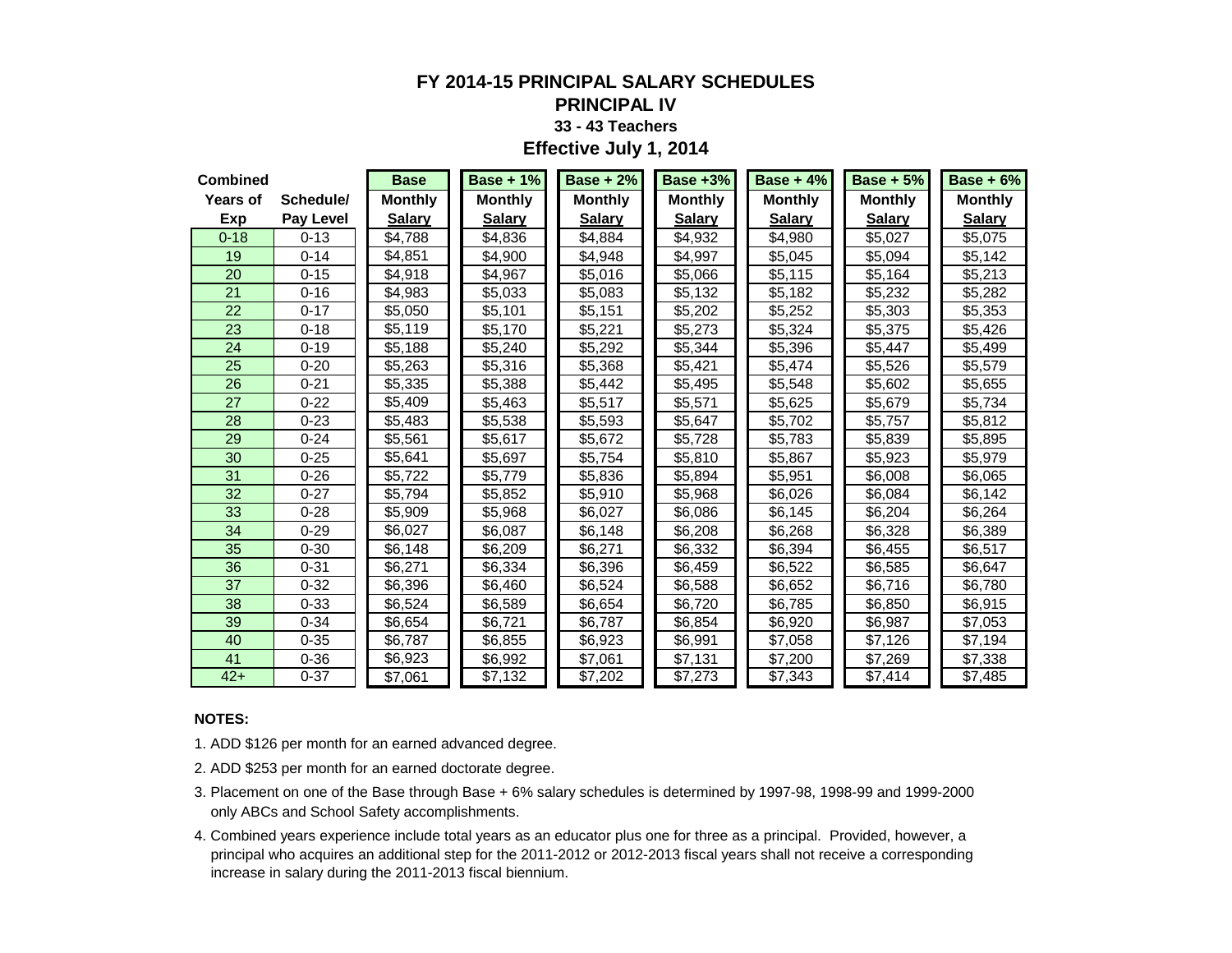# **FY 2014-15 PRINCIPAL SALARY SCHEDULES**

#### **PRINCIPAL V**

#### **44 - 54 Teachers**

**Effective July 1, 2014**

| <b>Combined</b> |                  | <b>Base</b>    | <b>Base + 1%</b> | <b>Base + 2%</b> | Base + $3\%$   | Base + $4\%$   | Base + $5\%$   | $Base + 6%$    |
|-----------------|------------------|----------------|------------------|------------------|----------------|----------------|----------------|----------------|
| <b>Years of</b> | Schedule/        | <b>Monthly</b> | <b>Monthly</b>   | <b>Monthly</b>   | <b>Monthly</b> | <b>Monthly</b> | <b>Monthly</b> | <b>Monthly</b> |
| Exp             | <b>Pay Level</b> | <b>Salary</b>  | <b>Salary</b>    | <b>Salary</b>    | <b>Salary</b>  | <b>Salary</b>  | <b>Salary</b>  | <b>Salary</b>  |
| $0 - 19$        | $0 - 15$         | \$4,918        | \$4,967          | \$5,016          | \$5,066        | \$5,115        | \$5,164        | \$5,213        |
| 20              | $0 - 16$         | \$4,983        | \$5,033          | \$5,083          | \$5,132        | \$5,182        | \$5,232        | \$5,282        |
| 21              | $0 - 17$         | \$5,050        | \$5,101          | \$5,151          | \$5,202        | \$5,252        | \$5,303        | \$5,353        |
| 22              | $0 - 18$         | \$5,119        | \$5,170          | \$5,221          | \$5,273        | \$5,324        | \$5,375        | \$5,426        |
| 23              | $0 - 19$         | \$5,188        | \$5,240          | \$5,292          | \$5,344        | \$5,396        | \$5,447        | \$5,499        |
| 24              | $0 - 20$         | \$5,263        | \$5,316          | \$5,368          | \$5,421        | \$5,474        | \$5,526        | \$5,579        |
| 25              | $0 - 21$         | \$5,335        | \$5,388          | \$5,442          | \$5,495        | \$5,548        | \$5,602        | \$5,655        |
| 26              | $0 - 22$         | \$5,409        | \$5,463          | \$5,517          | \$5,571        | \$5,625        | \$5,679        | \$5,734        |
| 27              | $0 - 23$         | \$5,483        | \$5,538          | \$5,593          | \$5,647        | \$5,702        | \$5,757        | \$5,812        |
| 28              | $0 - 24$         | \$5,561        | \$5,617          | \$5,672          | \$5,728        | \$5,783        | \$5,839        | \$5,895        |
| 29              | $0 - 25$         | \$5,641        | \$5,697          | \$5,754          | \$5,810        | \$5,867        | \$5,923        | \$5,979        |
| 30              | $0 - 26$         | \$5,722        | \$5,779          | \$5,836          | \$5,894        | \$5,951        | \$6,008        | \$6,065        |
| 31              | $0 - 27$         | \$5,794        | \$5,852          | \$5,910          | \$5,968        | \$6,026        | \$6,084        | \$6,142        |
| 32              | $0 - 28$         | \$5,909        | \$5,968          | \$6,027          | \$6,086        | \$6,145        | \$6,204        | \$6,264        |
| 33              | $0 - 29$         | \$6,027        | \$6,087          | \$6,148          | \$6,208        | \$6,268        | \$6,328        | \$6,389        |
| 34              | $0 - 30$         | \$6,148        | \$6,209          | \$6,271          | \$6,332        | \$6,394        | \$6,455        | \$6,517        |
| 35              | $0 - 31$         | \$6.271        | \$6,334          | \$6,396          | \$6,459        | \$6,522        | \$6,585        | \$6,647        |
| 36              | $0 - 32$         | \$6,396        | \$6,460          | \$6,524          | \$6,588        | \$6,652        | \$6,716        | \$6,780        |
| 37              | $0 - 33$         | \$6,524        | \$6,589          | \$6,654          | \$6,720        | \$6,785        | \$6,850        | \$6,915        |
| 38              | $0 - 34$         | \$6,654        | \$6,721          | \$6,787          | \$6,854        | \$6,920        | \$6,987        | \$7,053        |
| 39              | $0 - 35$         | \$6,787        | \$6,855          | \$6,923          | \$6,991        | \$7,058        | \$7,126        | \$7,194        |
| 40              | $0 - 36$         | \$6.923        | \$6,992          | \$7,061          | \$7,131        | \$7,200        | \$7,269        | \$7,338        |
| 41              | $0 - 37$         | \$7,061        | \$7,132          | \$7,202          | \$7,273        | \$7,343        | \$7,414        | \$7,485        |
| 42              | $0 - 38$         | \$7,202        | \$7,274          | \$7,346          | \$7,418        | \$7,490        | \$7,562        | \$7,634        |
| $43+$           | $0 - 39$         | \$7,346        | \$7,419          | \$7,493          | \$7,566        | \$7,640        | \$7,713        | \$7,787        |

#### **NOTES:**

1. ADD \$126 per month for an earned advanced degree.

- 3. Placement on one of the Base through Base + 6% salary schedules is determined by 1997-98, 1998-99 and 1999-2000 only ABCs and School Safety accomplishments.
- 4. Combined years experience include total years as an educator plus one for three as a principal. Provided, however, a principal who acquires an additional step for the 2011-2012 or 2012-2013 fiscal years shall not receive a corresponding increase in salary during the 2011-2013 fiscal biennium.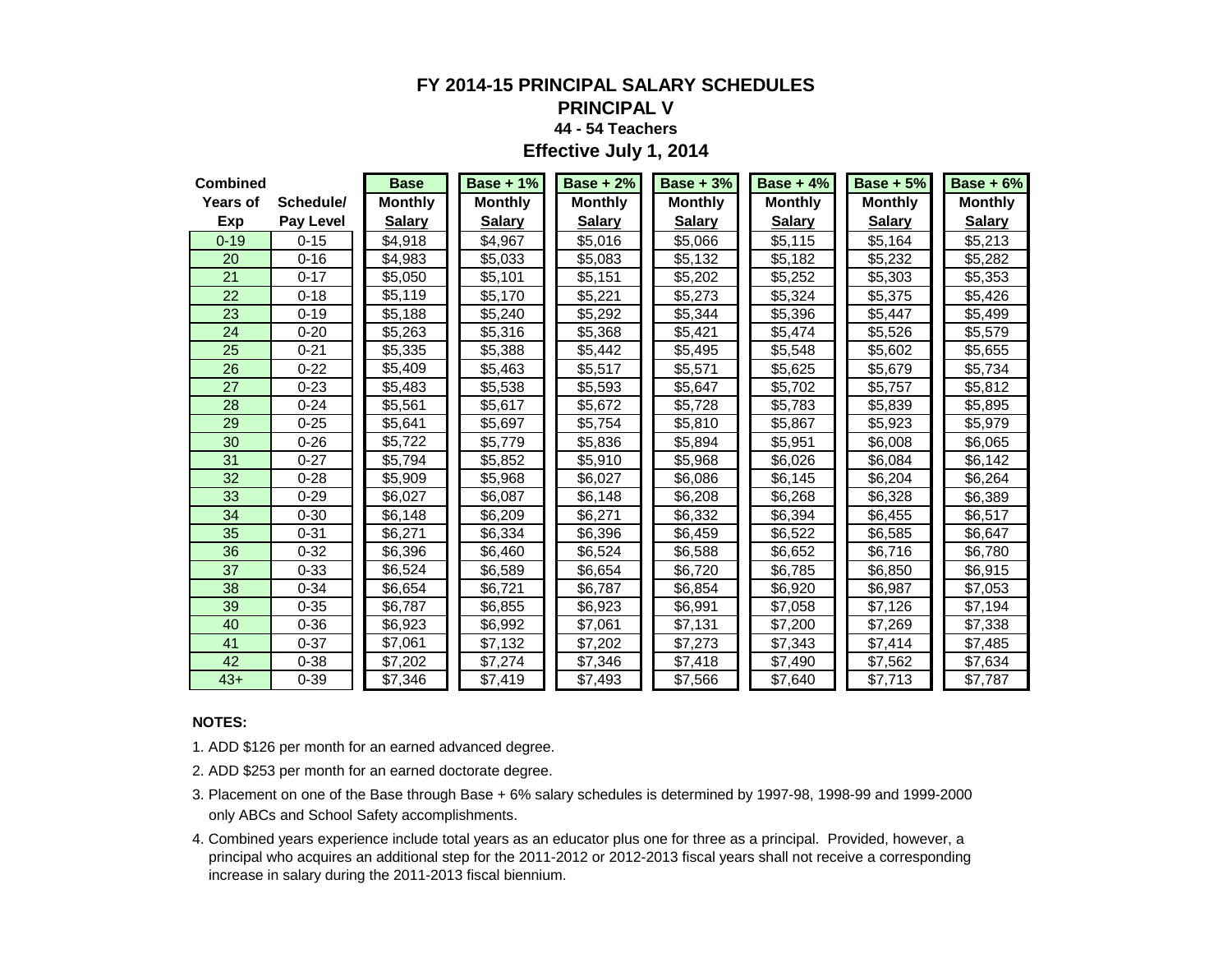#### **FY 2014-15 PRINCIPAL SALARY SCHEDULES PRINCIPAL VI 55 - 65 Teachers Effective July 1, 2014**

| <b>Combined</b> |                  | <b>Base</b>    | Base + $1\%$   | Base + $2\%$   | Base + $3\%$   | Base + $4\%$   | Base $+5%$     | $Base + 6%$    |
|-----------------|------------------|----------------|----------------|----------------|----------------|----------------|----------------|----------------|
| Years of        | Schedule/        | <b>Monthly</b> | <b>Monthly</b> | <b>Monthly</b> | <b>Monthly</b> | <b>Monthly</b> | <b>Monthly</b> | <b>Monthly</b> |
| Exp             | <b>Pay Level</b> | <b>Salary</b>  | <b>Salary</b>  | <b>Salary</b>  | <b>Salary</b>  | <b>Salary</b>  | <b>Salary</b>  | <b>Salary</b>  |
| $0 - 21$        | $0 - 18$         | \$5,119        | \$5,170        | \$5,221        | \$5,273        | \$5,324        | \$5,375        | \$5,426        |
| 22              | $0 - 19$         | \$5,188        | \$5,240        | \$5,292        | \$5,344        | \$5,396        | \$5,447        | \$5,499        |
| 23              | $0 - 20$         | \$5,263        | \$5,316        | \$5,368        | \$5,421        | \$5,474        | \$5,526        | \$5,579        |
| 24              | $0 - 21$         | \$5,335        | \$5,388        | \$5,442        | \$5,495        | \$5,548        | \$5,602        | \$5,655        |
| 25              | $0 - 22$         | \$5,409        | \$5,463        | \$5,517        | \$5,571        | \$5,625        | \$5,679        | \$5,734        |
| 26              | $0 - 23$         | \$5,483        | \$5,538        | \$5,593        | \$5,647        | \$5,702        | \$5,757        | \$5,812        |
| 27              | $0 - 24$         | \$5,561        | \$5,617        | \$5,672        | \$5,728        | \$5,783        | \$5,839        | \$5,895        |
| 28              | $0 - 25$         | \$5,641        | \$5,697        | \$5,754        | \$5,810        | \$5,867        | \$5,923        | \$5,979        |
| 29              | $0 - 26$         | \$5,722        | \$5,779        | \$5,836        | \$5,894        | \$5,951        | \$6,008        | \$6,065        |
| 30              | $0 - 27$         | \$5,794        | \$5,852        | \$5,910        | \$5,968        | \$6,026        | \$6,084        | \$6,142        |
| 31              | $0 - 28$         | \$5,909        | \$5,968        | \$6,027        | \$6,086        | \$6,145        | \$6,204        | \$6,264        |
| 32              | $0 - 29$         | \$6,027        | \$6,087        | \$6,148        | \$6,208        | \$6,268        | \$6,328        | \$6,389        |
| 33              | $0 - 30$         | \$6,148        | \$6,209        | \$6,271        | \$6,332        | \$6,394        | \$6,455        | \$6,517        |
| 34              | $0 - 31$         | \$6,271        | \$6,334        | \$6,396        | \$6,459        | \$6,522        | \$6,585        | \$6,647        |
| 35              | $0 - 32$         | \$6,396        | \$6,460        | \$6,524        | \$6,588        | \$6,652        | \$6,716        | \$6,780        |
| 36              | $0 - 33$         | \$6,524        | \$6,589        | \$6,654        | \$6,720        | \$6,785        | \$6,850        | \$6,915        |
| 37              | $0 - 34$         | \$6,654        | \$6,721        | \$6,787        | \$6,854        | \$6,920        | \$6,987        | \$7,053        |
| 38              | $0 - 35$         | \$6,787        | \$6,855        | \$6,923        | \$6,991        | \$7,058        | \$7,126        | \$7,194        |
| 39              | $0 - 36$         | \$6,923        | \$6,992        | \$7,061        | \$7,131        | \$7,200        | \$7,269        | \$7,338        |
| 40              | $0 - 37$         | \$7,061        | \$7,132        | \$7,202        | \$7,273        | \$7,343        | \$7,414        | \$7,485        |
| 41              | $0 - 38$         | \$7,202        | \$7,274        | \$7,346        | \$7,418        | \$7,490        | \$7,562        | \$7,634        |
| 42              | $0 - 39$         | \$7,346        | \$7,419        | \$7,493        | \$7,566        | \$7,640        | \$7,713        | \$7,787        |
| 43              | $0 - 40$         | \$7,493        | \$7,568        | \$7,643        | \$7,718        | \$7,793        | \$7,868        | \$7,943        |
| 44              | $0 - 41$         | \$7,643        | \$7,719        | \$7,796        | \$7,872        | \$7,949        | \$8,025        | \$8,102        |
| $45+$           | $0 - 42$         | \$7,796        | \$7,874        | \$7,952        | \$8,030        | \$8,108        | \$8,186        | \$8,264        |

#### **NOTES:**

1. ADD \$126 per month for an earned advanced degree.

- 3. Placement on one of the Base through Base + 6% salary schedules is determined by 1997-98, 1998-99 and 1999-2000 only ABCs and School Safety accomplishments.
- 4. Combined years experience include total years as an educator plus one for three as a principal. Provided, however, a principal who acquires an additional step for the 2011-2012 or 2012-2013 fiscal years shall not receive a corresponding increase in salary during the 2011-2013 fiscal biennium.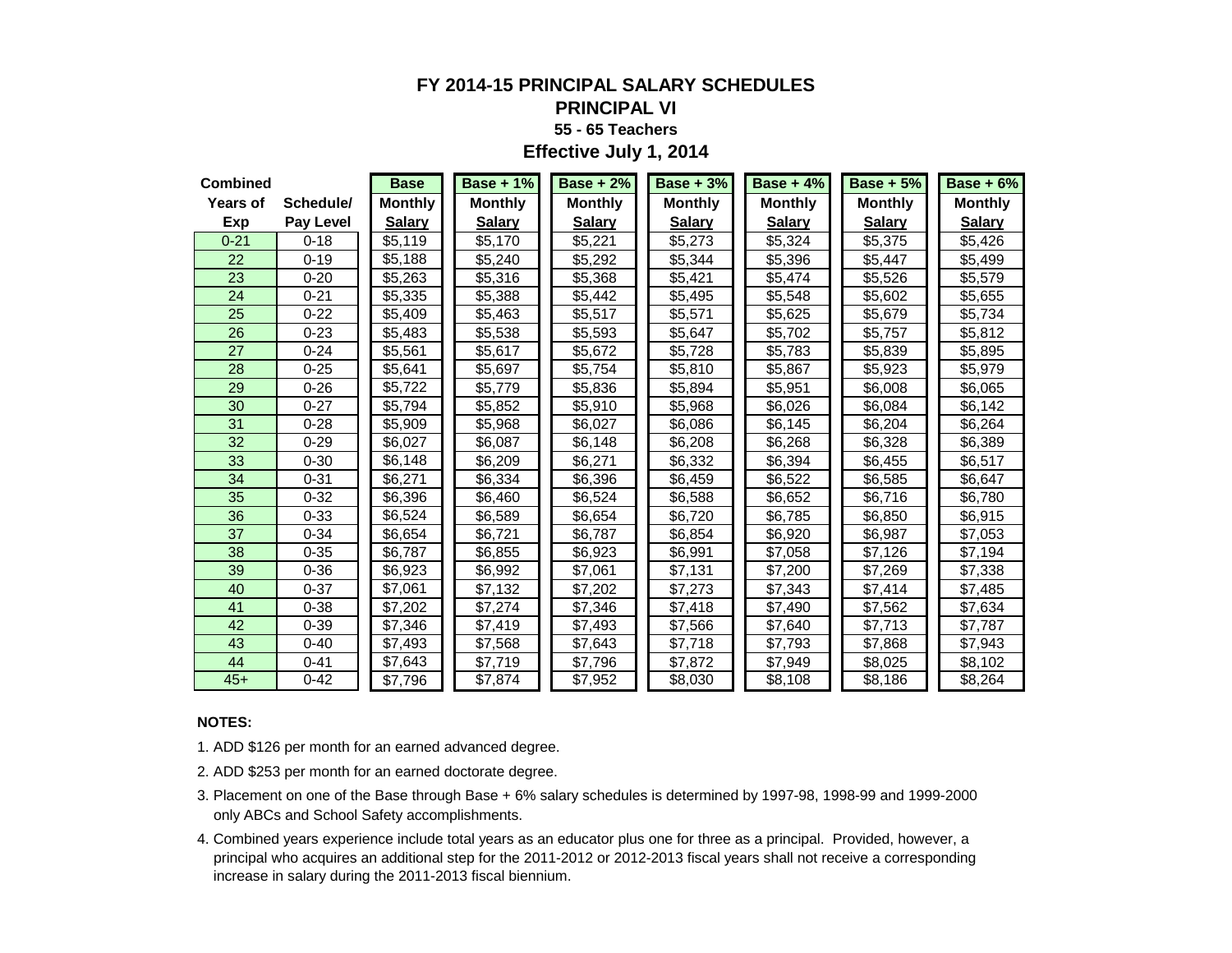#### **FY 2014-15 PRINCIPAL SALARY SCHEDULES**

#### **PRINCIPAL VII**

#### **66 - 100 Teachers**

**Effective July 1, 2014**

| <b>Combined</b> |                  | <b>Base</b>    | Base + $1\%$   | <b>Base + 2%</b> | Base + $3\%$   | Base + $4\%$   | $Base + 5%$    | Base + $6\%$   |
|-----------------|------------------|----------------|----------------|------------------|----------------|----------------|----------------|----------------|
| Years of        | Schedule/        | <b>Monthly</b> | <b>Monthly</b> | <b>Monthly</b>   | <b>Monthly</b> | <b>Monthly</b> | <b>Monthly</b> | <b>Monthly</b> |
| Exp             | <b>Pay Level</b> | <b>Salary</b>  | <b>Salary</b>  | <b>Salary</b>    | <b>Salary</b>  | <b>Salary</b>  | <b>Salary</b>  | <b>Salary</b>  |
| $0 - 22$        | $0 - 21$         | \$5,335        | \$5,388        | \$5,442          | \$5,495        | \$5,548        | \$5,602        | \$5,655        |
| 23              | $0 - 22$         | \$5,409        | \$5,463        | \$5,517          | \$5,571        | \$5,625        | \$5,679        | \$5,734        |
| 24              | $0 - 23$         | \$5,483        | \$5,538        | \$5,593          | \$5,647        | \$5,702        | \$5,757        | \$5,812        |
| 25              | $0 - 24$         | \$5,561        | \$5,617        | \$5,672          | \$5,728        | \$5,783        | \$5,839        | \$5,895        |
| 26              | $0 - 25$         | \$5,641        | \$5,697        | \$5,754          | \$5,810        | \$5,867        | \$5,923        | \$5,979        |
| 27              | $0 - 26$         | \$5,722        | \$5,779        | \$5,836          | \$5,894        | \$5,951        | \$6,008        | \$6,065        |
| 28              | $0 - 27$         | \$5,794        | \$5,852        | \$5,910          | \$5,968        | \$6,026        | \$6,084        | \$6,142        |
| 29              | $0 - 28$         | \$5,909        | \$5,968        | \$6,027          | \$6,086        | \$6,145        | \$6,204        | \$6,264        |
| 30              | $0 - 29$         | \$6,027        | \$6,087        | \$6,148          | \$6,208        | \$6,268        | \$6,328        | \$6,389        |
| 31              | $0 - 30$         | \$6,148        | \$6,209        | \$6,271          | \$6,332        | \$6,394        | \$6,455        | \$6,517        |
| 32              | $0 - 31$         | \$6,271        | \$6,334        | \$6,396          | \$6,459        | \$6,522        | \$6,585        | \$6,647        |
| 33              | $0 - 32$         | \$6,396        | \$6,460        | \$6,524          | \$6,588        | \$6,652        | \$6,716        | \$6,780        |
| 34              | $0 - 33$         | \$6,524        | \$6,589        | \$6,654          | \$6,720        | \$6,785        | \$6,850        | \$6,915        |
| 35              | $0 - 34$         | \$6,654        | \$6,721        | \$6,787          | \$6,854        | \$6,920        | \$6,987        | \$7,053        |
| 36              | $0 - 35$         | \$6,787        | \$6,855        | \$6,923          | \$6,991        | \$7,058        | \$7,126        | \$7,194        |
| 37              | $0 - 36$         | \$6,923        | \$6,992        | \$7,061          | \$7,131        | \$7,200        | \$7,269        | \$7,338        |
| 38              | $0 - 37$         | \$7,061        | \$7,132        | \$7,202          | \$7,273        | \$7,343        | \$7,414        | \$7,485        |
| 39              | $0 - 38$         | \$7,202        | \$7,274        | \$7,346          | \$7,418        | \$7,490        | \$7,562        | \$7,634        |
| 40              | $0 - 39$         | \$7,346        | \$7,419        | \$7,493          | \$7,566        | \$7,640        | \$7,713        | \$7,787        |
| 41              | $0 - 40$         | \$7,493        | \$7,568        | \$7,643          | \$7,718        | \$7,793        | \$7,868        | \$7,943        |
| 42              | $0 - 41$         | \$7,643        | \$7,719        | \$7,796          | \$7,872        | \$7,949        | \$8,025        | \$8,102        |
| 43              | $0 - 42$         | \$7,796        | \$7,874        | \$7,952          | \$8,030        | \$8,108        | \$8,186        | \$8,264        |
| 44              | $0 - 43$         | \$7,952        | \$8,032        | \$8,111          | \$8,191        | \$8,270        | \$8,350        | \$8,429        |
| 45              | $0 - 44$         | \$8,111        | \$8,192        | \$8,273          | \$8,354        | \$8,435        | \$8,517        | \$8,598        |
| $46+$           | $0 - 45$         | \$8,273        | \$8,356        | \$8,438          | \$8,521        | \$8,604        | \$8,687        | \$8,769        |

#### **NOTES:**

1. ADD \$126 per month for an earned advanced degree.

- 3. Placement on one of the Base through Base + 6% salary schedules is determined by 1997-98, 1998-99 and 1999-2000 only ABCs and School Safety accomplishments.
- 4. Combined years experience include total years as an educator plus one for three as a principal. Provided, however, a principal who acquires an additional step for the 2011-2012 or 2012-2013 fiscal years shall not receive a corresponding increase in salary during the 2011-2013 fiscal biennium.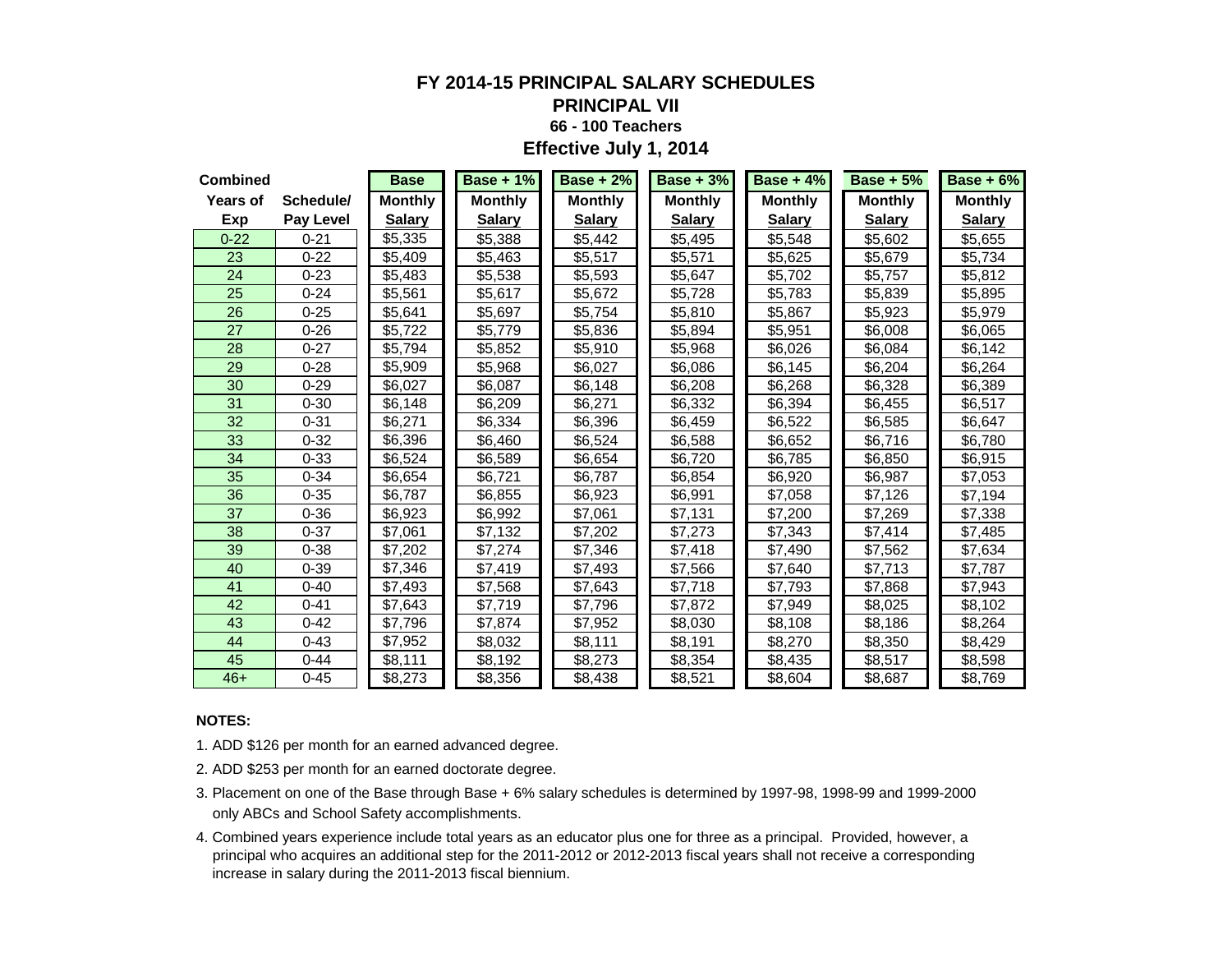# **FY 2014-15 PRINCIPAL SALARY SCHEDULES**

### **PRINCIPAL VIII**

#### **101+ Teachers**

#### **Effective July 1, 2014**

| <b>Combined</b> |           | <b>Base</b>    | <b>Base + 1%</b> | <b>Base + 2%</b> | <b>Base + 3%</b> | Base + $4\%$   | <b>Base + 5%</b> | <b>Base + 6%</b> |
|-----------------|-----------|----------------|------------------|------------------|------------------|----------------|------------------|------------------|
| Years of        | Schedule/ | <b>Monthly</b> | <b>Monthly</b>   | <b>Monthly</b>   | <b>Monthly</b>   | <b>Monthly</b> | <b>Monthly</b>   | <b>Monthly</b>   |
| <b>Exp</b>      | Pay Level | <b>Salary</b>  | <b>Salary</b>    | <b>Salary</b>    | <b>Salary</b>    | <b>Salary</b>  | <b>Salary</b>    | <b>Salary</b>    |
| $0 - 23$        | $0 - 23$  | \$5,483        | \$5,538          | \$5,593          | \$5,647          | \$5,702        | \$5,757          | \$5,812          |
| 24              | $0 - 24$  | \$5,561        | \$5,617          | \$5,672          | \$5,728          | \$5,783        | \$5,839          | \$5,895          |
| 25              | $0 - 25$  | \$5,641        | \$5,697          | \$5,754          | \$5,810          | \$5,867        | \$5,923          | \$5,979          |
| 26              | $0 - 26$  | \$5,722        | \$5,779          | \$5,836          | \$5,894          | \$5,951        | \$6,008          | \$6,065          |
| 27              | $0 - 27$  | \$5,794        | \$5,852          | \$5,910          | \$5,968          | \$6,026        | \$6,084          | \$6,142          |
| 28              | $0 - 28$  | \$5,909        | \$5,968          | \$6,027          | \$6,086          | \$6,145        | \$6,204          | \$6,264          |
| 29              | $0 - 29$  | \$6,027        | \$6,087          | \$6,148          | \$6,208          | \$6,268        | \$6,328          | \$6,389          |
| 30              | $0 - 30$  | \$6,148        | \$6,209          | \$6,271          | \$6,332          | \$6,394        | \$6,455          | \$6,517          |
| 31              | $0 - 31$  | \$6,271        | \$6,334          | \$6,396          | \$6,459          | \$6,522        | \$6,585          | \$6,647          |
| 32              | $0 - 32$  | \$6,396        | \$6,460          | \$6,524          | \$6,588          | \$6,652        | \$6,716          | \$6,780          |
| 33              | $0 - 33$  | \$6,524        | \$6,589          | \$6,654          | \$6,720          | \$6,785        | \$6,850          | \$6,915          |
| 34              | $0 - 34$  | \$6,654        | \$6,721          | \$6,787          | \$6,854          | \$6,920        | \$6,987          | \$7,053          |
| 35              | $0 - 35$  | \$6,787        | \$6,855          | \$6,923          | \$6,991          | \$7,058        | \$7,126          | \$7,194          |
| 36              | $0 - 36$  | \$6,923        | \$6,992          | \$7,061          | \$7,131          | \$7,200        | \$7,269          | \$7,338          |
| 37              | $0 - 37$  | \$7,061        | \$7,132          | \$7,202          | \$7,273          | \$7,343        | \$7,414          | \$7,485          |
| 38              | $0 - 38$  | \$7,202        | \$7,274          | \$7,346          | \$7,418          | \$7,490        | \$7,562          | \$7,634          |
| 39              | $0 - 39$  | \$7,346        | \$7,419          | \$7,493          | \$7,566          | \$7,640        | \$7,713          | \$7,787          |
| 40              | $0 - 40$  | \$7,493        | \$7,568          | \$7,643          | \$7,718          | \$7,793        | \$7,868          | \$7,943          |
| 41              | $0 - 41$  | \$7,643        | \$7,719          | \$7,796          | \$7,872          | \$7,949        | \$8,025          | \$8,102          |
| 42              | $0 - 42$  | \$7,796        | \$7,874          | \$7,952          | \$8,030          | \$8,108        | \$8,186          | \$8,264          |
| 43              | $0 - 43$  | \$7,952        | \$8,032          | \$8,111          | \$8,191          | \$8,270        | \$8,350          | \$8,429          |
| 44              | $0 - 44$  | \$8,111        | \$8,192          | \$8,273          | \$8,354          | \$8,435        | \$8,517          | \$8,598          |
| 45              | $0 - 45$  | \$8,273        | \$8,356          | \$8,438          | \$8,521          | \$8,604        | \$8,687          | \$8,769          |
| $46+$           | $0 - 46$  | \$8,438        | \$8,522          | \$8,607          | \$8,691          | \$8,776        | \$8,860          | \$8,944          |

#### **NOTES:**

1. ADD \$126 per month for an earned advanced degree.

- 2. ADD \$253 per month for an earned doctorate degree.
- 3. Placement on one of the Base through Base + 6% salary schedules is determined by 1997-98, 1998-99 and 1999-2000 only ABCs and School Safety accomplishments.
- 4. Combined years experience include total years as an educator plus one for three as a principal. Provided, however, a principal who acquires an additional step for the 2011-2012 or 2012-2013 fiscal years shall not receive a corresponding increase in salary during the 2011-2013 fiscal biennium.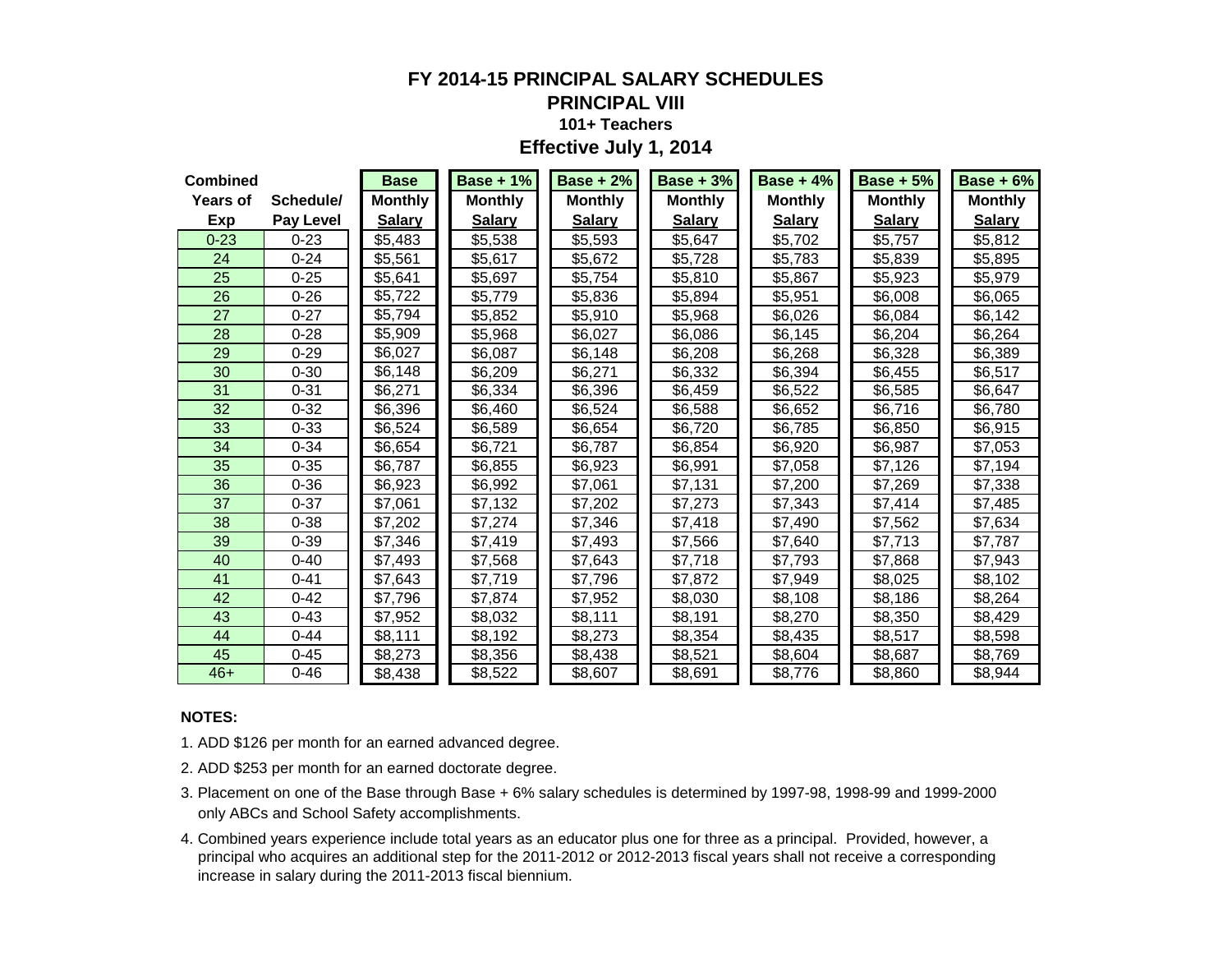**Base**

|                  |               |          | <b>Masters</b> |                    |                     |  |          | <b>Advanced</b> |                    |          |  |          | <b>Doctorate</b> |                    |          |  |
|------------------|---------------|----------|----------------|--------------------|---------------------|--|----------|-----------------|--------------------|----------|--|----------|------------------|--------------------|----------|--|
| <b>SCHED/</b>    | <b>Base</b>   |          |                | Days in Pay Period |                     |  |          |                 | Days in Pay Period |          |  |          |                  | Days in Pay Period |          |  |
| <b>PAY LEVEL</b> | <b>Salary</b> | 20       | 21             | 22                 | 23                  |  | 20       | 21              | 22                 | 23       |  | 20       | 21               | 22                 | 23       |  |
| $0 - 1$          | \$3,828       | \$191.40 | \$182.29       | \$174.00           | \$166.43            |  | \$197.70 | \$188.29        | \$179.73           | \$171.91 |  | \$204.05 | \$194.33         | \$185.50           | \$177.43 |  |
| $0 - 2$          | \$3,977       | \$198.85 | \$189.38       | \$180.77           | \$172.91            |  | \$205.15 | \$195.38        | \$186.50           | \$178.39 |  | \$211.50 | \$201.43         | \$192.27           | \$183.91 |  |
| $0 - 3$          | \$4,123       | \$206.15 | \$196.33       | \$187.41           | \$179.26            |  | \$212.45 | \$202.33        | \$193.14           | \$184.74 |  | \$218.80 | \$208.38         | \$198.91           | \$190.26 |  |
| $0 - 4$          | \$4,240       | \$212.00 | \$201.90       | \$192.73           | \$184.35            |  | \$218.30 | \$207.90        | \$198.45           | \$189.83 |  | \$224.65 | \$213.95         | \$204.23           | \$195.35 |  |
| $0 - 5$          | \$4,323       | \$216.15 | \$205.86       | \$196.50           | \$187.96            |  | \$222.45 | \$211.86        | \$202.23           | \$193.43 |  | \$228.80 | \$217.90         | \$208.00           | \$198.96 |  |
| $0 - 6$          | \$4,377       | \$218.85 | \$208.43       | \$198.95           | \$190.30            |  | \$225.15 | \$214.43        | \$204.68           | \$195.78 |  | \$231.50 | \$220.48         | \$210.45           | \$201.30 |  |
| $0 - 7$          | \$4,434       | \$221.70 | \$211.14       | \$201.55           | \$192.78            |  | \$228.00 | \$217.14        | \$207.27           | \$198.26 |  | \$234.35 | \$223.19         | \$213.05           | \$203.78 |  |
| $0 - 8$          | \$4,489       | \$224.45 | \$213.76       | \$204.05           | \$195.17            |  | \$230.75 | \$219.76        | \$209.77           | \$200.65 |  | \$237.10 | \$225.81         | \$215.55           | \$206.17 |  |
| $0-9$            | \$4,547       | \$227.35 | \$216.52       | \$206.68           | \$197.70            |  | \$233.65 | \$222.52        | \$212.41           | \$203.17 |  | \$240.00 | \$228.57         | \$218.18           | \$208.70 |  |
| $0 - 10$         | \$4,606       | \$230.30 | \$219.33       | \$209.36           | \$200.26            |  | \$236.60 | \$225.33        | \$215.09           | \$205.74 |  | \$242.95 | \$231.38         | \$220.86           | \$211.26 |  |
| $0 - 11$         | \$4,665       | \$233.25 | \$222.14       | \$212.05           | \$202.83            |  | \$239.55 | \$228.14        | \$217.77           | \$208.30 |  | \$245.90 | \$234.19         | \$223.55           | \$213.83 |  |
| $0 - 12$         | \$4,726       | \$236.30 | \$225.05       | \$214.82           | \$205.48            |  | \$242.60 | \$231.05        | \$220.55           | \$210.96 |  | \$248.95 | \$237.10         | \$226.32           | \$216.48 |  |
| $0 - 13$         | \$4,788       | \$239.40 | \$228.00       | \$217.64           | \$208.17            |  | \$245.70 | \$234.00        | \$223.36           | \$213.65 |  | \$252.05 | \$240.05         | \$229.14           | \$219.17 |  |
| $0 - 14$         | \$4,851       | \$242.55 | \$231.00       | \$220.50           | \$210.91            |  | \$248.85 | \$237.00        | \$226.23           | \$216.39 |  | \$255.20 | \$243.05         | \$232.00           | \$221.91 |  |
| $0 - 15$         | \$4,918       | \$245.90 | \$234.19       | \$223.55           | \$213.83            |  | \$252.20 | \$240.19        | \$229.27           | \$219.30 |  | \$258.55 | \$246.24         | \$235.05           | \$224.83 |  |
| $0 - 16$         | \$4,983       | \$249.15 | \$237.29       | \$226.50           | \$216.65            |  | \$255.45 | \$243.29        | \$232.23           | \$222.13 |  | \$261.80 | \$249.33         | \$238.00           | \$227.65 |  |
| $0 - 17$         | \$5,050       | \$252.50 | \$240.48       | \$229.55           | \$219.57            |  | \$258.80 | \$246.48        | \$235.27           | \$225.04 |  | \$265.15 | \$252.52         | \$241.05           | \$230.57 |  |
| $0 - 18$         | \$5,119       | \$255.95 | \$243.76       | \$232.68           | \$222.57            |  | \$262.25 | \$249.76        | \$238.41           | \$228.04 |  | \$268.60 | \$255.81         | \$244.18           | \$233.57 |  |
| $0 - 19$         | \$5,188       | \$259.40 | \$247.05       | \$235.82           | \$225.57            |  | \$265.70 | \$253.05        | \$241.55           | \$231.04 |  | \$272.05 | \$259.10         | \$247.32           | \$236.57 |  |
| $0 - 20$         | \$5,263       | \$263.15 | \$250.62       | \$239.23           | \$228.83            |  | \$269.45 | \$256.62        | \$244.95           | \$234.30 |  | \$275.80 | \$262.67         | \$250.73           | \$239.83 |  |
| $0 - 21$         | \$5,335       | \$266.75 | \$254.05       | \$242.50           | \$231.96            |  | \$273.05 | \$260.05        | \$248.23           | \$237.43 |  | \$279.40 | \$266.10         | \$254.00           | \$242.96 |  |
| $0 - 22$         | \$5,409       | \$270.45 | \$257.57       | \$245.86           | \$235.17            |  | \$276.75 | \$263.57        | \$251.59           | \$240.65 |  | \$283.10 | \$269.62         | \$257.36           | \$246.17 |  |
| $0 - 23$         | \$5,483       | \$274.15 | \$261.10       |                    | $$249.23$ $$238.39$ |  | \$280.45 | \$267.10        | \$254.95           | \$243.87 |  | \$286.80 | \$273.14         | \$260.73           | \$249.39 |  |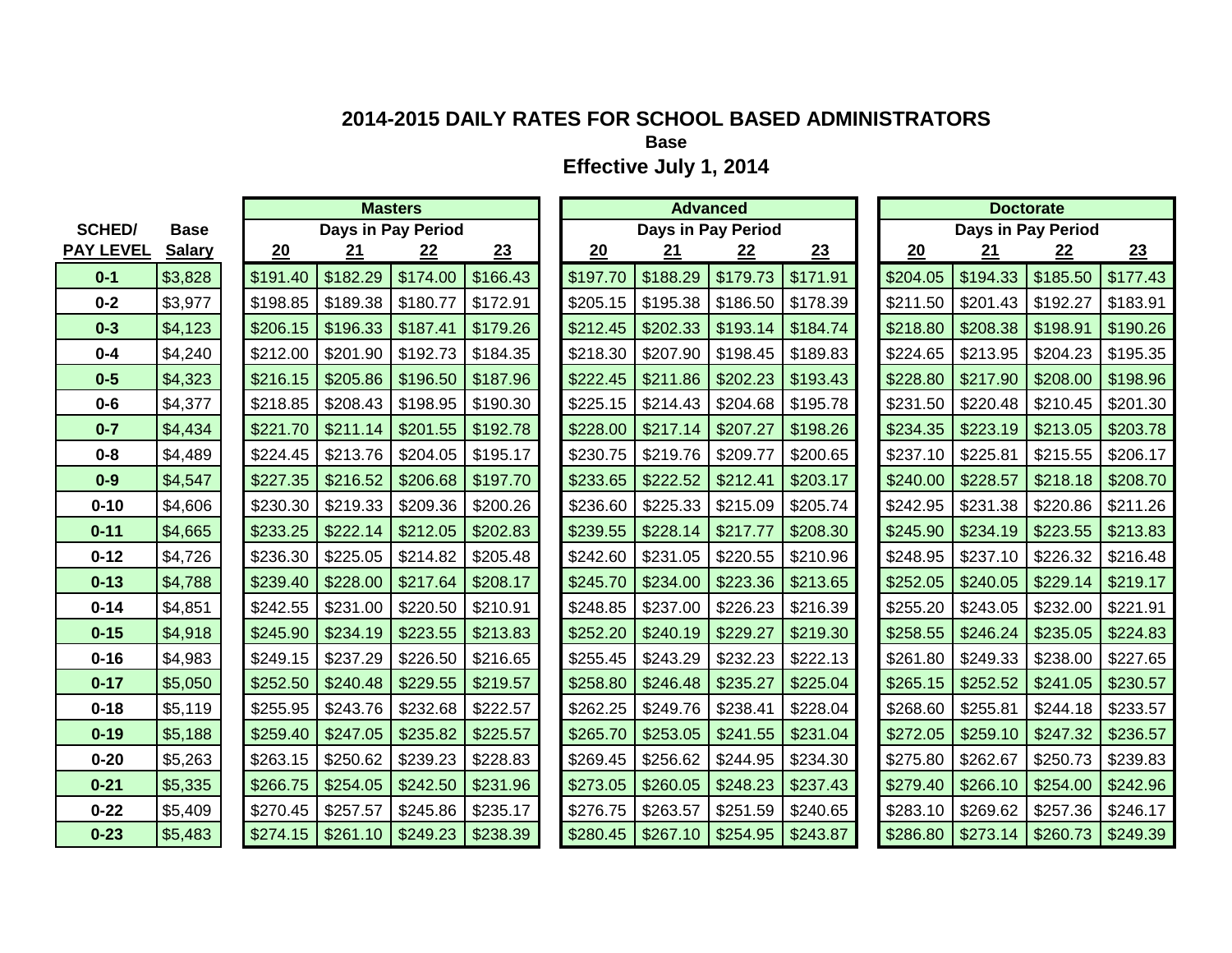**Base**, Continued

|                  |               | <b>Masters</b> |           |                    |          |  | <b>Advanced</b> |            |                    |          |  | <b>Doctorate</b> |           |                    |          |  |
|------------------|---------------|----------------|-----------|--------------------|----------|--|-----------------|------------|--------------------|----------|--|------------------|-----------|--------------------|----------|--|
| <b>SCHED/</b>    | <b>Base</b>   |                |           | Days in Pay Period |          |  |                 |            | Days in Pay Period |          |  |                  |           | Days in Pay Period |          |  |
| <b>PAY LEVEL</b> | <b>Salary</b> | 20             | <u>21</u> | 22                 | 23       |  | 20              | <u> 21</u> | 22                 | 23       |  | 20               | <u>21</u> | 22                 | 23       |  |
| $0 - 24$         | \$5,561       | \$278.05       | \$264.81  | \$252.77           | \$241.78 |  | \$284.35        | \$270.81   | \$258.50           | \$247.26 |  | \$290.70         | \$276.86  | \$264.27           | \$252.78 |  |
| $0 - 25$         | \$5,641       | \$282.05       | \$268.62  | \$256.41           | \$245.26 |  | \$288.35        | \$274.62   | \$262.14           | \$250.74 |  | \$294.70         | \$280.67  | \$267.91           | \$256.26 |  |
| $0 - 26$         | \$5,722       | \$286.10       | \$272.48  | \$260.09           | \$248.78 |  | \$292.40        | \$278.48   | \$265.82           | \$254.26 |  | \$298.75         | \$284.52  | \$271.59           | \$259.78 |  |
| $0 - 27$         | \$5,794       | \$289.70       | \$275.90  | \$263.36           | \$251.91 |  | \$296.00        | \$281.90   | \$269.09           | \$257.39 |  | \$302.35         | \$287.95  | \$274.86           | \$262.91 |  |
| $0 - 28$         | \$5,909       | \$295.45       | \$281.38  | \$268.59           | \$256.91 |  | \$301.75        | \$287.38   | \$274.32           | \$262.39 |  | \$308.10         | \$293.43  | \$280.09           | \$267.91 |  |
| $0 - 29$         | \$6,027       | \$301.35       | \$287.00  | \$273.95           | \$262.04 |  | \$307.65        | \$293.00   | \$279.68           | \$267.52 |  | \$314.00         | \$299.05  | \$285.45           | \$273.04 |  |
| $0 - 30$         | \$6,148       | \$307.40       | \$292.76  | \$279.45           | \$267.30 |  | \$313.70        | \$298.76   | \$285.18           | \$272.78 |  | \$320.05         | \$304.81  | \$290.95           | \$278.30 |  |
| $0 - 31$         | \$6,271       | \$313.55       | \$298.62  | \$285.05           | \$272.65 |  | \$319.85        | \$304.62   | \$290.77           | \$278.13 |  | \$326.20         | \$310.67  | \$296.55           | \$283.65 |  |
| $0 - 32$         | \$6,396       | \$319.80       | \$304.57  | \$290.73           | \$278.09 |  | \$326.10        | \$310.57   | \$296.45           | \$283.57 |  | \$332.45         | \$316.62  | \$302.23           | \$289.09 |  |
| $0 - 33$         | \$6,524       | \$326.20       | \$310.67  | \$296.55           | \$283.65 |  | \$332.50        | \$316.67   | \$302.27           | \$289.13 |  | \$338.85         | \$322.71  | \$308.05           | \$294.65 |  |
| $0 - 34$         | \$6,654       | \$332.70       | \$316.86  | \$302.45           | \$289.30 |  | \$339.00        | \$322.86   | \$308.18           | \$294.78 |  | \$345.35         | \$328.90  | \$313.95           | \$300.30 |  |
| $0 - 35$         | \$6,787       | \$339.35       | \$323.19  | \$308.50           | \$295.09 |  | \$345.65        | \$329.19   | \$314.23           | \$300.57 |  | \$352.00         | \$335.24  | \$320.00           | \$306.09 |  |
| $0 - 36$         | \$6,923       | \$346.15       | \$329.67  | \$314.68           | \$301.00 |  | \$352.45        | \$335.67   | \$320.41           | \$306.48 |  | \$358.80         | \$341.71  | \$326.18           | \$312.00 |  |
| $0 - 37$         | \$7,061       | \$353.05       | \$336.24  | \$320.95           | \$307.00 |  | \$359.35        | \$342.24   | \$326.68           | \$312.48 |  | \$365.70         | \$348.29  | \$332.45           | \$318.00 |  |
| $0 - 38$         | \$7,202       | \$360.10       | \$342.95  | \$327.36           | \$313.13 |  | \$366.40        | \$348.95   | \$333.09           | \$318.61 |  | \$372.75         | \$355.00  | \$338.86           | \$324.13 |  |
| $0 - 39$         | \$7,346       | \$367.30       | \$349.81  | \$333.91           | \$319.39 |  | \$373.60        | \$355.81   | \$339.64           | \$324.87 |  | \$379.95         | \$361.86  | \$345.41           | \$330.39 |  |
| $0 - 40$         | \$7,493       | \$374.65       | \$356.81  | \$340.59           | \$325.78 |  | \$380.95        | \$362.81   | \$346.32           | \$331.26 |  | \$387.30         | \$368.86  | \$352.09           | \$336.78 |  |
| $0 - 41$         | \$7,643       | \$382.15       | \$363.95  | \$347.41           | \$332.30 |  | \$388.45        | \$369.95   | \$353.14           | \$337.78 |  | \$394.80         | \$376.00  | \$358.91           | \$343.30 |  |
| $0 - 42$         | \$7,796       | \$389.80       | \$371.24  | \$354.36           | \$338.96 |  | \$396.10        | \$377.24   | \$360.09           | \$344.43 |  | \$402.45         | \$383.29  | \$365.86           | \$349.96 |  |
| $0 - 43$         | \$7,952       | \$397.60       | \$378.67  | \$361.45           | \$345.74 |  | \$403.90        | \$384.67   | \$367.18           | \$351.22 |  | \$410.25         | \$390.71  | \$372.95           | \$356.74 |  |
| $0 - 44$         | \$8,111       | \$405.55       | \$386.24  | \$368.68           | \$352.65 |  | \$411.85        | \$392.24   | \$374.41           | \$358.13 |  | \$418.20         | \$398.29  | \$380.18           | \$363.65 |  |
| $0 - 45$         | \$8,273       | \$413.65       | \$393.95  | \$376.05           | \$359.70 |  | \$419.95        | \$399.95   | \$381.77           | \$365.17 |  | \$426.30         | \$406.00  | \$387.55           | \$370.70 |  |
| $0 - 46$         | \$8,438       | \$421.90       | \$401.81  | \$383.55           | \$366.87 |  | \$428.20        | \$407.81   | \$389.27           | \$372.35 |  | \$434.55         | \$413.86  | \$395.05           | \$377.87 |  |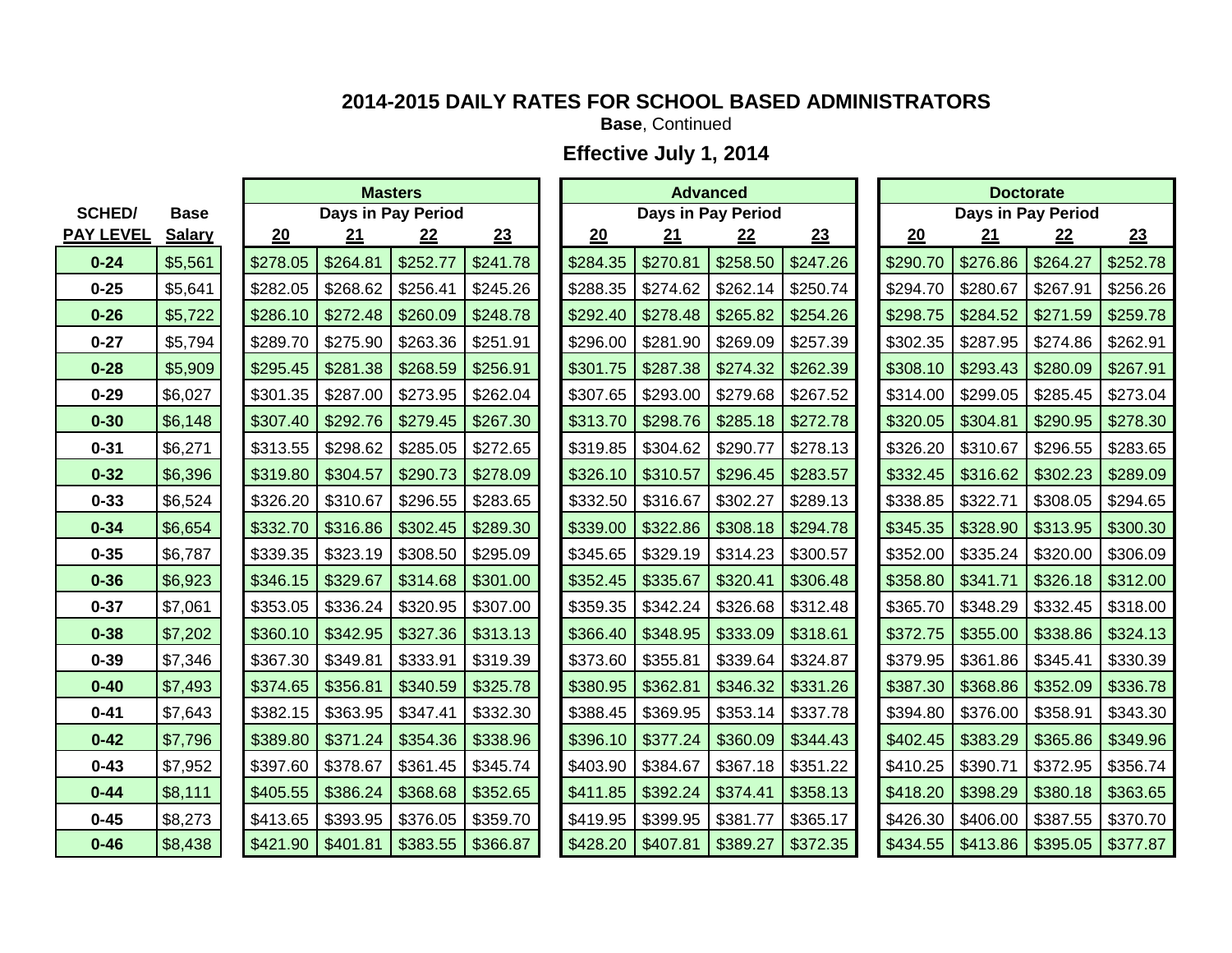**Base + 1%**

|                  |               |          |          | <b>Masters</b>            |                        | <b>Advanced</b> |          |          |                           |          |  | <b>Doctorate</b> |          |                           |          |  |
|------------------|---------------|----------|----------|---------------------------|------------------------|-----------------|----------|----------|---------------------------|----------|--|------------------|----------|---------------------------|----------|--|
| <b>SCHED/</b>    | <b>Base</b>   |          |          | <b>Days in Pay Period</b> |                        |                 |          |          | <b>Days in Pay Period</b> |          |  |                  |          | <b>Days in Pay Period</b> |          |  |
| <b>PAY LEVEL</b> | <b>Salary</b> | 20       | 21       | 22                        | 23                     |                 | 20       | 21       | 22                        | 23       |  | 20               | 21       | 22                        | 23       |  |
| $0 - 1$          | \$3,866       | \$193.30 | \$184.10 | \$175.73                  | \$168.09               |                 | \$199.60 | \$190.10 | \$181.45                  | \$173.57 |  | \$205.95         | \$196.14 | \$187.23                  | \$179.09 |  |
| $0 - 2$          | \$4,017       | \$200.85 | \$191.29 | \$182.59                  | \$174.65               |                 | \$207.15 | \$197.29 | \$188.32                  | \$180.13 |  | \$213.50         | \$203.33 | \$194.09                  | \$185.65 |  |
| $0 - 3$          | \$4,164       | \$208.20 | \$198.29 | \$189.27                  | \$181.04               |                 | \$214.50 | \$204.29 | \$195.00                  | \$186.52 |  | \$220.85         | \$210.33 | \$200.77                  | \$192.04 |  |
| $0 - 4$          | \$4,282       | \$214.10 | \$203.90 | \$194.64                  | \$186.17               |                 | \$220.40 | \$209.90 | \$200.36                  | \$191.65 |  | \$226.75         | \$215.95 | \$206.14                  | \$197.17 |  |
| $0 - 5$          | \$4,366       | \$218.30 | \$207.90 | \$198.45                  | \$189.83               |                 | \$224.60 | \$213.90 | \$204.18                  | \$195.30 |  | \$230.95         | \$219.95 | \$209.95                  | \$200.83 |  |
| $0 - 6$          | \$4,421       | \$221.05 | \$210.52 | \$200.95                  | \$192.22               |                 | \$227.35 | \$216.52 | \$206.68                  | \$197.70 |  | \$233.70         | \$222.57 | \$212.45                  | \$203.22 |  |
| $0 - 7$          | \$4,478       | \$223.90 | \$213.24 | \$203.55                  | \$194.70               |                 | \$230.20 | \$219.24 | \$209.27                  | \$200.17 |  | \$236.55         | \$225.29 | \$215.05                  | \$205.70 |  |
| $0 - 8$          | \$4,534       | \$226.70 | \$215.90 | \$206.09                  | \$197.13               |                 | \$233.00 | \$221.90 | \$211.82                  | \$202.61 |  | \$239.35         | \$227.95 | \$217.59                  | \$208.13 |  |
| $0-9$            | \$4,592       | \$229.60 | \$218.67 | \$208.73                  | \$199.65               |                 | \$235.90 | \$224.67 | \$214.45                  | \$205.13 |  | \$242.25         | \$230.71 | \$220.23                  | \$210.65 |  |
| $0 - 10$         | \$4,652       | \$232.60 | \$221.52 | \$211.45                  | \$202.26               |                 | \$238.90 | \$227.52 | \$217.18                  | \$207.74 |  | \$245.25         | \$233.57 | \$222.95                  | \$213.26 |  |
| $0 - 11$         | \$4,712       | \$235.60 | \$224.38 | \$214.18                  | \$204.87               |                 | \$241.90 | \$230.38 | \$219.91                  | \$210.35 |  | \$248.25         | \$236.43 | \$225.68                  | \$215.87 |  |
| $0 - 12$         | \$4,773       | \$238.65 | \$227.29 | \$216.95                  | \$207.52               |                 | \$244.95 | \$233.29 | \$222.68                  | \$213.00 |  | \$251.30         | \$239.33 | \$228.45                  | \$218.52 |  |
| $0 - 13$         | \$4,836       | \$241.80 | \$230.29 | \$219.82                  | \$210.26               |                 | \$248.10 | \$236.29 | \$225.55                  | \$215.74 |  | \$254.45         | \$242.33 | \$231.32                  | \$221.26 |  |
| $0 - 14$         | \$4,900       | \$245.00 | \$233.33 | \$222.73                  | \$213.04               |                 | \$251.30 | \$239.33 | \$228.45                  | \$218.52 |  | \$257.65         | \$245.38 | \$234.23                  | \$224.04 |  |
| $0 - 15$         | \$4,967       | \$248.35 | \$236.52 | \$225.77                  | \$215.96               |                 | \$254.65 | \$242.52 | \$231.50                  | \$221.43 |  | \$261.00         | \$248.57 | \$237.27                  | \$226.96 |  |
| $0 - 16$         | \$5,033       | \$251.65 | \$239.67 | \$228.77                  | \$218.83               |                 | \$257.95 | \$245.67 | \$234.50                  | \$224.30 |  | \$264.30         | \$251.71 | \$240.27                  | \$229.83 |  |
| $0 - 17$         | \$5,101       | \$255.05 | \$242.90 | \$231.86                  | \$221.78               |                 | \$261.35 | \$248.90 | \$237.59                  | \$227.26 |  | \$267.70         | \$254.95 | \$243.36                  | \$232.78 |  |
| $0 - 18$         | \$5,170       | \$258.50 | \$246.19 | \$235.00                  | \$224.78               |                 | \$264.80 | \$252.19 | \$240.73                  | \$230.26 |  | \$271.15         | \$258.24 | \$246.50                  | \$235.78 |  |
| $0 - 19$         | \$5,240       | \$262.00 | \$249.52 | \$238.18                  | \$227.83               |                 | \$268.30 | \$255.52 | \$243.91                  | \$233.30 |  | \$274.65         | \$261.57 | \$249.68                  | \$238.83 |  |
| $0 - 20$         | \$5,316       | \$265.80 | \$253.14 | \$241.64                  | \$231.13               |                 | \$272.10 | \$259.14 | \$247.36                  | \$236.61 |  | \$278.45         | \$265.19 | \$253.14                  | \$242.13 |  |
| $0 - 21$         | \$5,388       | \$269.40 | \$256.57 | \$244.91                  | \$234.26               |                 | \$275.70 | \$262.57 | \$250.64                  | \$239.74 |  | \$282.05         | \$268.62 | \$256.41                  | \$245.26 |  |
| $0 - 22$         | \$5,463       | \$273.15 | \$260.14 | \$248.32                  | \$237.52               |                 | \$279.45 | \$266.14 | \$254.05                  | \$243.00 |  | \$285.80         | \$272.19 | \$259.82                  | \$248.52 |  |
| $0 - 23$         | \$5,538       | \$276.90 | \$263.71 | \$251.73                  | $\frac{1}{2}$ \$240.78 |                 | \$283.20 | \$269.71 | \$257.45                  | \$246.26 |  | \$289.55         | \$275.76 | \$263.23                  | \$251.78 |  |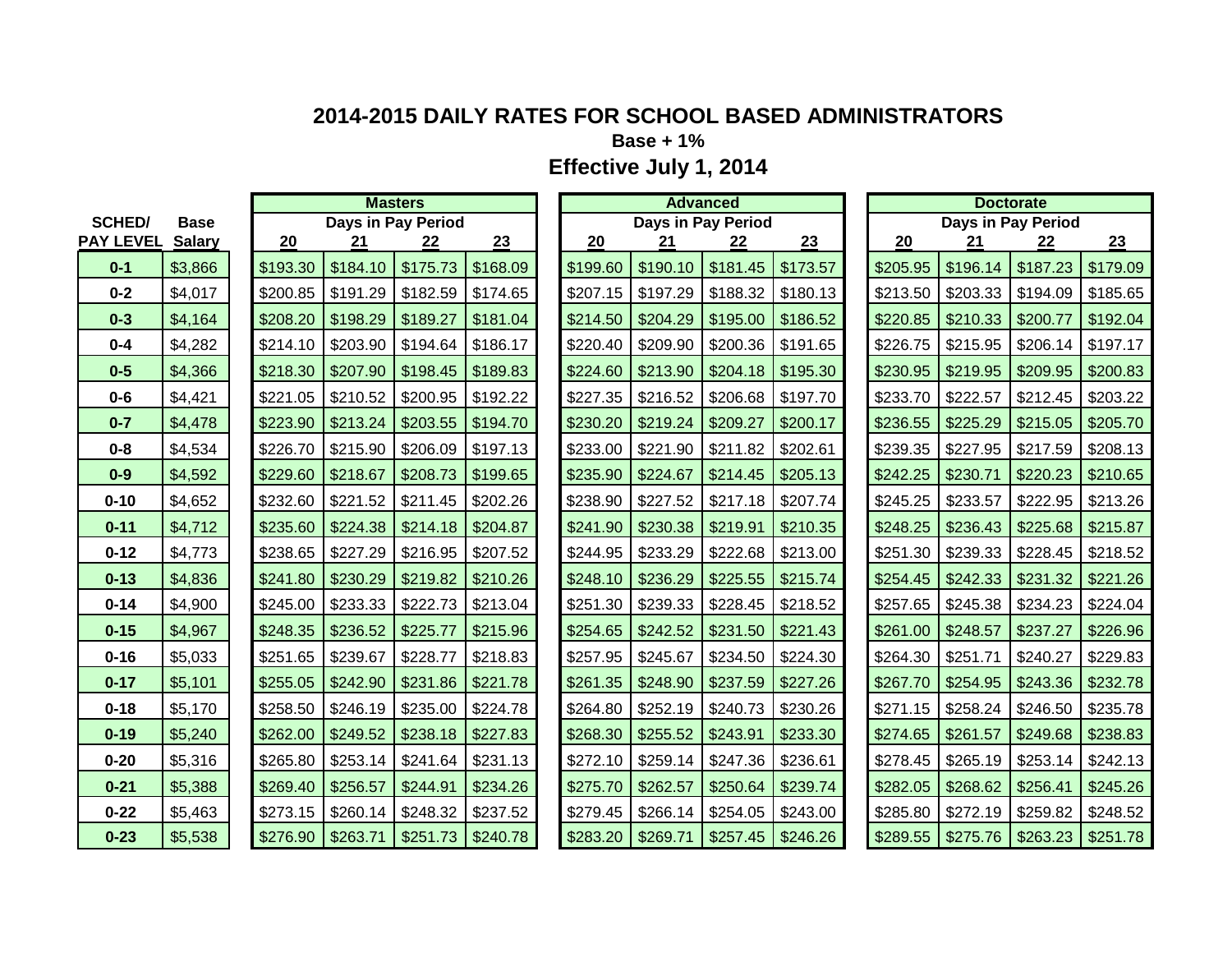**Base + 1%** , Continued

|                  |               | <b>Masters</b> |          |                    |          |  |          |          | <b>Advanced</b>    |          | <b>Doctorate</b> |          |          |                           |          |
|------------------|---------------|----------------|----------|--------------------|----------|--|----------|----------|--------------------|----------|------------------|----------|----------|---------------------------|----------|
| <b>SCHED/</b>    | <b>Base</b>   |                |          | Days in Pay Period |          |  |          |          | Days in Pay Period |          |                  |          |          | <b>Days in Pay Period</b> |          |
| <b>PAY LEVEL</b> | <b>Salary</b> | 20             | 21       | 22                 | 23       |  | 20       | 21       | 22                 | 23       |                  | 20       | 21       | 22                        | 23       |
| $0 - 24$         | \$5,617       | \$280.85       | \$267.48 | \$255.32           | \$244.22 |  | \$287.15 | \$273.48 | \$261.05           | \$249.70 |                  | \$293.50 | \$279.52 | \$266.82                  | \$255.22 |
| $0 - 25$         | \$5,697       | \$284.85       | \$271.29 | \$258.95           | \$247.70 |  | \$291.15 | \$277.29 | \$264.68           | \$253.17 |                  | \$297.50 | \$283.33 | \$270.45                  | \$258.70 |
| $0 - 26$         | \$5,779       | \$288.95       | \$275.19 | \$262.68           | \$251.26 |  | \$295.25 | \$281.19 | \$268.41           | \$256.74 |                  | \$301.60 | \$287.24 | \$274.18                  | \$262.26 |
| $0 - 27$         | \$5,852       | \$292.60       | \$278.67 | \$266.00           | \$254.43 |  | \$298.90 | \$284.67 | \$271.73           | \$259.91 |                  | \$305.25 | \$290.71 | \$277.50                  | \$265.43 |
| $0 - 28$         | \$5,968       | \$298.40       | \$284.19 | \$271.27           | \$259.48 |  | \$304.70 | \$290.19 | \$277.00           | \$264.96 |                  | \$311.05 | \$296.24 | \$282.77                  | \$270.48 |
| $0 - 29$         | \$6,087       | \$304.35       | \$289.86 | \$276.68           | \$264.65 |  | \$310.65 | \$295.86 | \$282.41           | \$270.13 |                  | \$317.00 | \$301.90 | \$288.18                  | \$275.65 |
| $0 - 30$         | \$6,209       | \$310.45       | \$295.67 | \$282.23           | \$269.96 |  | \$316.75 | \$301.67 | \$287.95           | \$275.43 |                  | \$323.10 | \$307.71 | \$293.73                  | \$280.96 |
| $0 - 31$         | \$6,334       | \$316.70       | \$301.62 | \$287.91           | \$275.39 |  | \$323.00 | \$307.62 | \$293.64           | \$280.87 |                  | \$329.35 | \$313.67 | \$299.41                  | \$286.39 |
| $0 - 32$         | \$6,460       | \$323.00       | \$307.62 | \$293.64           | \$280.87 |  | \$329.30 | \$313.62 | \$299.36           | \$286.35 |                  | \$335.65 | \$319.67 | \$305.14                  | \$291.87 |
| $0 - 33$         | \$6,589       | \$329.45       | \$313.76 | \$299.50           | \$286.48 |  | \$335.75 | \$319.76 | \$305.23           | \$291.96 |                  | \$342.10 | \$325.81 | \$311.00                  | \$297.48 |
| $0 - 34$         | \$6,721       | \$336.05       | \$320.05 | \$305.50           | \$292.22 |  | \$342.35 | \$326.05 | \$311.23           | \$297.70 |                  | \$348.70 | \$332.10 | \$317.00                  | \$303.22 |
| $0 - 35$         | \$6,855       | \$342.75       | \$326.43 | \$311.59           | \$298.04 |  | \$349.05 | \$332.43 | \$317.32           | \$303.52 |                  | \$355.40 | \$338.48 | \$323.09                  | \$309.04 |
| $0 - 36$         | \$6,992       | \$349.60       | \$332.95 | \$317.82           | \$304.00 |  | \$355.90 | \$338.95 | \$323.55           | \$309.48 |                  | \$362.25 | \$345.00 | \$329.32                  | \$315.00 |
| $0 - 37$         | \$7,132       | \$356.60       | \$339.62 | \$324.18           | \$310.09 |  | \$362.90 | \$345.62 | \$329.91           | \$315.57 |                  | \$369.25 | \$351.67 | \$335.68                  | \$321.09 |
| $0 - 38$         | \$7,274       | \$363.70       | \$346.38 | \$330.64           | \$316.26 |  | \$370.00 | \$352.38 | \$336.36           | \$321.74 |                  | \$376.35 | \$358.43 | \$342.14                  | \$327.26 |
| $0 - 39$         | \$7,419       | \$370.95       | \$353.29 | \$337.23           | \$322.57 |  | \$377.25 | \$359.29 | \$342.95           | \$328.04 |                  | \$383.60 | \$365.33 | \$348.73                  | \$333.57 |
| $0 - 40$         | \$7,568       | \$378.40       | \$360.38 | \$344.00           | \$329.04 |  | \$384.70 | \$366.38 | \$349.73           | \$334.52 |                  | \$391.05 | \$372.43 | \$355.50                  | \$340.04 |
| $0 - 41$         | \$7,719       | \$385.95       | \$367.57 | \$350.86           | \$335.61 |  | \$392.25 | \$373.57 | \$356.59           | \$341.09 |                  | \$398.60 | \$379.62 | \$362.36                  | \$346.61 |
| $0 - 42$         | \$7,874       | \$393.70       | \$374.95 | \$357.91           | \$342.35 |  | \$400.00 | \$380.95 | \$363.64           | \$347.83 |                  | \$406.35 | \$387.00 | \$369.41                  | \$353.35 |
| $0 - 43$         | \$8,032       | \$401.60       | \$382.48 | \$365.09           | \$349.22 |  | \$407.90 | \$388.48 | \$370.82           | \$354.70 |                  | \$414.25 | \$394.52 | \$376.59                  | \$360.22 |
| $0 - 44$         | \$8,192       | \$409.60       | \$390.10 | \$372.36           | \$356.17 |  | \$415.90 | \$396.10 | \$378.09           | \$361.65 |                  | \$422.25 | \$402.14 | \$383.86                  | \$367.17 |
| $0 - 45$         | \$8,356       | \$417.80       | \$397.90 | \$379.82           | \$363.30 |  | \$424.10 | \$403.90 | \$385.55           | \$368.78 |                  | \$430.45 | \$409.95 | \$391.32                  | \$374.30 |
| $0 - 46$         | \$8,522       | \$426.10       | \$405.81 | \$387.36           | \$370.52 |  | \$432.40 | \$411.81 | \$393.09           | \$376.00 |                  | \$438.75 | \$417.86 | \$398.86                  | \$381.52 |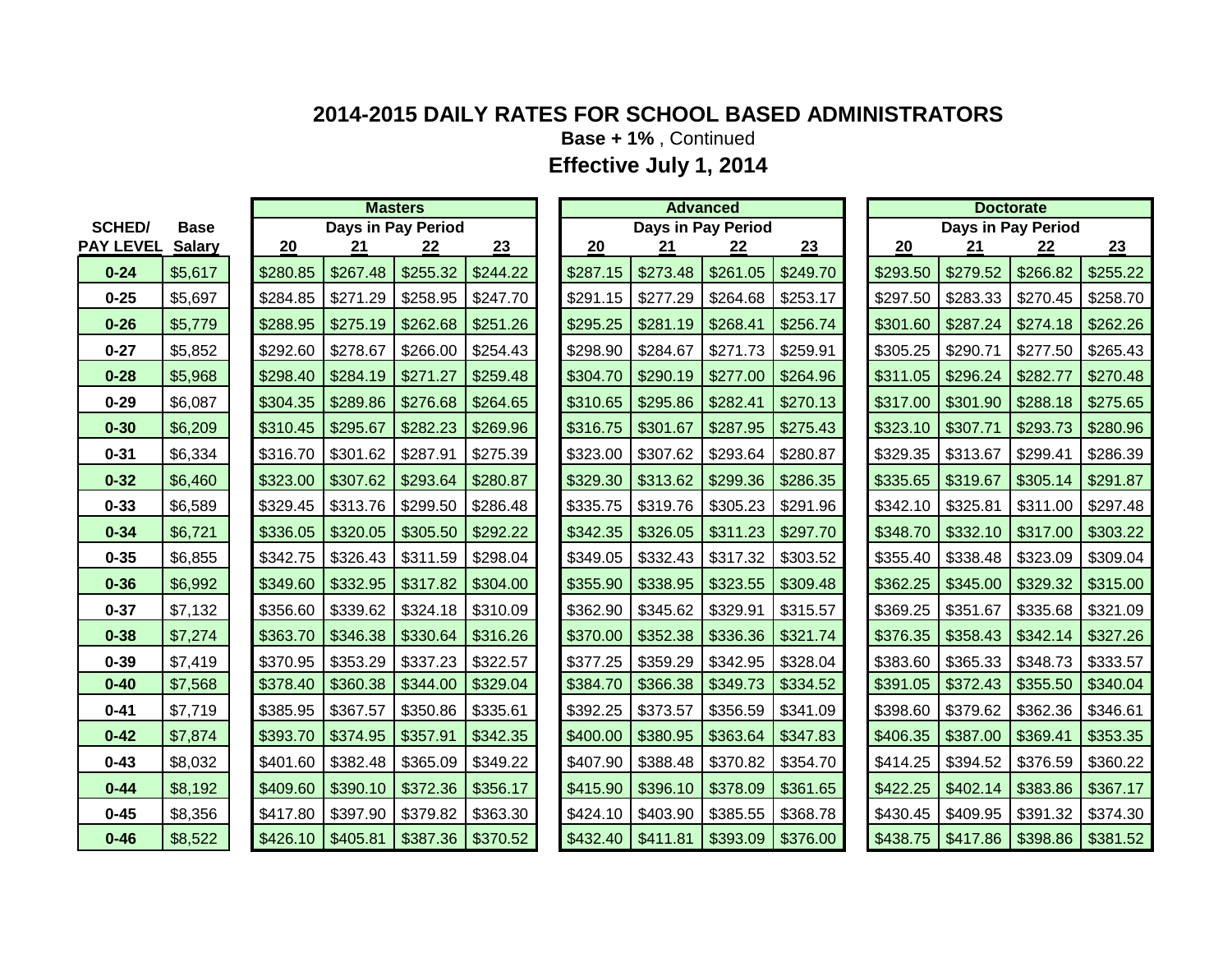**Base + 2%**

|                  |               |          |          | <b>Masters</b>     |          | <b>Advanced</b> |          |          |                    |          |  | <b>Doctorate</b> |                    |                        |          |  |
|------------------|---------------|----------|----------|--------------------|----------|-----------------|----------|----------|--------------------|----------|--|------------------|--------------------|------------------------|----------|--|
| <b>SCHED/</b>    | <b>Base</b>   |          |          | Days in Pay Period |          |                 |          |          | Days in Pay Period |          |  |                  | Days in Pay Period |                        |          |  |
| <b>PAY LEVEL</b> | <b>Salary</b> | 20       | 21       | 22                 | 23       |                 | 20       | 21       | 22                 | 23       |  | 20               | 21                 | 22                     | 23       |  |
| $0 - 1$          | \$3,905       | \$195.25 | \$185.95 | \$177.50           | \$169.78 |                 | \$201.55 | \$191.95 | \$183.23           | \$175.26 |  | \$207.90         | \$198.00           | \$189.00               | \$180.78 |  |
| $0 - 2$          | \$4,057       | \$202.85 | \$193.19 | \$184.41           | \$176.39 |                 | \$209.15 | \$199.19 | \$190.14           | \$181.87 |  | \$215.50         | \$205.24           | \$195.91               | \$187.39 |  |
| $0 - 3$          | \$4,205       | \$210.25 | \$200.24 | \$191.14           | \$182.83 |                 | \$216.55 | \$206.24 | \$196.86           | \$188.30 |  | \$222.90         | \$212.29           | \$202.64               | \$193.83 |  |
| $0 - 4$          | \$4,325       | \$216.25 | \$205.95 | \$196.59           | \$188.04 |                 | \$222.55 | \$211.95 | \$202.32           | \$193.52 |  | \$228.90         | \$218.00           | \$208.09               | \$199.04 |  |
| $0 - 5$          | \$4,409       | \$220.45 | \$209.95 | \$200.41           | \$191.70 |                 | \$226.75 | \$215.95 | \$206.14           | \$197.17 |  | \$233.10         | \$222.00           | \$211.91               | \$202.70 |  |
| $0 - 6$          | \$4,465       | \$223.25 | \$212.62 | \$202.95           | \$194.13 |                 | \$229.55 | \$218.62 | \$208.68           | \$199.61 |  | \$235.90         | \$224.67           | \$214.45               | \$205.13 |  |
| $0 - 7$          | \$4,523       | \$226.15 | \$215.38 | \$205.59           | \$196.65 |                 | \$232.45 | \$221.38 | \$211.32           | \$202.13 |  | \$238.80         | \$227.43           | \$217.09               | \$207.65 |  |
| $0 - 8$          | \$4,579       | \$228.95 | \$218.05 | \$208.14           | \$199.09 |                 | \$235.25 | \$224.05 | \$213.86           | \$204.57 |  | \$241.60         | \$230.10           | \$219.64               | \$210.09 |  |
| $0-9$            | \$4,638       | \$231.90 | \$220.86 | \$210.82           | \$201.65 |                 | \$238.20 | \$226.86 | \$216.55           | \$207.13 |  | \$244.55         | \$232.90           | \$222.32               | \$212.65 |  |
| $0 - 10$         | \$4,698       | \$234.90 | \$223.71 | \$213.55           | \$204.26 |                 | \$241.20 | \$229.71 | \$219.27           | \$209.74 |  | \$247.55         | \$235.76           | \$225.05               | \$215.26 |  |
| $0 - 11$         | \$4,758       | \$237.90 | \$226.57 | \$216.27           | \$206.87 |                 | \$244.20 | \$232.57 | \$222.00           | \$212.35 |  | \$250.55         | \$238.62           | \$227.77               | \$217.87 |  |
| $0 - 12$         | \$4,821       | \$241.05 | \$229.57 | \$219.14           | \$209.61 |                 | \$247.35 | \$235.57 | \$224.86           | \$215.09 |  | \$253.70         | \$241.62           | \$230.64               | \$220.61 |  |
| $0 - 13$         | \$4,884       | \$244.20 | \$232.57 | \$222.00           | \$212.35 |                 | \$250.50 | \$238.57 | \$227.73           | \$217.83 |  | \$256.85         | \$244.62           | \$233.50               | \$223.35 |  |
| $0 - 14$         | \$4,948       | \$247.40 | \$235.62 | \$224.91           | \$215.13 |                 | \$253.70 | \$241.62 | \$230.64           | \$220.61 |  | \$260.05         | \$247.67           | \$236.41               | \$226.13 |  |
| $0 - 15$         | \$5,016       | \$250.80 | \$238.86 | \$228.00           | \$218.09 |                 | \$257.10 | \$244.86 | \$233.73           | \$223.57 |  | \$263.45         | \$250.90           | \$239.50               | \$229.09 |  |
| $0 - 16$         | \$5,083       | \$254.15 | \$242.05 | \$231.05           | \$221.00 |                 | \$260.45 | \$248.05 | \$236.77           | \$226.48 |  | \$266.80         | \$254.10           | \$242.55               | \$232.00 |  |
| $0 - 17$         | \$5,151       | \$257.55 | \$245.29 | \$234.14           | \$223.96 |                 | \$263.85 | \$251.29 | \$239.86           | \$229.43 |  | \$270.20         | \$257.33           | \$245.64               | \$234.96 |  |
| $0 - 18$         | \$5,221       | \$261.05 | \$248.62 | \$237.32           | \$227.00 |                 | \$267.35 | \$254.62 | \$243.05           | \$232.48 |  | \$273.70         | \$260.67           | \$248.82               | \$238.00 |  |
| $0 - 19$         | \$5,292       | \$264.60 | \$252.00 | \$240.55           | \$230.09 |                 | \$270.90 | \$258.00 | \$246.27           | \$235.57 |  | \$277.25         | \$264.05           | \$252.05               | \$241.09 |  |
| $0 - 20$         | \$5,368       | \$268.40 | \$255.62 | \$244.00           | \$233.39 |                 | \$274.70 | \$261.62 | \$249.73           | \$238.87 |  | \$281.05         | \$267.67           | \$255.50               | \$244.39 |  |
| $0 - 21$         | \$5,442       | \$272.10 | \$259.14 | \$247.36           | \$236.61 |                 | \$278.40 | \$265.14 | \$253.09           | \$242.09 |  | \$284.75         | \$271.19           | \$258.86               | \$247.61 |  |
| $0 - 22$         | \$5,517       | \$275.85 | \$262.71 | \$250.77           | \$239.87 |                 | \$282.15 | \$268.71 | \$256.50           | \$245.35 |  | \$288.50         | \$274.76           | \$262.27               | \$250.87 |  |
| $0 - 23$         | \$5,593       | \$279.65 | \$266.33 | \$254.23           | \$243.17 |                 | \$285.95 | \$272.33 | \$259.95           | \$248.65 |  | \$292.30         | \$278.38           | $\frac{1}{2}$ \$265.73 | \$254.17 |  |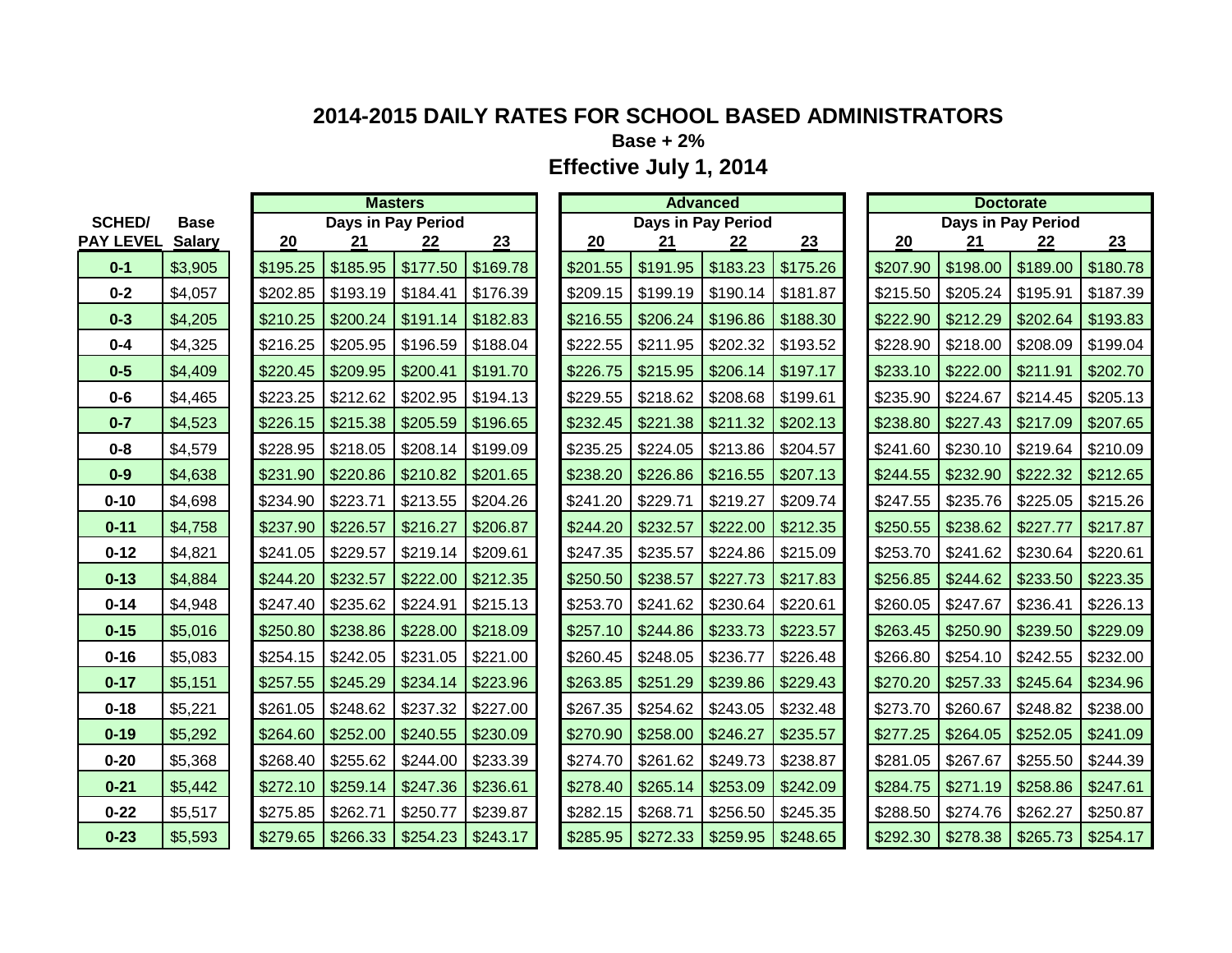**Base + 2%**, Continued

**Effective July 1, 2014**

|                  |               |          |          | <b>Masters</b>     |          |          |          | <b>Advanced</b>    |          |          |          | <b>Doctorate</b>   |          |
|------------------|---------------|----------|----------|--------------------|----------|----------|----------|--------------------|----------|----------|----------|--------------------|----------|
| <b>SCHED/</b>    | <b>Base</b>   |          |          | Days in Pay Period |          |          |          | Days in Pay Period |          |          |          | Days in Pay Period |          |
| <b>PAY LEVEL</b> | <b>Salary</b> | 20       | 21       | 22                 | 23       | 20       | 21       | 22                 | 23       | 20       | 21       | 22                 | 23       |
| $0 - 24$         | \$5,672       | \$283.60 | \$270.10 | \$257.82           | \$246.61 | \$289.90 | \$276.10 | \$263.55           | \$252.09 | \$296.25 | \$282.14 | \$269.32           | \$257.61 |
| $0 - 25$         | \$5,754       | \$287.70 | \$274.00 | \$261.55           | \$250.17 | \$294.00 | \$280.00 | \$267.27           | \$255.65 | \$300.35 | \$286.05 | \$273.05           | \$261.17 |
| $0 - 26$         | \$5,836       | \$291.80 | \$277.90 | \$265.27           | \$253.74 | \$298.10 | \$283.90 | \$271.00           | \$259.22 | \$304.45 | \$289.95 | \$276.77           | \$264.74 |
| $0 - 27$         | \$5,910       | \$295.50 | \$281.43 | \$268.64           | \$256.96 | \$301.80 | \$287.43 | \$274.36           | \$262.43 | \$308.15 | \$293.48 | \$280.14           | \$267.96 |
| $0 - 28$         | \$6,027       | \$301.35 | \$287.00 | \$273.95           | \$262.04 | \$307.65 | \$293.00 | \$279.68           | \$267.52 | \$314.00 | \$299.05 | \$285.45           | \$273.04 |
| $0 - 29$         | \$6,148       | \$307.40 | \$292.76 | \$279.45           | \$267.30 | \$313.70 | \$298.76 | \$285.18           | \$272.78 | \$320.05 | \$304.81 | \$290.95           | \$278.30 |
| $0 - 30$         | \$6,271       | \$313.55 | \$298.62 | \$285.05           | \$272.65 | \$319.85 | \$304.62 | \$290.77           | \$278.13 | \$326.20 | \$310.67 | \$296.55           | \$283.65 |
| $0 - 31$         | \$6,396       | \$319.80 | \$304.57 | \$290.73           | \$278.09 | \$326.10 | \$310.57 | \$296.45           | \$283.57 | \$332.45 | \$316.62 | \$302.23           | \$289.09 |
| $0 - 32$         | \$6,524       | \$326.20 | \$310.67 | \$296.55           | \$283.65 | \$332.50 | \$316.67 | \$302.27           | \$289.13 | \$338.85 | \$322.71 | \$308.05           | \$294.65 |
| $0 - 33$         | \$6,654       | \$332.70 | \$316.86 | \$302.45           | \$289.30 | \$339.00 | \$322.86 | \$308.18           | \$294.78 | \$345.35 | \$328.90 | \$313.95           | \$300.30 |
| $0 - 34$         | \$6,787       | \$339.35 | \$323.19 | \$308.50           | \$295.09 | \$345.65 | \$329.19 | \$314.23           | \$300.57 | \$352.00 | \$335.24 | \$320.00           | \$306.09 |
| $0 - 35$         | \$6,923       | \$346.15 | \$329.67 | \$314.68           | \$301.00 | \$352.45 | \$335.67 | \$320.41           | \$306.48 | \$358.80 | \$341.71 | \$326.18           | \$312.00 |
| $0 - 36$         | \$7,061       | \$353.05 | \$336.24 | \$320.95           | \$307.00 | \$359.35 | \$342.24 | \$326.68           | \$312.48 | \$365.70 | \$348.29 | \$332.45           | \$318.00 |
| $0 - 37$         | \$7,202       | \$360.10 | \$342.95 | \$327.36           | \$313.13 | \$366.40 | \$348.95 | \$333.09           | \$318.61 | \$372.75 | \$355.00 | \$338.86           | \$324.13 |
| $0 - 38$         | \$7,346       | \$367.30 | \$349.81 | \$333.91           | \$319.39 | \$373.60 | \$355.81 | \$339.64           | \$324.87 | \$379.95 | \$361.86 | \$345.41           | \$330.39 |
| $0 - 39$         | \$7,493       | \$374.65 | \$356.81 | \$340.59           | \$325.78 | \$380.95 | \$362.81 | \$346.32           | \$331.26 | \$387.30 | \$368.86 | \$352.09           | \$336.78 |
| $0 - 40$         | \$7,643       | \$382.15 | \$363.95 | \$347.41           | \$332.30 | \$388.45 | \$369.95 | \$353.14           | \$337.78 | \$394.80 | \$376.00 | \$358.91           | \$343.30 |
| $0 - 41$         | \$7,796       | \$389.80 | \$371.24 | \$354.36           | \$338.96 | \$396.10 | \$377.24 | \$360.09           | \$344.43 | \$402.45 | \$383.29 | \$365.86           | \$349.96 |
| $0 - 42$         | \$7,952       | \$397.60 | \$378.67 | \$361.45           | \$345.74 | \$403.90 | \$384.67 | \$367.18           | \$351.22 | \$410.25 | \$390.71 | \$372.95           | \$356.74 |
| $0 - 43$         | \$8,111       | \$405.55 | \$386.24 | \$368.68           | \$352.65 | \$411.85 | \$392.24 | \$374.41           | \$358.13 | \$418.20 | \$398.29 | \$380.18           | \$363.65 |
| $0 - 44$         | \$8,273       | \$413.65 | \$393.95 | \$376.05           | \$359.70 | \$419.95 | \$399.95 | \$381.77           | \$365.17 | \$426.30 | \$406.00 | \$387.55           | \$370.70 |
| $0 - 45$         | \$8,438       | \$421.90 | \$401.81 | \$383.55           | \$366.87 | \$428.20 | \$407.81 | \$389.27           | \$372.35 | \$434.55 | \$413.86 | \$395.05           | \$377.87 |
| $0 - 46$         | \$8,607       | \$430.35 | \$409.86 | \$391.23           | \$374.22 | \$436.65 | \$415.86 | \$396.95           | \$379.70 | \$443.00 | \$421.90 | \$402.73           | \$385.22 |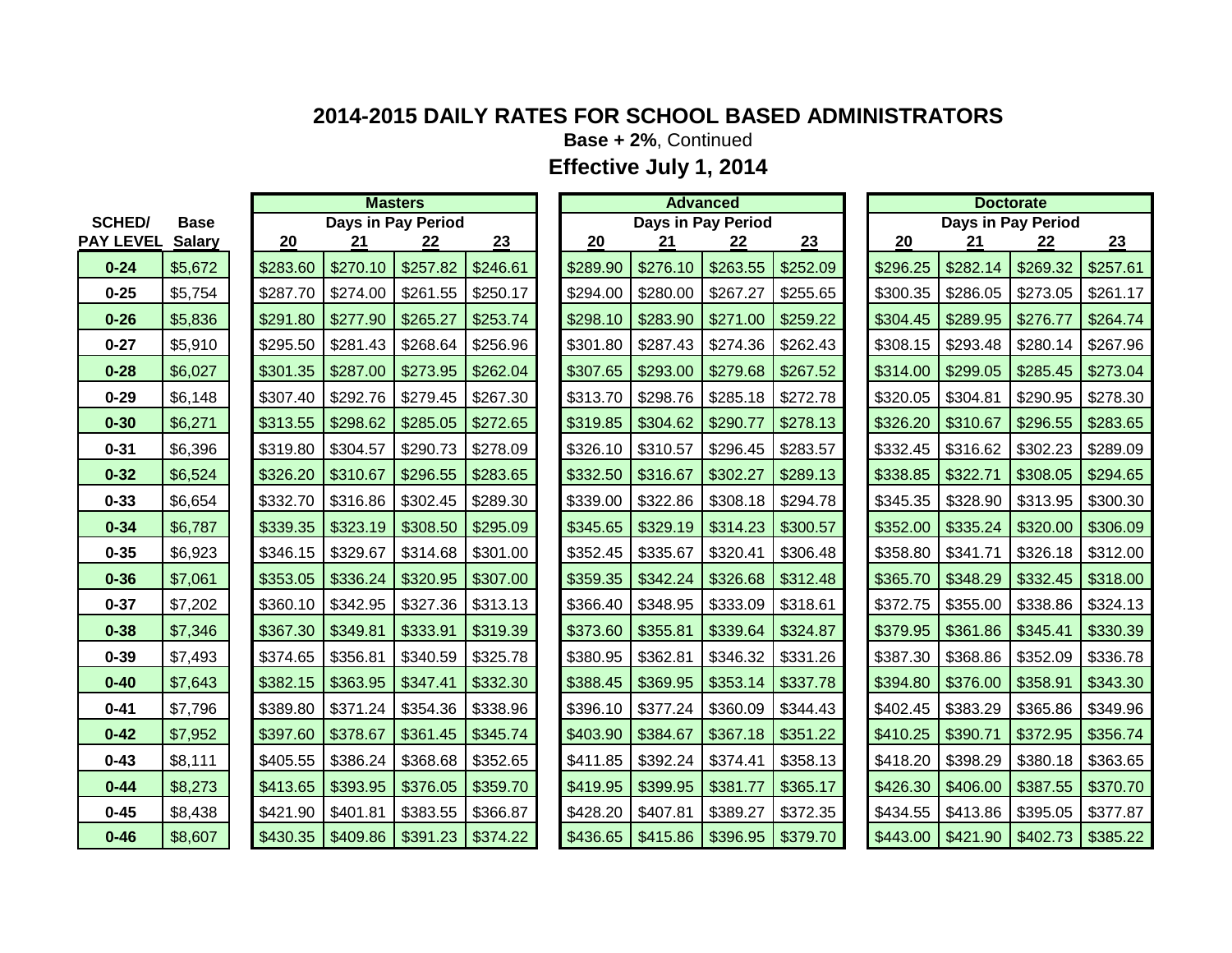**Base + 3%**

|                  |               |          |          | <b>Masters</b>     |          |          |                    | <b>Advanced</b> |          |          |          | <b>Doctorate</b>   |          |
|------------------|---------------|----------|----------|--------------------|----------|----------|--------------------|-----------------|----------|----------|----------|--------------------|----------|
| <b>SCHED/</b>    | <b>Base</b>   |          |          | Days in Pay Period |          |          | Days in Pay Period |                 |          |          |          | Days in Pay Period |          |
| <b>PAY LEVEL</b> | <b>Salary</b> | 20       | 21       | 22                 | 23       | 20       | 21                 | 22              | 23       | 20       | 21       | 22                 | 23       |
| $0 - 1$          | \$3,943       | \$197.15 | \$187.76 | \$179.23           | \$171.43 | \$203.45 | \$193.76           | \$184.95        | \$176.91 | \$209.80 | \$199.81 | \$190.73           | \$182.43 |
| $0 - 2$          | \$4,096       | \$204.80 | \$195.05 | \$186.18           | \$178.09 | \$211.10 | \$201.05           | \$191.91        | \$183.57 | \$217.45 | \$207.10 | \$197.68           | \$189.09 |
| $0 - 3$          | \$4,247       | \$212.35 | \$202.24 | \$193.05           | \$184.65 | \$218.65 | \$208.24           | \$198.77        | \$190.13 | \$225.00 | \$214.29 | \$204.55           | \$195.65 |
| $0 - 4$          | \$4,367       | \$218.35 | \$207.95 | \$198.50           | \$189.87 | \$224.65 | \$213.95           | \$204.23        | \$195.35 | \$231.00 | \$220.00 | \$210.00           | \$200.87 |
| $0 - 5$          | \$4,453       | \$222.65 | \$212.05 | \$202.41           | \$193.61 | \$228.95 | \$218.05           | \$208.14        | \$199.09 | \$235.30 | \$224.10 | \$213.91           | \$204.61 |
| $0 - 6$          | \$4,508       | \$225.40 | \$214.67 | \$204.91           | \$196.00 | \$231.70 | \$220.67           | \$210.64        | \$201.48 | \$238.05 | \$226.71 | \$216.41           | \$207.00 |
| $0 - 7$          | \$4,567       | \$228.35 | \$217.48 | \$207.59           | \$198.57 | \$234.65 | \$223.48           | \$213.32        | \$204.04 | \$241.00 | \$229.52 | \$219.09           | \$209.57 |
| $0 - 8$          | \$4,624       | \$231.20 | \$220.19 | \$210.18           | \$201.04 | \$237.50 | \$226.19           | \$215.91        | \$206.52 | \$243.85 | \$232.24 | \$221.68           | \$212.04 |
| $0-9$            | \$4,683       | \$234.15 | \$223.00 | \$212.86           | \$203.61 | \$240.45 | \$229.00           | \$218.59        | \$209.09 | \$246.80 | \$235.05 | \$224.36           | \$214.61 |
| $0 - 10$         | \$4,744       | \$237.20 | \$225.90 | \$215.64           | \$206.26 | \$243.50 | \$231.90           | \$221.36        | \$211.74 | \$249.85 | \$237.95 | \$227.14           | \$217.26 |
| $0 - 11$         | \$4,805       | \$240.25 | \$228.81 | \$218.41           | \$208.91 | \$246.55 | \$234.81           | \$224.14        | \$214.39 | \$252.90 | \$240.86 | \$229.91           | \$219.91 |
| $0 - 12$         | \$4,868       | \$243.40 | \$231.81 | \$221.27           | \$211.65 | \$249.70 | \$237.81           | \$227.00        | \$217.13 | \$256.05 | \$243.86 | \$232.77           | \$222.65 |
| $0 - 13$         | \$4,932       | \$246.60 | \$234.86 | \$224.18           | \$214.43 | \$252.90 | \$240.86           | \$229.91        | \$219.91 | \$259.25 | \$246.90 | \$235.68           | \$225.43 |
| $0 - 14$         | \$4,997       | \$249.85 | \$237.95 | \$227.14           | \$217.26 | \$256.15 | \$243.95           | \$232.86        | \$222.74 | \$262.50 | \$250.00 | \$238.64           | \$228.26 |
| $0 - 15$         | \$5,066       | \$253.30 | \$241.24 | \$230.27           | \$220.26 | \$259.60 | \$247.24           | \$236.00        | \$225.74 | \$265.95 | \$253.29 | \$241.77           | \$231.26 |
| $0 - 16$         | \$5,132       | \$256.60 | \$244.38 | \$233.27           | \$223.13 | \$262.90 | \$250.38           | \$239.00        | \$228.61 | \$269.25 | \$256.43 | \$244.77           | \$234.13 |
| $0 - 17$         | \$5,202       | \$260.10 | \$247.71 | \$236.45           | \$226.17 | \$266.40 | \$253.71           | \$242.18        | \$231.65 | \$272.75 | \$259.76 | \$247.95           | \$237.17 |
| $0 - 18$         | \$5,273       | \$263.65 | \$251.10 | \$239.68           | \$229.26 | \$269.95 | \$257.10           | \$245.41        | \$234.74 | \$276.30 | \$263.14 | \$251.18           | \$240.26 |
| $0 - 19$         | \$5,344       | \$267.20 | \$254.48 | \$242.91           | \$232.35 | \$273.50 | \$260.48           | \$248.64        | \$237.83 | \$279.85 | \$266.52 | \$254.41           | \$243.35 |
| $0 - 20$         | \$5,421       | \$271.05 | \$258.14 | \$246.41           | \$235.70 | \$277.35 | \$264.14           | \$252.14        | \$241.17 | \$283.70 | \$270.19 | \$257.91           | \$246.70 |
| $0 - 21$         | \$5,495       | \$274.75 | \$261.67 | \$249.77           | \$238.91 | \$281.05 | \$267.67           | \$255.50        | \$244.39 | \$287.40 | \$273.71 | \$261.27           | \$249.91 |
| $0 - 22$         | \$5,571       | \$278.55 | \$265.29 | \$253.23           | \$242.22 | \$284.85 | \$271.29           | \$258.95        | \$247.70 | \$291.20 | \$277.33 | \$264.73           | \$253.22 |
| $0 - 23$         | \$5,647       | \$282.35 | \$268.90 | \$256.68           | \$245.52 | \$288.65 | \$274.90           | \$262.41        | \$251.00 | \$295.00 | \$280.95 | \$268.18           | \$256.52 |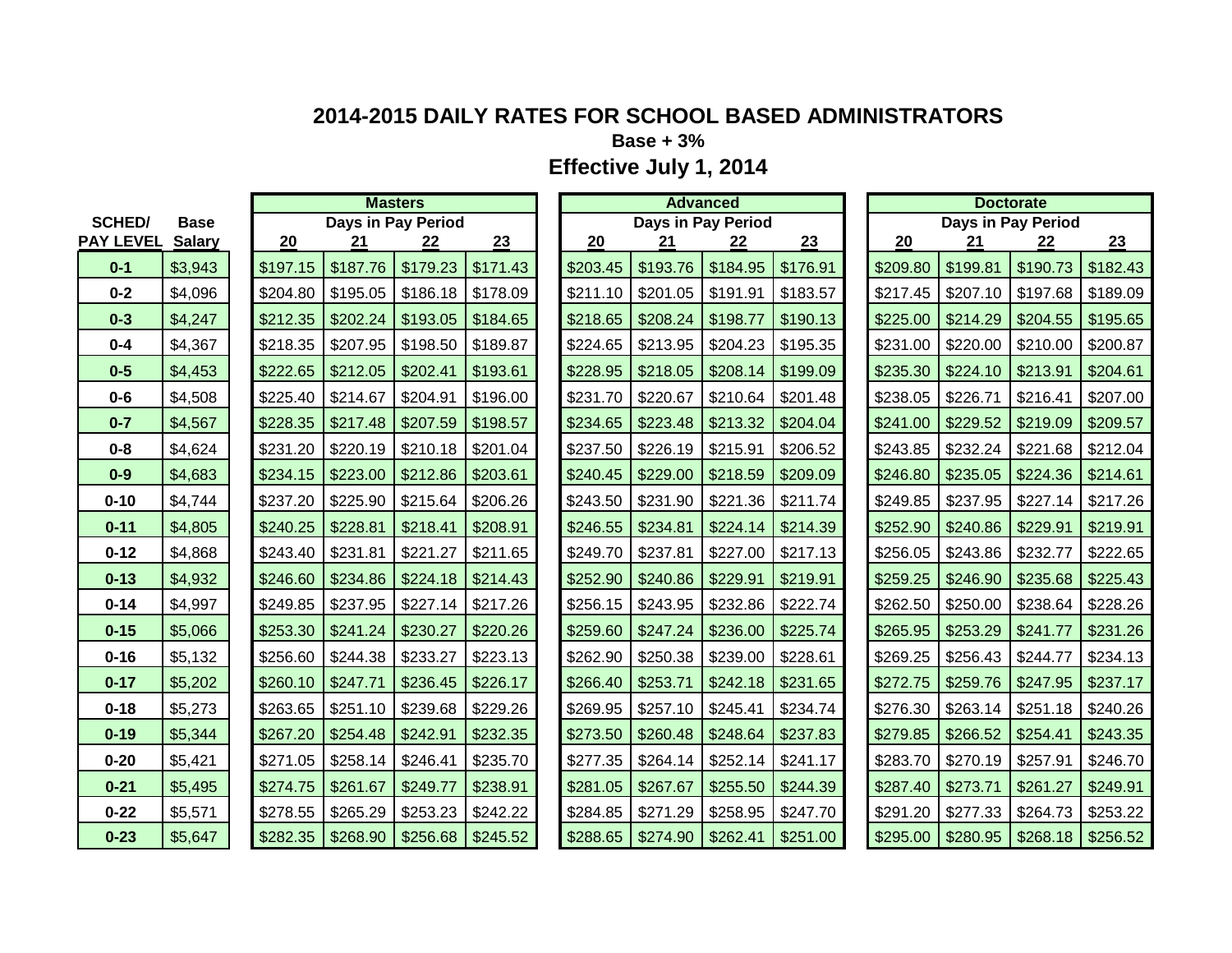**Base + 3%**, Continued

|                         |             |          |          | <b>Masters</b>                             |          |          |                               | Advanced           |          |          |                               | Doctorate                       |          |
|-------------------------|-------------|----------|----------|--------------------------------------------|----------|----------|-------------------------------|--------------------|----------|----------|-------------------------------|---------------------------------|----------|
| <b>SCHED/</b>           | <b>Base</b> |          |          | Days in Pay Period                         |          |          |                               | Days in Pay Period |          |          |                               | Days in Pay Period              |          |
| <b>PAY LEVEL Salary</b> |             | 20       | 21       | 22                                         | 23       | 20       | 21                            | 22                 | 23       | 20       | 21                            | 22                              | 23       |
| $0 - 24$                | \$5,728     | \$286.40 | \$272.76 | \$260.36                                   | \$249.04 | \$292.70 | \$278.76                      | \$266.09           | \$254.52 | \$299.05 | \$284.81                      | \$271.86                        | \$260.04 |
| $0 - 25$                | \$5,810     | \$290.50 | \$276.67 | \$264.09                                   | \$252.61 | \$296.80 | \$282.67                      | \$269.82           | \$258.09 | \$303.15 | \$288.71                      | \$275.59                        | \$263.61 |
| $0 - 26$                | \$5,894     | \$294.70 | \$280.67 | \$267.91                                   | \$256.26 | \$301.00 | \$286.67                      | \$273.64           | \$261.74 | \$307.35 | \$292.71                      | \$279.41                        | \$267.26 |
| $0 - 27$                | \$5,968     | \$298.40 | \$284.19 | \$271.27                                   | \$259.48 | \$304.70 | \$290.19                      | \$277.00           | \$264.96 | \$311.05 | \$296.24                      | \$282.77                        | \$270.48 |
| $0 - 28$                | \$6,086     | \$304.30 | \$289.81 | \$276.64                                   | \$264.61 | \$310.60 | \$295.81                      | \$282.36           | \$270.09 | \$316.95 | \$301.86                      | \$288.14                        | \$275.61 |
| $0 - 29$                | \$6,208     | \$310.40 | \$295.62 | \$282.18                                   | \$269.91 | \$316.70 | \$301.62                      | \$287.91           | \$275.39 | \$323.05 | \$307.67                      | \$293.68                        | \$280.91 |
| $0 - 30$                | \$6,332     | \$316.60 | \$301.52 | \$287.82                                   | \$275.30 | \$322.90 | \$307.52                      | \$293.55           | \$280.78 | \$329.25 | \$313.57                      | \$299.32                        | \$286.30 |
| $0 - 31$                | \$6,459     | \$322.95 | \$307.57 | \$293.59                                   | \$280.83 | \$329.25 | \$313.57                      | \$299.32           | \$286.30 | \$335.60 | \$319.62                      | \$305.09                        | \$291.83 |
| $0 - 32$                | \$6,588     | \$329.40 | \$313.71 | \$299.45                                   | \$286.43 | \$335.70 | \$319.71                      | \$305.18           | \$291.91 | \$342.05 | \$325.76                      | \$310.95                        | \$297.43 |
| $0 - 33$                | \$6,720     | \$336.00 | \$320.00 | \$305.45                                   | \$292.17 | \$342.30 | \$326.00                      | \$311.18           | \$297.65 | \$348.65 | \$332.05                      | \$316.95                        | \$303.17 |
| $0 - 34$                | \$6,854     | \$342.70 | \$326.38 | \$311.55                                   | \$298.00 | \$349.00 | \$332.38                      | \$317.27           | \$303.48 | \$355.35 | \$338.43                      | \$323.05                        | \$309.00 |
| $0 - 35$                | \$6,991     | \$349.55 | \$332.90 | \$317.77                                   | \$303.96 | \$355.85 | \$338.90                      | \$323.50           | \$309.43 | \$362.20 | \$344.95                      | \$329.27                        | \$314.96 |
| $0 - 36$                | \$7,131     | \$356.55 | \$339.57 | $$324.14$ $$310.04$                        |          | \$362.85 | \$345.57                      | \$329.86           | \$315.52 | \$369.20 | \$351.62                      | \$335.64                        | \$321.04 |
| $0 - 37$                | \$7,273     | \$363.65 | \$346.33 | \$330.59                                   | \$316.22 | \$369.95 | \$352.33                      | \$336.32           | \$321.70 | \$376.30 | \$358.38                      | \$342.09                        | \$327.22 |
| $0 - 38$                | \$7,418     | \$370.90 | \$353.24 | \$337.18                                   | \$322.52 | \$377.20 | \$359.24                      | \$342.91           | \$328.00 | \$383.55 | \$365.29                      | \$348.68                        | \$333.52 |
| $0 - 39$                | \$7,566     | \$378.30 | \$360.29 | \$343.91                                   | \$328.96 | \$384.60 | \$366.29                      | \$349.64           | \$334.43 | \$390.95 | \$372.33                      | \$355.41                        | \$339.96 |
| $0 - 40$                | \$7,718     | \$385.90 | \$367.52 | $$350.82$ $$335.57$                        |          | \$392.20 | \$373.52                      | \$356.55           | \$341.04 | \$398.55 | \$379.57                      | \$362.32                        | \$346.57 |
| $0 - 41$                | \$7,872     | \$393.60 | \$374.86 | $$357.82$ $$342.26$                        |          | \$399.90 | \$380.86                      | \$363.55           | \$347.74 | \$406.25 | \$386.90                      | \$369.32                        | \$353.26 |
| $0 - 42$                | \$8,030     | \$401.50 | \$382.38 | $$365.00$ $$349.13$                        |          | \$407.80 | \$388.38                      | \$370.73           | \$354.61 | \$414.15 | $\frac{1}{394.43}$ \ \$376.50 |                                 | \$360.13 |
| $0 - 43$                | \$8,191     | \$409.55 | \$390.05 | \$372.32                                   | \$356.13 | \$415.85 | \$396.05                      | \$378.05           | \$361.61 | \$422.20 | \$402.10                      | \$383.82                        | \$367.13 |
| $0 - 44$                | \$8,354     | \$417.70 | \$397.81 | \$379.73                                   | \$363.22 | \$424.00 | \$403.81                      | \$385.45           | \$368.70 | \$430.35 | $$409.86$ $$391.23$           |                                 | \$374.22 |
| $0 - 45$                | \$8,521     | \$426.05 | \$405.76 | \$387.32                                   | \$370.48 | \$432.35 | \$411.76                      | \$393.05           | \$375.96 | \$438.70 | \$417.81                      | \$398.82                        | \$381.48 |
| $0 - 46$                | \$8,691     |          |          | $$434.55$   \$413.86   \$395.05   \$377.87 |          |          | $$440.85$ $$419.86$ $$400.77$ |                    | \$383.35 |          |                               | $$447.20$   \$425.90   \$406.55 | \$388.87 |
|                         |             |          |          |                                            |          |          |                               |                    |          |          |                               |                                 |          |

|            | <b>Masters</b> |          |          |          | <b>Advanced</b>    |          |          | <b>Doctorate</b> |       |
|------------|----------------|----------|----------|----------|--------------------|----------|----------|------------------|-------|
|            | in Pay Period  |          |          |          | Days in Pay Period |          |          | Days in Pay Pe   |       |
|            | 22             | 23       | 20       | 21       | 22                 | 23       | 20       | 21               |       |
| .76        | \$260.36       | \$249.04 | \$292.70 | \$278.76 | \$266.09           | \$254.52 | \$299.05 | \$284.81         | \$27' |
| .67        | \$264.09       | \$252.61 | \$296.80 | \$282.67 | \$269.82           | \$258.09 | \$303.15 | \$288.71         | \$275 |
| .67        | \$267.91       | \$256.26 | \$301.00 | \$286.67 | \$273.64           | \$261.74 | \$307.35 | \$292.71         | \$279 |
| .19        | \$271.27       | \$259.48 | \$304.70 | \$290.19 | \$277.00           | \$264.96 | \$311.05 | \$296.24         | \$282 |
| .81        | \$276.64       | \$264.61 | \$310.60 | \$295.81 | \$282.36           | \$270.09 | \$316.95 | \$301.86         | \$288 |
| .62        | \$282.18       | \$269.91 | \$316.70 | \$301.62 | \$287.91           | \$275.39 | \$323.05 | \$307.67         | \$293 |
| .52        | \$287.82       | \$275.30 | \$322.90 | \$307.52 | \$293.55           | \$280.78 | \$329.25 | \$313.57         | \$299 |
| .57        | \$293.59       | \$280.83 | \$329.25 | \$313.57 | \$299.32           | \$286.30 | \$335.60 | \$319.62         | \$305 |
| .71        | \$299.45       | \$286.43 | \$335.70 | \$319.71 | \$305.18           | \$291.91 | \$342.05 | \$325.76         | \$310 |
| 00         | \$305.45       | \$292.17 | \$342.30 | \$326.00 | \$311.18           | \$297.65 | \$348.65 | \$332.05         | \$316 |
| .38        | \$311.55       | \$298.00 | \$349.00 | \$332.38 | \$317.27           | \$303.48 | \$355.35 | \$338.43         | \$323 |
| .90        | \$317.77       | \$303.96 | \$355.85 | \$338.90 | \$323.50           | \$309.43 | \$362.20 | \$344.95         | \$329 |
| .57        | \$324.14       | \$310.04 | \$362.85 | \$345.57 | \$329.86           | \$315.52 | \$369.20 | \$351.62         | \$335 |
| .33        | \$330.59       | \$316.22 | \$369.95 | \$352.33 | \$336.32           | \$321.70 | \$376.30 | \$358.38         | \$342 |
| .24        | \$337.18       | \$322.52 | \$377.20 | \$359.24 | \$342.91           | \$328.00 | \$383.55 | \$365.29         | \$348 |
| <u>.29</u> | \$343.91       | \$328.96 | \$384.60 | \$366.29 | \$349.64           | \$334.43 | \$390.95 | \$372.33         | \$355 |
| .52        | \$350.82       | \$335.57 | \$392.20 | \$373.52 | \$356.55           | \$341.04 | \$398.55 | \$379.57         | \$362 |
| .86        | \$357.82       | \$342.26 | \$399.90 | \$380.86 | \$363.55           | \$347.74 | \$406.25 | \$386.90         | \$369 |
| .38        | \$365.00       | \$349.13 | \$407.80 | \$388.38 | \$370.73           | \$354.61 | \$414.15 | \$394.43         | \$376 |
| .05        | \$372.32       | \$356.13 | \$415.85 | \$396.05 | \$378.05           | \$361.61 | \$422.20 | \$402.10         | \$383 |
| .81        | \$379.73       | \$363.22 | \$424.00 | \$403.81 | \$385.45           | \$368.70 | \$430.35 | \$409.86         | \$39  |
| .76        | \$387.32       | \$370.48 | \$432.35 | \$411.76 | \$393.05           | \$375.96 | \$438.70 | \$417.81         | \$398 |
| .86        | \$395.05       | \$377.87 | \$440.85 | \$419.86 | \$400.77           | \$383.35 | \$447.20 | \$425.90         | \$406 |

|        |            | <b>Doctorate</b>   |           |
|--------|------------|--------------------|-----------|
|        |            | Days in Pay Period |           |
| 20     | <u> 21</u> | 22                 | <u>23</u> |
| 299.05 | \$284.81   | \$271.86           | \$260.04  |
| 303.15 | \$288.71   | \$275.59           | \$263.61  |
| 307.35 | \$292.71   | \$279.41           | \$267.26  |
| 311.05 | \$296.24   | \$282.77           | \$270.48  |
| 316.95 | \$301.86   | \$288.14           | \$275.61  |
| 323.05 | \$307.67   | \$293.68           | \$280.91  |
| 329.25 | \$313.57   | \$299.32           | \$286.30  |
| 335.60 | \$319.62   | \$305.09           | \$291.83  |
| 342.05 | \$325.76   | \$310.95           | \$297.43  |
| 348.65 | \$332.05   | \$316.95           | \$303.17  |
| 355.35 | \$338.43   | \$323.05           | \$309.00  |
| 362.20 | \$344.95   | \$329.27           | \$314.96  |
| 369.20 | \$351.62   | \$335.64           | \$321.04  |
| 376.30 | \$358.38   | \$342.09           | \$327.22  |
| 383.55 | \$365.29   | \$348.68           | \$333.52  |
| 390.95 | \$372.33   | \$355.41           | \$339.96  |
| 398.55 | \$379.57   | \$362.32           | \$346.57  |
| 406.25 | \$386.90   | \$369.32           | \$353.26  |
| 114.15 | \$394.43   | \$376.50           | \$360.13  |
| 422.20 | \$402.10   | \$383.82           | \$367.13  |
| 430.35 | \$409.86   | \$391.23           | \$374.22  |
| 438.70 | \$417.81   | \$398.82           | \$381.48  |
| 447.20 | \$425.90   | \$406.55           | \$388.87  |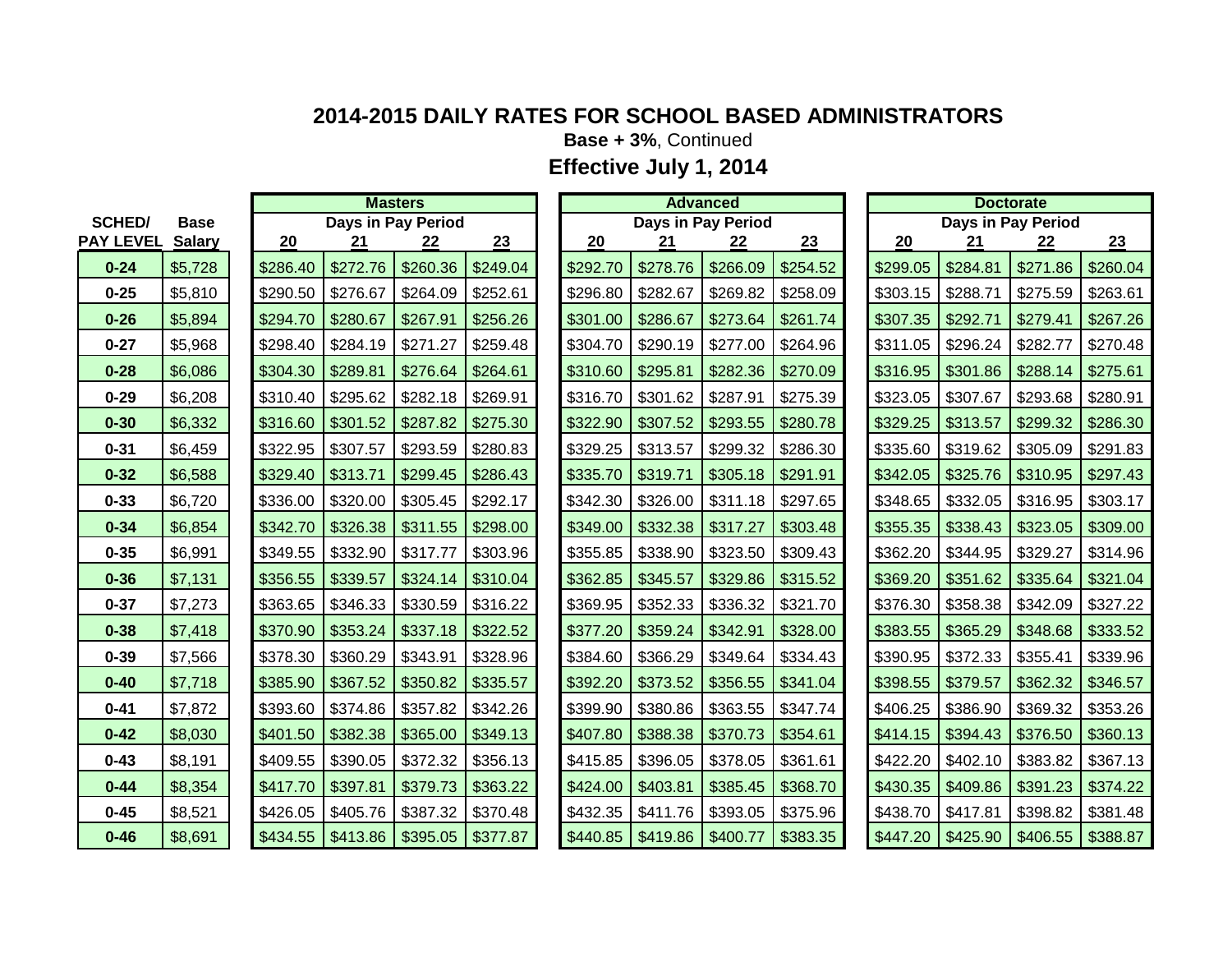**Base + 4%**

|                  |               |          | <b>Masters</b>      |                    |          |          |                     | <b>Advanced</b> |          |          |                    | <b>Doctorate</b> |          |
|------------------|---------------|----------|---------------------|--------------------|----------|----------|---------------------|-----------------|----------|----------|--------------------|------------------|----------|
| <b>SCHED/</b>    | <b>Base</b>   |          |                     | Days in Pay Period |          |          | Days in Pay Period  |                 |          |          | Days in Pay Period |                  |          |
| <b>PAY LEVEL</b> | <b>Salary</b> | 20       | 21                  | 22                 | 23       | 20       | 21                  | 22              | 23       | 20       | 21                 | 22               | 23       |
| $0 - 1$          | \$3,981       | \$199.05 | \$189.57            | \$180.95           | \$173.09 | \$205.35 | \$195.57            | \$186.68        | \$178.57 | \$211.70 | \$201.62           | \$192.45         | \$184.09 |
| $0 - 2$          | \$4,136       | \$206.80 | \$196.95            | \$188.00           | \$179.83 | \$213.10 | \$202.95            | \$193.73        | \$185.30 | \$219.45 | \$209.00           | \$199.50         | \$190.83 |
| $0 - 3$          | \$4,288       | \$214.40 | \$204.19            | \$194.91           | \$186.43 | \$220.70 | \$210.19            | \$200.64        | \$191.91 | \$227.05 | \$216.24           | \$206.41         | \$197.43 |
| $0 - 4$          | \$4,410       | \$220.50 | \$210.00            | \$200.45           | \$191.74 | \$226.80 | \$216.00            | \$206.18        | \$197.22 | \$233.15 | \$222.05           | \$211.95         | \$202.74 |
| $0-5$            | \$4,496       | \$224.80 | \$214.10            | \$204.36           | \$195.48 | \$231.10 | \$220.10            | \$210.09        | \$200.96 | \$237.45 | \$226.14           | \$215.86         | \$206.48 |
| $0 - 6$          | \$4,552       | \$227.60 | \$216.76 \$206.91   |                    | \$197.91 | \$233.90 | \$222.76            | \$212.64        | \$203.39 | \$240.25 | \$228.81           | \$218.41         | \$208.91 |
| $0 - 7$          | \$4,611       | \$230.55 | \$219.57            | \$209.59           | \$200.48 | \$236.85 | \$225.57            | \$215.32        | \$205.96 | \$243.20 | \$231.62           | \$221.09         | \$211.48 |
| $0 - 8$          | \$4,669       | \$233.45 | \$222.33            | \$212.23           | \$203.00 | \$239.75 | \$228.33            | \$217.95        | \$208.48 | \$246.10 | \$234.38           | \$223.73         | \$214.00 |
| $0-9$            | \$4,729       | \$236.45 | \$225.19            | \$214.95           | \$205.61 | \$242.75 | \$231.19            | \$220.68        | \$211.09 | \$249.10 | \$237.24           | \$226.45         | \$216.61 |
| $0 - 10$         | \$4,790       | \$239.50 | \$228.10            | \$217.73           | \$208.26 | \$245.80 | \$234.10            | \$223.45        | \$213.74 | \$252.15 | \$240.14           | \$229.23         | \$219.26 |
| $0 - 11$         | \$4,852       | \$242.60 | \$231.05            | \$220.55           | \$210.96 | \$248.90 | \$237.05            | \$226.27        | \$216.43 | \$255.25 | \$243.10           | \$232.05         | \$221.96 |
| $0 - 12$         | \$4,915       | \$245.75 | \$234.05            | \$223.41           | \$213.70 | \$252.05 | \$240.05            | \$229.14        | \$219.17 | \$258.40 | \$246.10           | \$234.91         | \$224.70 |
| $0 - 13$         | \$4,980       | \$249.00 | \$237.14            | \$226.36           | \$216.52 | \$255.30 | \$243.14            | \$232.09        | \$222.00 | \$261.65 | \$249.19           | \$237.86         | \$227.52 |
| $0 - 14$         | \$5,045       | \$252.25 | \$240.24            | \$229.32           | \$219.35 | \$258.55 | \$246.24            | \$235.05        | \$224.83 | \$264.90 | \$252.29           | \$240.82         | \$230.35 |
| $0 - 15$         | \$5,115       | \$255.75 | \$243.57            | \$232.50           | \$222.39 | \$262.05 | \$249.57            | \$238.23        | \$227.87 | \$268.40 | \$255.62           | \$244.00         | \$233.39 |
| $0 - 16$         | \$5,182       | \$259.10 | \$246.76            | \$235.55           | \$225.30 | \$265.40 | \$252.76            | \$241.27        | \$230.78 | \$271.75 | \$258.81           | \$247.05         | \$236.30 |
| $0 - 17$         | \$5,252       | \$262.60 | \$250.10            | \$238.73           | \$228.35 | \$268.90 | \$256.10            | \$244.45        | \$233.83 | \$275.25 | \$262.14           | \$250.23         | \$239.35 |
| $0 - 18$         | \$5,324       | \$266.20 | \$253.52            | \$242.00           | \$231.48 | \$272.50 | \$259.52            | \$247.73        | \$236.96 | \$278.85 | \$265.57           | \$253.50         | \$242.48 |
| $0 - 19$         | \$5,396       | \$269.80 | \$256.95            | \$245.27           | \$234.61 | \$276.10 | \$262.95            | \$251.00        | \$240.09 | \$282.45 | \$269.00           | \$256.77         | \$245.61 |
| $0 - 20$         | \$5,474       | \$273.70 | \$260.67            | \$248.82           | \$238.00 | \$280.00 | \$266.67            | \$254.55        | \$243.48 | \$286.35 | \$272.71           | \$260.32         | \$249.00 |
| $0 - 21$         | \$5,548       | \$277.40 | \$264.19            | \$252.18           | \$241.22 | \$283.70 | \$270.19            | \$257.91        | \$246.70 | \$290.05 | \$276.24           | \$263.68         | \$252.22 |
| $0 - 22$         | \$5,625       | \$281.25 | \$267.86            | \$255.68           | \$244.57 | \$287.55 | \$273.86            | \$261.41        | \$250.04 | \$293.90 | \$279.90           | \$267.18         | \$255.57 |
| $0 - 23$         | \$5,702       | \$285.10 | $$271.52$ $$259.18$ |                    | \$247.91 | \$291.40 | $$277.52$ $$264.91$ |                 | \$253.39 | \$297.75 | \$283.57           | \$270.68         | \$258.91 |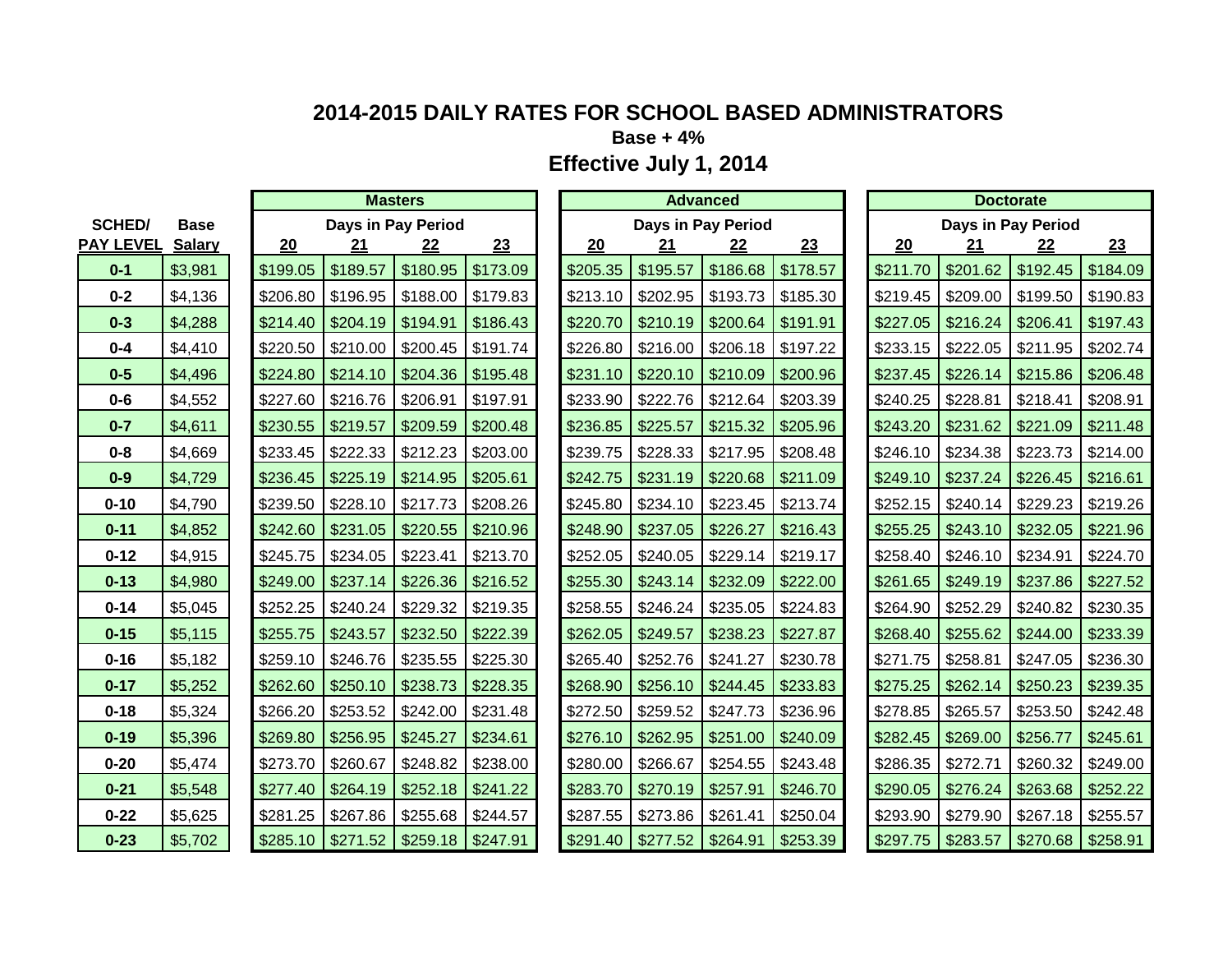**Base + 4%**, Continued

|                  |               |          |          | <b>Masters</b>      |          |          |          | <b>Advanced</b>    |          |          |          | <b>Doctorate</b>   |          |
|------------------|---------------|----------|----------|---------------------|----------|----------|----------|--------------------|----------|----------|----------|--------------------|----------|
| <b>SCHED/</b>    | <b>Base</b>   |          |          | Days in Pay Period  |          |          |          | Days in Pay Period |          |          |          | Days in Pay Period |          |
| <b>PAY LEVEL</b> | <b>Salary</b> | 20       | 21       | 22                  | 23       | 20       | 21       | 22                 | 23       | 20       | 21       | 22                 | 23       |
| $0 - 24$         | \$5,783       | \$289.15 | \$275.38 | \$262.86            | \$251.43 | \$295.45 | \$281.38 | \$268.59           | \$256.91 | \$301.80 | \$287.43 | \$274.36           | \$262.43 |
| $0 - 25$         | \$5,867       | \$293.35 | \$279.38 | \$266.68            | \$255.09 | \$299.65 | \$285.38 | \$272.41           | \$260.57 | \$306.00 | \$291.43 | \$278.18           | \$266.09 |
| $0 - 26$         | \$5,951       | \$297.55 | \$283.38 | \$270.50            | \$258.74 | \$303.85 | \$289.38 | \$276.23           | \$264.22 | \$310.20 | \$295.43 | \$282.00           | \$269.74 |
| $0 - 27$         | \$6,026       | \$301.30 | \$286.95 | \$273.91            | \$262.00 | \$307.60 | \$292.95 | \$279.64           | \$267.48 | \$313.95 | \$299.00 | \$285.41           | \$273.00 |
| $0 - 28$         | \$6,145       | \$307.25 | \$292.62 | \$279.32            | \$267.17 | \$313.55 | \$298.62 | \$285.05           | \$272.65 | \$319.90 | \$304.67 | \$290.82           | \$278.17 |
| $0 - 29$         | \$6,268       | \$313.40 | \$298.48 | \$284.91            | \$272.52 | \$319.70 | \$304.48 | \$290.64           | \$278.00 | \$326.05 | \$310.52 | \$296.41           | \$283.52 |
| $0 - 30$         | \$6,394       | \$319.70 | \$304.48 | \$290.64            | \$278.00 | \$326.00 | \$310.48 | \$296.36           | \$283.48 | \$332.35 | \$316.52 | \$302.14           | \$289.00 |
| $0 - 31$         | \$6,522       | \$326.10 | \$310.57 | \$296.45            | \$283.57 | \$332.40 | \$316.57 | \$302.18           | \$289.04 | \$338.75 | \$322.62 | \$307.95           | \$294.57 |
| $0 - 32$         | \$6,652       | \$332.60 | \$316.76 | \$302.36            | \$289.22 | \$338.90 | \$322.76 | \$308.09           | \$294.70 | \$345.25 | \$328.81 | \$313.86           | \$300.22 |
| $0 - 33$         | \$6,785       | \$339.25 | \$323.10 | \$308.41            | \$295.00 | \$345.55 | \$329.10 | \$314.14           | \$300.48 | \$351.90 | \$335.14 | \$319.91           | \$306.00 |
| $0 - 34$         | \$6,920       | \$346.00 | \$329.52 | \$314.55            | \$300.87 | \$352.30 | \$335.52 | \$320.27           | \$306.35 | \$358.65 | \$341.57 | \$326.05           | \$311.87 |
| $0 - 35$         | \$7,058       | \$352.90 | \$336.10 | \$320.82            | \$306.87 | \$359.20 | \$342.10 | \$326.55           | \$312.35 | \$365.55 | \$348.14 | \$332.32           | \$317.87 |
| $0 - 36$         | \$7,200       | \$360.00 | \$342.86 | \$327.27            | \$313.04 | \$366.30 | \$348.86 | \$333.00           | \$318.52 | \$372.65 | \$354.90 | \$338.77           | \$324.04 |
| $0 - 37$         | \$7,343       | \$367.15 | \$349.67 | \$333.77            | \$319.26 | \$373.45 | \$355.67 | \$339.50           | \$324.74 | \$379.80 | \$361.71 | \$345.27           | \$330.26 |
| $0 - 38$         | \$7,490       | \$374.50 | \$356.67 | \$340.45            | \$325.65 | \$380.80 | \$362.67 | \$346.18           | \$331.13 | \$387.15 | \$368.71 | \$351.95           | \$336.65 |
| $0 - 39$         | \$7,640       | \$382.00 | \$363.81 | \$347.27            | \$332.17 | \$388.30 | \$369.81 | \$353.00           | \$337.65 | \$394.65 | \$375.86 | \$358.77           | \$343.17 |
| $0 - 40$         | \$7,793       | \$389.65 | \$371.10 | \$354.23            | \$338.83 | \$395.95 | \$377.10 | \$359.95           | \$344.30 | \$402.30 | \$383.14 | \$365.73           | \$349.83 |
| $0 - 41$         | \$7,949       | \$397.45 | \$378.52 | \$361.32            | \$345.61 | \$403.75 | \$384.52 | \$367.05           | \$351.09 | \$410.10 | \$390.57 | \$372.82           | \$356.61 |
| $0 - 42$         | \$8,108       | \$405.40 | \$386.10 | \$368.55            | \$352.52 | \$411.70 | \$392.10 | \$374.27           | \$358.00 | \$418.05 | \$398.14 | \$380.05           | \$363.52 |
| $0 - 43$         | \$8,270       | \$413.50 | \$393.81 | \$375.91            | \$359.57 | \$419.80 | \$399.81 | \$381.64           | \$365.04 | \$426.15 | \$405.86 | \$387.41           | \$370.57 |
| $0 - 44$         | \$8,435       | \$421.75 | \$401.67 | \$383.41            | \$366.74 | \$428.05 | \$407.67 | \$389.14           | \$372.22 | \$434.40 | \$413.71 | \$394.91           | \$377.74 |
| $0 - 45$         | \$8,604       | \$430.20 | \$409.71 | \$391.09            | \$374.09 | \$436.50 | \$415.71 | \$396.82           | \$379.57 | \$442.85 | \$421.76 | \$402.59           | \$385.09 |
| $0 - 46$         | \$8,776       | \$438.80 |          | $$417.90$ $$398.91$ | \$381.57 | \$445.10 | \$423.90 | \$404.64           | \$387.04 | \$451.45 | \$429.95 | \$410.41           | \$392.57 |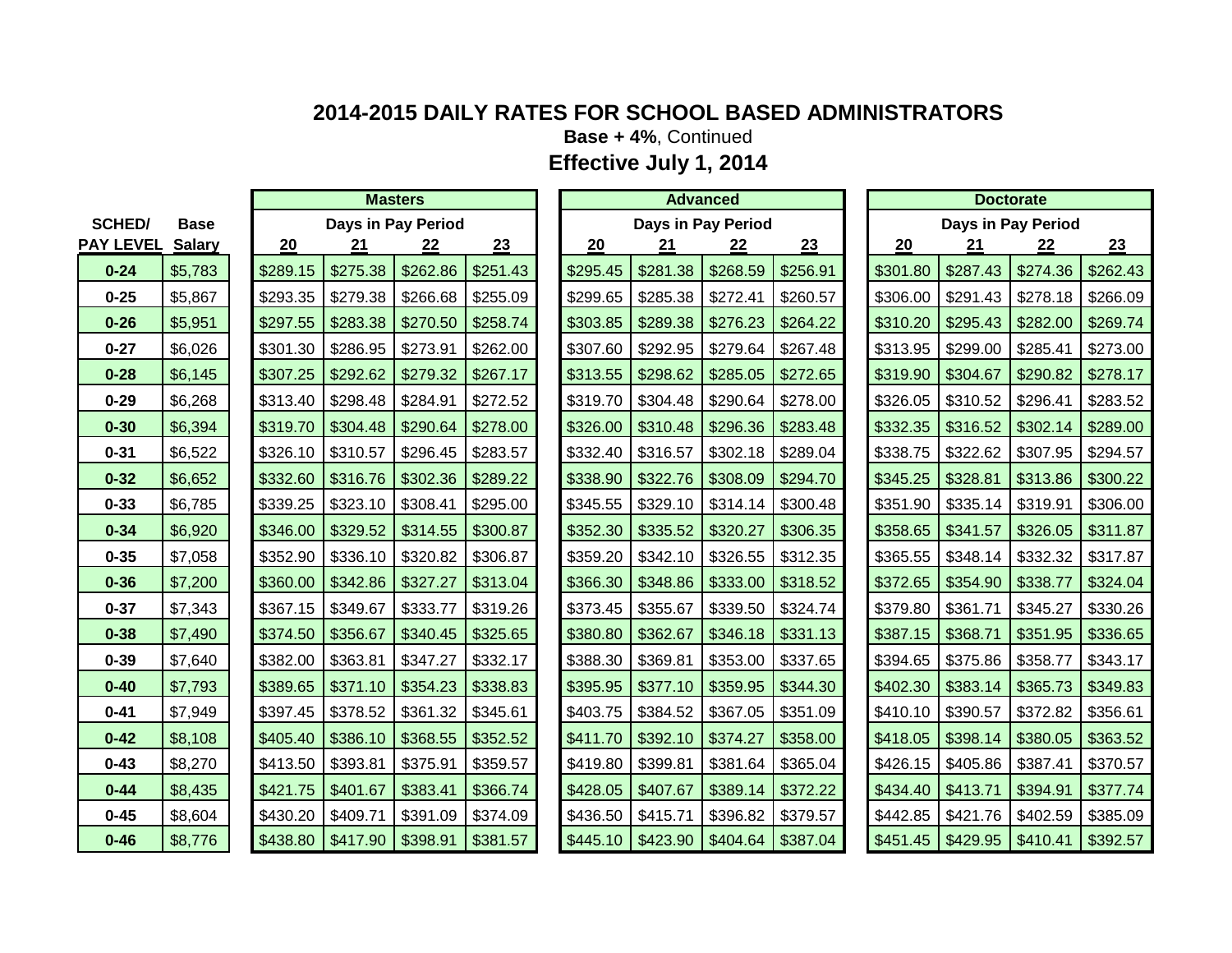**Base + 5%**

|                  |               |          |                     | <b>Masters</b>     |          |          |                     | <b>Advanced</b>    |          |          |          | <b>Doctorate</b>    |          |
|------------------|---------------|----------|---------------------|--------------------|----------|----------|---------------------|--------------------|----------|----------|----------|---------------------|----------|
| <b>SCHED/</b>    | <b>Base</b>   |          |                     | Days in Pay Period |          |          |                     | Days in Pay Period |          |          |          | Days in Pay Period  |          |
| <b>PAY LEVEL</b> | <b>Salary</b> | 20       | 21                  | 22                 | 23       | 20       | 21                  | 22                 | 23       | 20       | 21       | 22                  | 23       |
| $0 - 1$          | \$4,019       | \$200.95 | \$191.38            | \$182.68           | \$174.74 | \$207.25 | \$197.38            | \$188.41           | \$180.22 | \$213.60 | \$203.43 | \$194.18            | \$185.74 |
| $0 - 2$          | \$4,176       | \$208.80 | \$198.86            | \$189.82           | \$181.57 | \$215.10 | \$204.86            | \$195.55           | \$187.04 | \$221.45 | \$210.90 | \$201.32            | \$192.57 |
| $0 - 3$          | \$4,329       | \$216.45 | \$206.14            | \$196.77           | \$188.22 | \$222.75 | \$212.14            | \$202.50           | \$193.70 | \$229.10 | \$218.19 | \$208.27            | \$199.22 |
| $0 - 4$          | \$4,452       | \$222.60 | \$212.00            | \$202.36           | \$193.57 | \$228.90 | \$218.00            | \$208.09           | \$199.04 | \$235.25 | \$224.05 | \$213.86            | \$204.57 |
| $0-5$            | \$4,539       | \$226.95 | \$216.14            | \$206.32           | \$197.35 | \$233.25 | \$222.14            | \$212.05           | \$202.83 | \$239.60 | \$228.19 | \$217.82            | \$208.35 |
| $0 - 6$          | \$4,596       | \$229.80 | \$218.86            | \$208.91           | \$199.83 | \$236.10 | \$224.86            | \$214.64           | \$205.30 | \$242.45 | \$230.90 | \$220.41            | \$210.83 |
| $0 - 7$          | \$4,656       | \$232.80 | \$221.71            | \$211.64           | \$202.43 | \$239.10 | \$227.71            | \$217.36           | \$207.91 | \$245.45 | \$233.76 | \$223.14            | \$213.43 |
| $0 - 8$          | \$4,713       | \$235.65 | \$224.43            | \$214.23           | \$204.91 | \$241.95 | \$230.43            | \$219.95           | \$210.39 | \$248.30 | \$236.48 | \$225.73            | \$215.91 |
| $0-9$            | \$4,774       | \$238.70 | \$227.33            | \$217.00           | \$207.57 | \$245.00 | \$233.33            | \$222.73           | \$213.04 | \$251.35 | \$239.38 | \$228.50            | \$218.57 |
| $0 - 10$         | \$4,836       | \$241.80 | \$230.29            | \$219.82           | \$210.26 | \$248.10 | \$236.29            | \$225.55           | \$215.74 | \$254.45 | \$242.33 | \$231.32            | \$221.26 |
| $0 - 11$         | \$4,898       | \$244.90 | \$233.24            | \$222.64           | \$212.96 | \$251.20 | \$239.24            | \$228.36           | \$218.43 | \$257.55 | \$245.29 | \$234.14            | \$223.96 |
| $0 - 12$         | \$4,962       | \$248.10 | \$236.29            | \$225.55           | \$215.74 | \$254.40 | \$242.29            | \$231.27           | \$221.22 | \$260.75 | \$248.33 | \$237.05            | \$226.74 |
| $0 - 13$         | \$5,027       | \$251.35 | \$239.38            | \$228.50           | \$218.57 | \$257.65 | \$245.38            | \$234.23           | \$224.04 | \$264.00 | \$251.43 | \$240.00            | \$229.57 |
| $0 - 14$         | \$5,094       | \$254.70 | \$242.57            | \$231.55           | \$221.48 | \$261.00 | \$248.57            | \$237.27           | \$226.96 | \$267.35 | \$254.62 | \$243.05            | \$232.48 |
| $0 - 15$         | \$5,164       | \$258.20 | \$245.90            | \$234.73           | \$224.52 | \$264.50 | \$251.90            | \$240.45           | \$230.00 | \$270.85 | \$257.95 | \$246.23            | \$235.52 |
| $0 - 16$         | \$5,232       | \$261.60 | \$249.14            | \$237.82           | \$227.48 | \$267.90 | \$255.14            | \$243.55           | \$232.96 | \$274.25 | \$261.19 | \$249.32            | \$238.48 |
| $0 - 17$         | \$5,303       | \$265.15 | \$252.52            | \$241.05           | \$230.57 | \$271.45 | \$258.52            | \$246.77           | \$236.04 | \$277.80 | \$264.57 | \$252.55            | \$241.57 |
| $0 - 18$         | \$5,375       | \$268.75 | \$255.95            | \$244.32           | \$233.70 | \$275.05 | \$261.95            | \$250.05           | \$239.17 | \$281.40 | \$268.00 | \$255.82            | \$244.70 |
| $0 - 19$         | \$5,447       | \$272.35 | \$259.38            | \$247.59           | \$236.83 | \$278.65 | \$265.38            | \$253.32           | \$242.30 | \$285.00 | \$271.43 | \$259.09            | \$247.83 |
| $0 - 20$         | \$5,526       | \$276.30 | \$263.14            | \$251.18           | \$240.26 | \$282.60 | \$269.14            | \$256.91           | \$245.74 | \$288.95 | \$275.19 | \$262.68            | \$251.26 |
| $0 - 21$         | \$5,602       | \$280.10 | \$266.76            | \$254.64           | \$243.57 | \$286.40 | \$272.76            | \$260.36           | \$249.04 | \$292.75 | \$278.81 | \$266.14            | \$254.57 |
| $0 - 22$         | \$5,679       | \$283.95 | \$270.43            | \$258.14           | \$246.91 | \$290.25 | \$276.43            | \$263.86           | \$252.39 | \$296.60 | \$282.48 | \$269.64            | \$257.91 |
| $0 - 23$         | \$5,757       |          | $$287.85$ $$274.14$ | \$261.68           | \$250.30 | \$294.15 | $$280.14$ $$267.41$ |                    | \$255.78 | \$300.50 | \$286.19 | $$273.18$ $$261.30$ |          |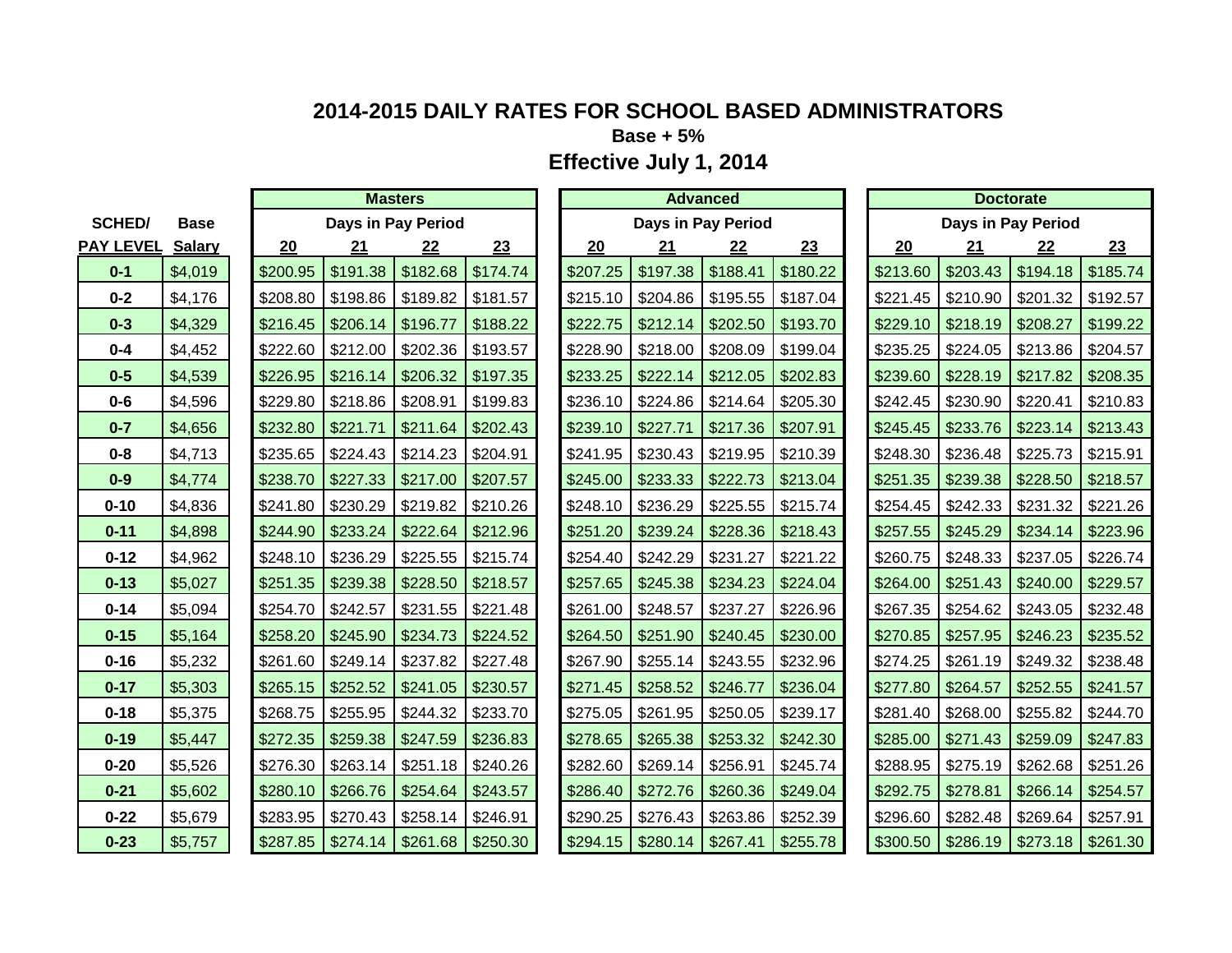**Base + 5%**, Continued

|                  |               |          |          | <b>Masters</b>     |          |          |                     | <b>Advanced</b>    |          |          |                    | <b>Doctorate</b> |          |
|------------------|---------------|----------|----------|--------------------|----------|----------|---------------------|--------------------|----------|----------|--------------------|------------------|----------|
| <b>SCHED/</b>    | <b>Base</b>   |          |          | Days in Pay Period |          |          |                     | Days in Pay Period |          |          | Days in Pay Period |                  |          |
| <b>PAY LEVEL</b> | <b>Salary</b> | 20       | 21       | 22                 | 23       | 20       | 21                  | 22                 | 23       | 20       | 21                 | 22               | 23       |
| $0 - 24$         | \$5,839       | \$291.95 | \$278.05 | \$265.41           | \$253.87 | \$298.25 | \$284.05            | \$271.14           | \$259.35 | \$304.60 | \$290.10           | \$276.91         | \$264.87 |
| $0 - 25$         | \$5,923       | \$296.15 | \$282.05 | \$269.23           | \$257.52 | \$302.45 | \$288.05            | \$274.95           | \$263.00 | \$308.80 | \$294.10           | \$280.73         | \$268.52 |
| $0 - 26$         | \$6,008       | \$300.40 | \$286.10 | \$273.09           | \$261.22 | \$306.70 | \$292.10            | \$278.82           | \$266.70 | \$313.05 | \$298.14           | \$284.59         | \$272.22 |
| $0 - 27$         | \$6,084       | \$304.20 | \$289.71 | \$276.55           | \$264.52 | \$310.50 | \$295.71            | \$282.27           | \$270.00 | \$316.85 | \$301.76           | \$288.05         | \$275.52 |
| $0 - 28$         | \$6,204       | \$310.20 | \$295.43 | \$282.00           | \$269.74 | \$316.50 | \$301.43            | \$287.73           | \$275.22 | \$322.85 | \$307.48           | \$293.50         | \$280.74 |
| $0 - 29$         | \$6,328       | \$316.40 | \$301.33 | \$287.64           | \$275.13 | \$322.70 | \$307.33            | \$293.36           | \$280.61 | \$329.05 | \$313.38           | \$299.14         | \$286.13 |
| $0 - 30$         | \$6,455       | \$322.75 | \$307.38 | \$293.41           | \$280.65 | \$329.05 | \$313.38            | \$299.14           | \$286.13 | \$335.40 | \$319.43           | \$304.91         | \$291.65 |
| $0 - 31$         | \$6,585       | \$329.25 | \$313.57 | \$299.32           | \$286.30 | \$335.55 | \$319.57            | \$305.05           | \$291.78 | \$341.90 | \$325.62           | \$310.82         | \$297.30 |
| $0 - 32$         | \$6,716       | \$335.80 | \$319.81 | \$305.27           | \$292.00 | \$342.10 | \$325.81            | \$311.00           | \$297.48 | \$348.45 | \$331.86           | \$316.77         | \$303.00 |
| $0 - 33$         | \$6,850       | \$342.50 | \$326.19 | \$311.36           | \$297.83 | \$348.80 | \$332.19            | \$317.09           | \$303.30 | \$355.15 | \$338.24           | \$322.86         | \$308.83 |
| $0 - 34$         | \$6,987       | \$349.35 | \$332.71 | \$317.59           | \$303.78 | \$355.65 | \$338.71            | \$323.32           | \$309.26 | \$362.00 | \$344.76           | \$329.09         | \$314.78 |
| $0 - 35$         | \$7,126       | \$356.30 | \$339.33 | \$323.91           | \$309.83 | \$362.60 | \$345.33            | \$329.64           | \$315.30 | \$368.95 | \$351.38           | \$335.41         | \$320.83 |
| $0 - 36$         | \$7,269       | \$363.45 | \$346.14 | \$330.41           | \$316.04 | \$369.75 | \$352.14            | \$336.14           | \$321.52 | \$376.10 | \$358.19           | \$341.91         | \$327.04 |
| $0 - 37$         | \$7,414       | \$370.70 | \$353.05 | \$337.00           | \$322.35 | \$377.00 | \$359.05            | \$342.73           | \$327.83 | \$383.35 | \$365.10           | \$348.50         | \$333.35 |
| $0 - 38$         | \$7,562       | \$378.10 | \$360.10 | \$343.73           | \$328.78 | \$384.40 | \$366.10            | \$349.45           | \$334.26 | \$390.75 | \$372.14           | \$355.23         | \$339.78 |
| $0 - 39$         | \$7,713       | \$385.65 | \$367.29 | \$350.59           | \$335.35 | \$391.95 | $$373.29$ \\$356.32 |                    | \$340.83 | \$398.30 | \$379.33           | \$362.09         | \$346.35 |
| $0 - 40$         | \$7,868       | \$393.40 | \$374.67 | \$357.64           | \$342.09 | \$399.70 | \$380.67            | \$363.36           | \$347.57 | \$406.05 | \$386.71           | \$369.14         | \$353.09 |
| $0 - 41$         | \$8,025       | \$401.25 | \$382.14 | \$364.77           | \$348.91 | \$407.55 | \$388.14            | \$370.50           | \$354.39 | \$413.90 | \$394.19           | \$376.27         | \$359.91 |
| $0 - 42$         | \$8,186       | \$409.30 | \$389.81 | \$372.09           | \$355.91 | \$415.60 | \$395.81            | \$377.82           | \$361.39 | \$421.95 | \$401.86           | \$383.59         | \$366.91 |
| $0 - 43$         | \$8,350       | \$417.50 | \$397.62 | \$379.55           | \$363.04 | \$423.80 | \$403.62            | \$385.27           | \$368.52 | \$430.15 | \$409.67           | \$391.05         | \$374.04 |
| $0 - 44$         | \$8,517       | \$425.85 | \$405.57 | \$387.14           | \$370.30 | \$432.15 | \$411.57            | \$392.86           | \$375.78 | \$438.50 | \$417.62           | \$398.64         | \$381.30 |
| $0 - 45$         | \$8,687       | \$434.35 | \$413.67 | \$394.86           | \$377.70 | \$440.65 | \$419.67            | \$400.59           | \$383.17 | \$447.00 | \$425.71           | \$406.36         | \$388.70 |
| $0 - 46$         | \$8,860       | \$443.00 | \$421.90 | \$402.73           | \$385.22 | \$449.30 | $$427.90$ $$408.45$ |                    | \$390.70 | \$455.65 | \$433.95           | \$414.23         | \$396.22 |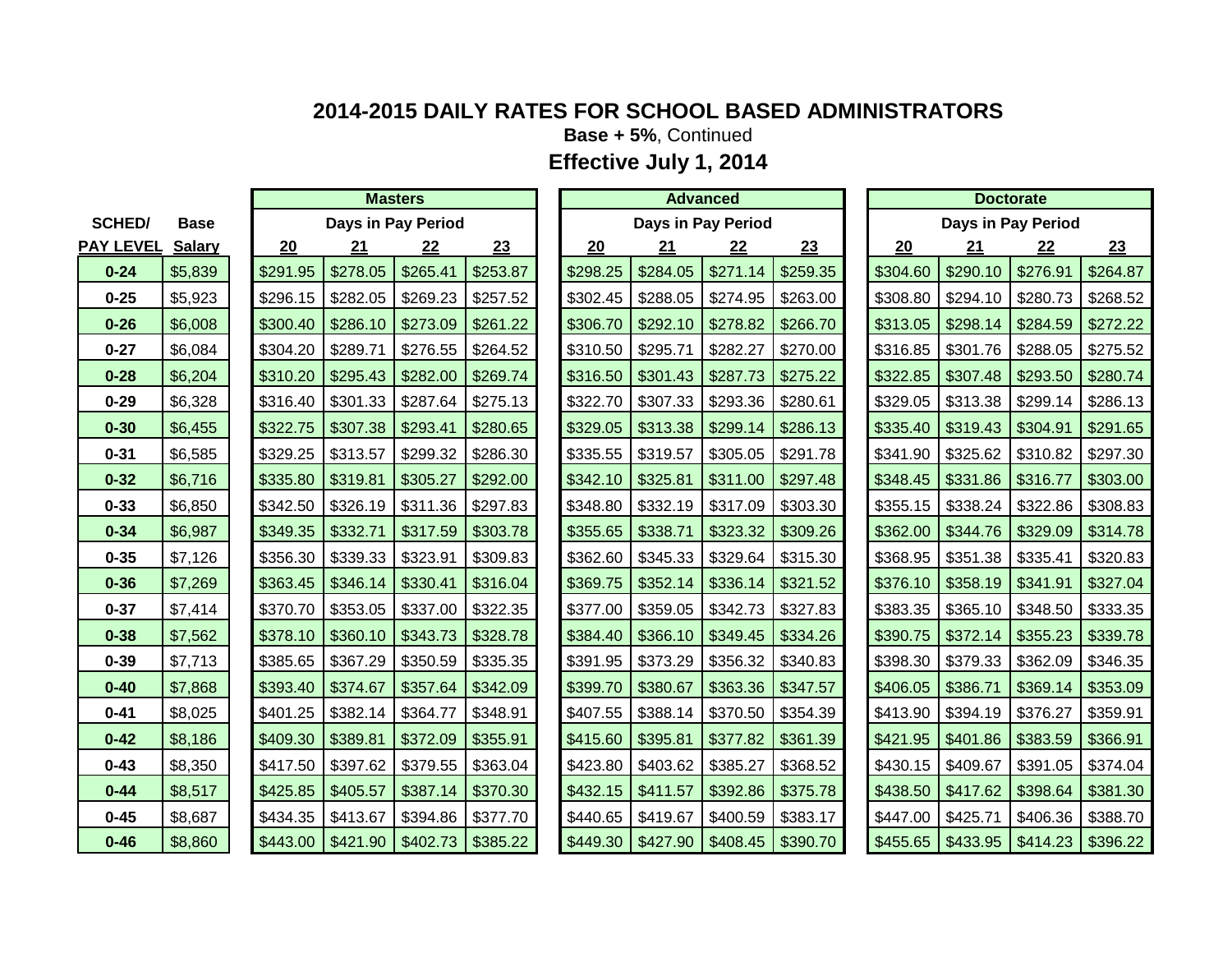**Base + 6%**

|                  |               |          |          | <b>Masters</b>     |          |          |                     | <b>Advanced</b>     |          |          |          | <b>Doctorate</b>   |          |
|------------------|---------------|----------|----------|--------------------|----------|----------|---------------------|---------------------|----------|----------|----------|--------------------|----------|
| <b>SCHED/</b>    | <b>Base</b>   |          |          | Days in Pay Period |          |          |                     | Days in Pay Period  |          |          |          | Days in Pay Period |          |
| <b>PAY LEVEL</b> | <b>Salary</b> | 20       | 21       | 22                 | 23       | 20       | 21                  | 22                  | 23       | 20       | 21       | 22                 | 23       |
| $0 - 1$          | \$4,058       | \$202.90 | \$193.24 | \$184.45           | \$176.43 | \$209.20 | \$199.24            | \$190.18            | \$181.91 | \$215.55 | \$205.29 | \$195.95           | \$187.43 |
| $0 - 2$          | \$4,216       | \$210.80 | \$200.76 | \$191.64           | \$183.30 | \$217.10 | \$206.76            | \$197.36            | \$188.78 | \$223.45 | \$212.81 | \$203.14           | \$194.30 |
| $0 - 3$          | \$4,370       | \$218.50 | \$208.10 | \$198.64           | \$190.00 | \$224.80 | \$214.10            | \$204.36            | \$195.48 | \$231.15 | \$220.14 | \$210.14           | \$201.00 |
| $0 - 4$          | \$4,494       | \$224.70 | \$214.00 | \$204.27           | \$195.39 | \$231.00 | \$220.00            | \$210.00            | \$200.87 | \$237.35 | \$226.05 | \$215.77           | \$206.39 |
| $0-5$            | \$4,582       | \$229.10 | \$218.19 | \$208.27           | \$199.22 | \$235.40 | \$224.19            | \$214.00            | \$204.70 | \$241.75 | \$230.24 | \$219.77           | \$210.22 |
| $0 - 6$          | \$4,640       | \$232.00 | \$220.95 | \$210.91           | \$201.74 | \$238.30 | \$226.95            | \$216.64            | \$207.22 | \$244.65 | \$233.00 | \$222.41           | \$212.74 |
| $0 - 7$          | \$4,700       | \$235.00 | \$223.81 | \$213.64           | \$204.35 | \$241.30 | \$229.81            | \$219.36            | \$209.83 | \$247.65 | \$235.86 | \$225.14           | \$215.35 |
| $0 - 8$          | \$4,758       | \$237.90 | \$226.57 | \$216.27           | \$206.87 | \$244.20 | \$232.57            | \$222.00            | \$212.35 | \$250.55 | \$238.62 | \$227.77           | \$217.87 |
| $0-9$            | \$4,820       | \$241.00 | \$229.52 | \$219.09           | \$209.57 | \$247.30 | \$235.52            | \$224.82            | \$215.04 | \$253.65 | \$241.57 | \$230.59           | \$220.57 |
| $0 - 10$         | \$4,882       | \$244.10 | \$232.48 | \$221.91           | \$212.26 | \$250.40 |                     | $$238.48$ $$227.64$ | \$217.74 | \$256.75 | \$244.52 | \$233.41           | \$223.26 |
| $0 - 11$         | \$4,945       | \$247.25 | \$235.48 | \$224.77           | \$215.00 | \$253.55 | $$241.48$ $$230.50$ |                     | \$220.48 | \$259.90 | \$247.52 | \$236.27           | \$226.00 |
| $0 - 12$         | \$5,010       | \$250.50 | \$238.57 | \$227.73           | \$217.83 | \$256.80 | \$244.57            | \$233.45            | \$223.30 | \$263.15 | \$250.62 | \$239.23           | \$228.83 |
| $0 - 13$         | \$5,075       | \$253.75 | \$241.67 | \$230.68           | \$220.65 | \$260.05 | \$247.67            | \$236.41            | \$226.13 | \$266.40 | \$253.71 | \$242.18           | \$231.65 |
| $0 - 14$         | \$5,142       | \$257.10 | \$244.86 | \$233.73           | \$223.57 | \$263.40 | \$250.86            | \$239.45            | \$229.04 | \$269.75 | \$256.90 | \$245.23           | \$234.57 |
| $0 - 15$         | \$5,213       | \$260.65 | \$248.24 | \$236.95           | \$226.65 | \$266.95 | \$254.24            | \$242.68            | \$232.13 | \$273.30 | \$260.29 | \$248.45           | \$237.65 |
| $0 - 16$         | \$5,282       | \$264.10 | \$251.52 | \$240.09           | \$229.65 | \$270.40 | \$257.52            | \$245.82            | \$235.13 | \$276.75 | \$263.57 | \$251.59           | \$240.65 |
| $0 - 17$         | \$5,353       | \$267.65 | \$254.90 | \$243.32           | \$232.74 | \$273.95 | \$260.90            | \$249.05            | \$238.22 | \$280.30 | \$266.95 | \$254.82           | \$243.74 |
| $0 - 18$         | \$5,426       | \$271.30 | \$258.38 | \$246.64           | \$235.91 | \$277.60 | \$264.38            | \$252.36            | \$241.39 | \$283.95 | \$270.43 | \$258.14           | \$246.91 |
| $0 - 19$         | \$5,499       | \$274.95 | \$261.86 | \$249.95           | \$239.09 | \$281.25 | \$267.86            | \$255.68            | \$244.57 | \$287.60 | \$273.90 | \$261.45           | \$250.09 |
| $0 - 20$         | \$5,579       | \$278.95 | \$265.67 | \$253.59           | \$242.57 | \$285.25 | \$271.67            | \$259.32            | \$248.04 | \$291.60 | \$277.71 | \$265.09           | \$253.57 |
| $0 - 21$         | \$5,655       | \$282.75 | \$269.29 | \$257.05           | \$245.87 | \$289.05 | \$275.29            | \$262.77            | \$251.35 | \$295.40 | \$281.33 | \$268.55           | \$256.87 |
| $0 - 22$         | \$5,734       | \$286.70 | \$273.05 | \$260.64           | \$249.30 | \$293.00 | \$279.05            | \$266.36            | \$254.78 | \$299.35 | \$285.10 | \$272.14           | \$260.30 |
| $0 - 23$         | \$5,812       | \$290.60 | \$276.76 | \$264.18           | \$252.70 | \$296.90 | $$282.76$ $$269.91$ |                     | \$258.17 | \$303.25 | \$288.81 | \$275.68           | \$263.70 |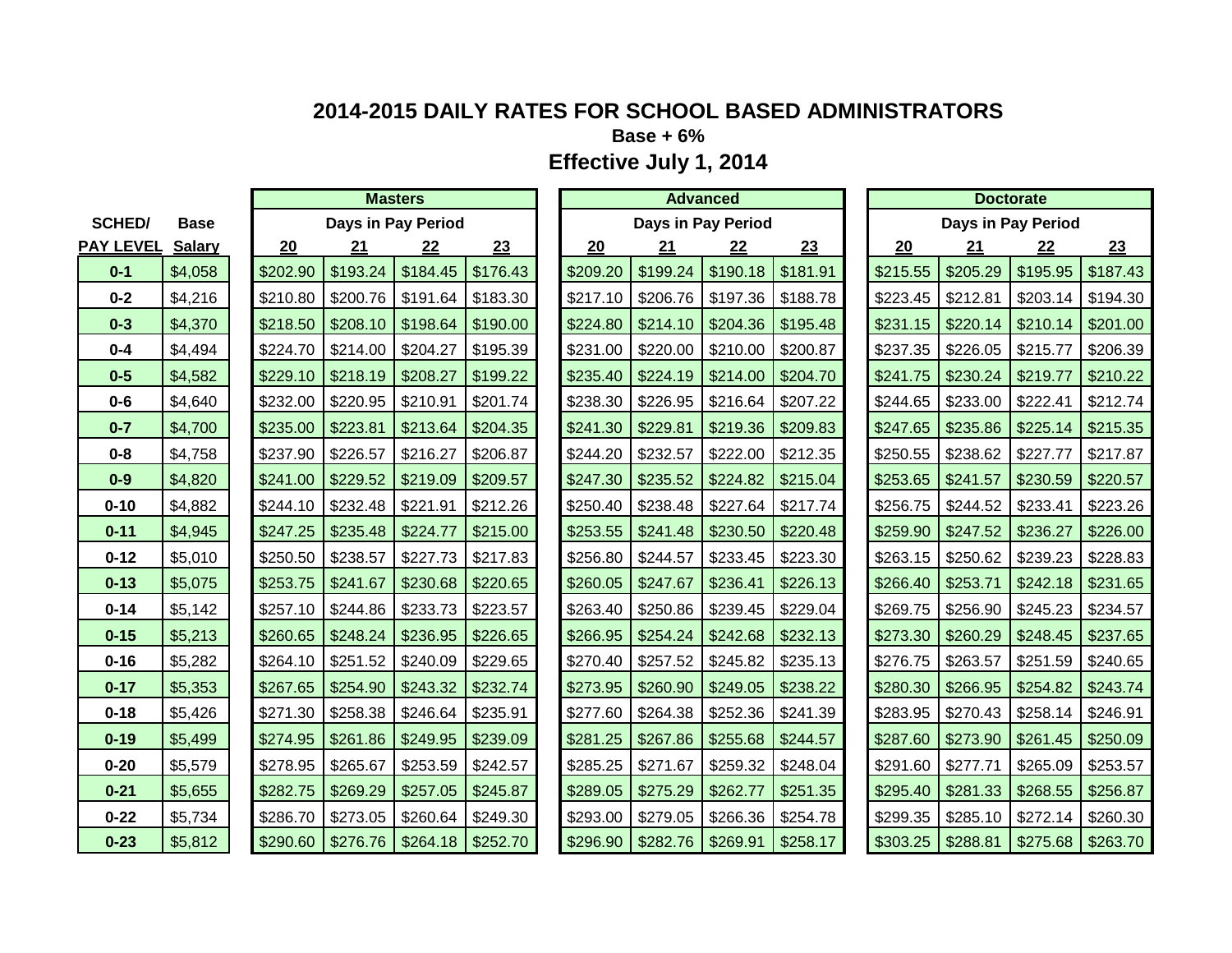**Base + 6%**, Continued

|                  |               |          |          | <b>Masters</b>     |          |          |                     | <b>Advanced</b>    |          |          |                    | <b>Doctorate</b>       |          |
|------------------|---------------|----------|----------|--------------------|----------|----------|---------------------|--------------------|----------|----------|--------------------|------------------------|----------|
| <b>SCHED/</b>    | <b>Base</b>   |          |          | Days in Pay Period |          |          |                     | Days in Pay Period |          |          | Days in Pay Period |                        |          |
| <b>PAY LEVEL</b> | <b>Salary</b> | 20       | 21       | 22                 | 23       | 20       | 21                  | 22                 | 23       | 20       | 21                 | 22                     | 23       |
| $0 - 24$         | \$5,895       | \$294.75 | \$280.71 | \$267.95           | \$256.30 | \$301.05 | \$286.71            | \$273.68           | \$261.78 | \$307.40 | \$292.76           | \$279.45               | \$267.30 |
| $0 - 25$         | \$5,979       | \$298.95 | \$284.71 | \$271.77           | \$259.96 | \$305.25 | \$290.71            | \$277.50           | \$265.43 | \$311.60 | \$296.76           | \$283.27               | \$270.96 |
| $0 - 26$         | \$6,065       | \$303.25 | \$288.81 | \$275.68           | \$263.70 | \$309.55 | \$294.81            | \$281.41           | \$269.17 | \$315.90 | \$300.86           | \$287.18               | \$274.70 |
| $0 - 27$         | \$6,142       | \$307.10 | \$292.48 | \$279.18           | \$267.04 | \$313.40 | \$298.48            | \$284.91           | \$272.52 | \$319.75 | \$304.52           | \$290.68               | \$278.04 |
| $0 - 28$         | \$6,264       | \$313.20 | \$298.29 | \$284.73           | \$272.35 | \$319.50 | \$304.29            | \$290.45           | \$277.83 | \$325.85 | \$310.33           | \$296.23               | \$283.35 |
| $0 - 29$         | \$6,389       | \$319.45 | \$304.24 | \$290.41           | \$277.78 | \$325.75 | \$310.24            | \$296.14           | \$283.26 | \$332.10 | \$316.29           | \$301.91               | \$288.78 |
| $0 - 30$         | \$6,517       | \$325.85 | \$310.33 | \$296.23           | \$283.35 | \$332.15 | \$316.33            | \$301.95           | \$288.83 | \$338.50 | \$322.38           | \$307.73               | \$294.35 |
| $0 - 31$         | \$6,647       | \$332.35 | \$316.52 | \$302.14           | \$289.00 | \$338.65 | \$322.52            | \$307.86           | \$294.48 | \$345.00 | \$328.57           | \$313.64               | \$300.00 |
| $0 - 32$         | \$6,780       | \$339.00 | \$322.86 | \$308.18           | \$294.78 | \$345.30 | \$328.86            | \$313.91           | \$300.26 | \$351.65 | \$334.90           | \$319.68               | \$305.78 |
| $0 - 33$         | \$6,915       | \$345.75 | \$329.29 | \$314.32           | \$300.65 | \$352.05 | \$335.29            | \$320.05           | \$306.13 | \$358.40 | \$341.33           | \$325.82               | \$311.65 |
| $0 - 34$         | \$7,053       | \$352.65 | \$335.86 | \$320.59           | \$306.65 | \$358.95 | \$341.86            | \$326.32           | \$312.13 | \$365.30 | \$347.90           | \$332.09               | \$317.65 |
| $0 - 35$         | \$7,194       | \$359.70 | \$342.57 | \$327.00           | \$312.78 | \$366.00 | \$348.57            | \$332.73           | \$318.26 | \$372.35 | \$354.62           | \$338.50               | \$323.78 |
| $0 - 36$         | \$7,338       | \$366.90 | \$349.43 | \$333.55           | \$319.04 | \$373.20 | \$355.43            | \$339.27           | \$324.52 | \$379.55 | \$361.48           | \$345.05               | \$330.04 |
| $0 - 37$         | \$7,485       | \$374.25 | \$356.43 | \$340.23           | \$325.43 | \$380.55 | \$362.43            | \$345.95           | \$330.91 | \$386.90 | \$368.48           | \$351.73               | \$336.43 |
| $0 - 38$         | \$7,634       | \$381.70 | \$363.52 | \$347.00           | \$331.91 | \$388.00 | \$369.52            | \$352.73           | \$337.39 | \$394.35 | \$375.57           | \$358.50               | \$342.91 |
| $0 - 39$         | \$7,787       | \$389.35 | \$370.81 | \$353.95           | \$338.57 | \$395.65 | \$376.81            | \$359.68           | \$344.04 | \$402.00 | \$382.86           | \$365.45               | \$349.57 |
| $0 - 40$         | \$7,943       | \$397.15 | \$378.24 | \$361.05           | \$345.35 | \$403.45 | \$384.24            | \$366.77           | \$350.83 | \$409.80 | \$390.29           | \$372.55               | \$356.35 |
| $0 - 41$         | \$8,102       | \$405.10 | \$385.81 | \$368.27           | \$352.26 | \$411.40 | \$391.81            | \$374.00           | \$357.74 | \$417.75 | \$397.86           | \$379.77               | \$363.26 |
| $0 - 42$         | \$8,264       | \$413.20 | \$393.52 | \$375.64           | \$359.30 | \$419.50 | \$399.52            | \$381.36           | \$364.78 | \$425.85 | \$405.57           | \$387.14               | \$370.30 |
| $0 - 43$         | \$8,429       | \$421.45 | \$401.38 | \$383.14           | \$366.48 | \$427.75 | \$407.38            | \$388.86           | \$371.96 | \$434.10 | \$413.43           | \$394.64               | \$377.48 |
| $0 - 44$         | \$8,598       | \$429.90 | \$409.43 | \$390.82           | \$373.83 | \$436.20 | \$415.43            | \$396.55           | \$379.30 | \$442.55 | \$421.48           | \$402.32               | \$384.83 |
| $0 - 45$         | \$8,769       | \$438.45 | \$417.57 | \$398.59           | \$381.26 | \$444.75 | \$423.57            | \$404.32           | \$386.74 | \$451.10 | \$429.62           | \$410.09               | \$392.26 |
| $0 - 46$         | \$8,944       | \$447.20 | \$425.90 | \$406.55           | \$388.87 | \$453.50 | $$431.90$ $$412.27$ |                    | \$394.35 | \$459.85 | \$437.95           | $\frac{1}{2}$ \$418.05 | \$399.87 |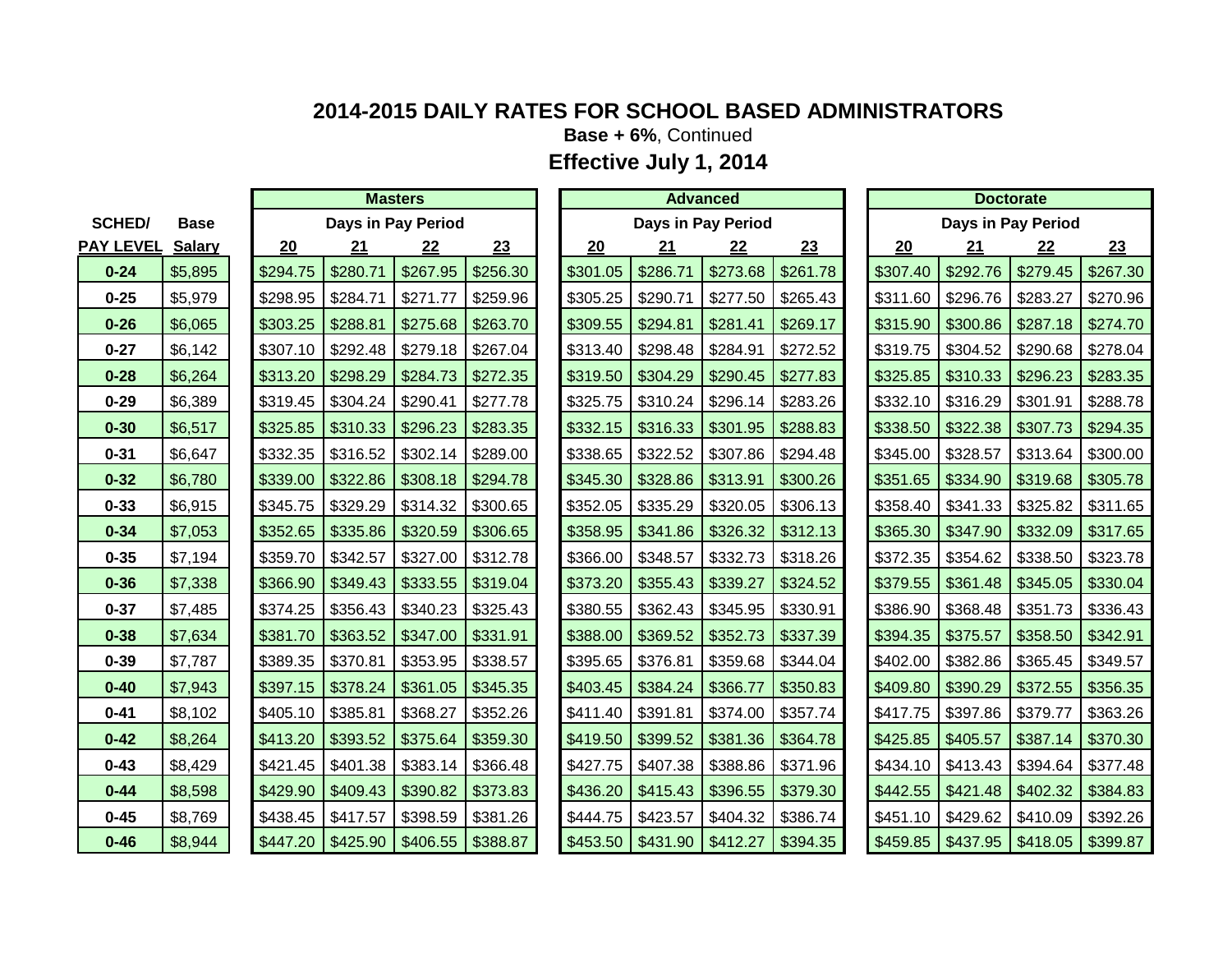# **CENTRAL OFFICE ADMINISTRATOR SALARY RANGES ASSOCIATE SUPERINTENDENTS, ASSISTANT SUPERINTENDENTS, DIRECTORS, SUPERVISORS, COORDINATORS, AND FINANCE OFFICERS**

| <b>Classification</b>           | <b>Minimum</b><br><b>Monthly Salary</b> | <b>Maximum</b><br><b>Monthly Salary</b> |
|---------------------------------|-----------------------------------------|-----------------------------------------|
| School Administrator I          | \$3,391                                 | \$6,323                                 |
| School Administrator II         | \$3,592                                 | \$6,704                                 |
| <b>School Administrator III</b> | \$3,811                                 | \$7,110                                 |
| <b>School Administrator IV</b>  | \$3,962                                 | \$7,391                                 |
| School Administrator V          | \$4,120                                 | \$7,689                                 |
| <b>School Administrator VI</b>  | \$4,368                                 | \$8,151                                 |
| <b>School Administrator VII</b> | \$4,542                                 | \$8,478                                 |

### **Effective July 1, 2014**

### **NOTES:**

- 1. Salary determinations shall be made by the local board of education within the salary range which corresponds to the School Administrator assignment.
- 2. ADD \$126 per month for an appropriate advanced license.
- 3. ADD \$253 per month for an appropriate advanced license and an earned doctorate.
- 4. The range maximums do not include advanced (\$126) or doctoral (\$253) monthly supplements.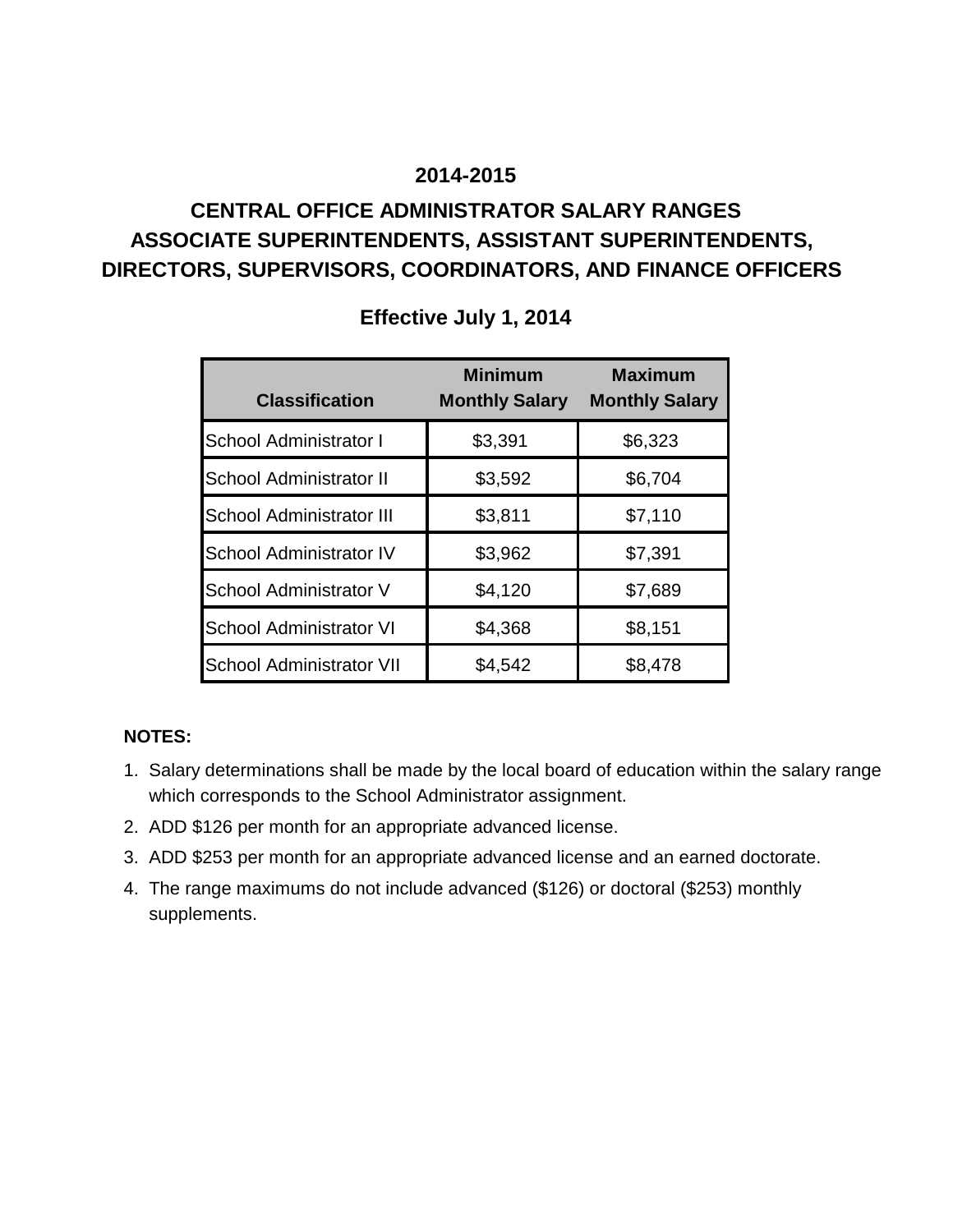# **SUPERINTENDENT SALARY RANGES 2014-2015**

| <b>Classification</b>                        | <b>Minimum</b><br><b>Monthly Salary</b> | <b>Maximum</b><br><b>Monthly Salary</b> |
|----------------------------------------------|-----------------------------------------|-----------------------------------------|
| Superintendent I<br>(Up to 2,500 ADM)        | \$4,819                                 | \$8,991                                 |
| Superintendent II<br>$(2,501 - 5,000$ ADM)   | \$5,113                                 | \$9,532                                 |
| Superintendent III<br>$(5,001 - 10,000$ ADM) | \$5,422                                 | \$10,109                                |
| Superintendent IV<br>$(10,001 - 25,000$ ADM) | \$5,752                                 | \$10,721                                |
| Superintendent V<br>(Over 25,000 ADM)        | \$6,102                                 | \$11,372                                |

# **Effective July 1, 2014**

### **NOTES:**

- 1. Salary Assignment: Superintendents are paid within salary ranges determined by the ADM of the local education agency (LEA) to which they are assigned. ADM is based on the higher of the best one of the first two months projected ADM, or the best one of the first two months prior year actual ADM. Placement within the ADM salary ranges is determined by the local board of education.
- 2. ADD \$126 per month for an advanced superintendent's certificate (AS).
- 3. ADD \$253 per month for an advanced superintendent's certificate based on an earned doctorate degree (DAS).
- 4. The range maximums do not include advanced (\$126) or doctoral (\$253) monthly supplements.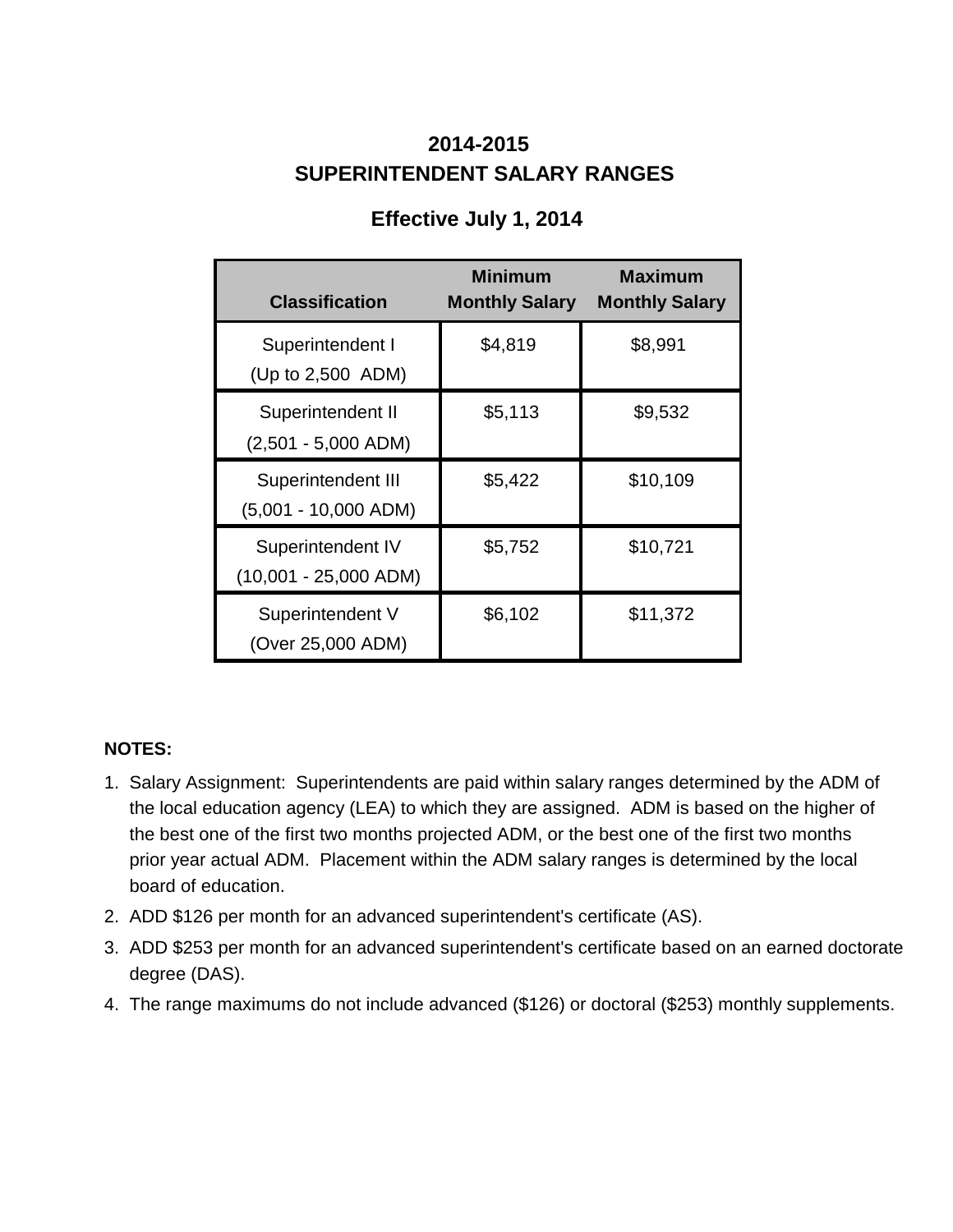# **Public School Employees**

|              |                | <b>Monthly Amounts</b> |  |
|--------------|----------------|------------------------|--|
| <u>Grade</u> | <u>Minimum</u> | <u>Maximum</u>         |  |
| 50           | 1,898.40       | 2,576.32               |  |
| 51           | 1,898.40       | 2,704.24               |  |
| 52           | 1,898.40       | 2,751.62               |  |
| 53           | 1,898.40       | 2,841.41               |  |
| 54           | 1,898.40       | 2,938.43               |  |
| 55           | 1,916.76       | 3,034.28               |  |
| 56           | 1,977.18       | 3,143.20               |  |
| 57           | 2,015.49       | 3,258.10               |  |
| 58           | 2,053.80       | 3,375.77               |  |
| 59           | 2,121.62       | 3,499.48               |  |
| 60           | 2,192.23       | 3,633.63               |  |
| 61           | 2,269.02       | 3,771.93               |  |
| 62           | 2,344.71       | 3,911.91               |  |
| 63           | 2,426.51       | 4,060.42               |  |
| 64           | 2,509.60       | 4,220.95               |  |
| 65           | 2,596.77       | 4,394.77               |  |
| 66           | 2,691.15       | 4,572.84               |  |
| 67           | 2,793.02       | 4,752.01               |  |
| 68           | 2,895.27       | 4,965.99               |  |
| 69           | 3,003.44       | 5,184.59               |  |
| 70           | 3,123.27       | 5,417.28               |  |
| 71           | 3,241.52       | 5,657.92               |  |
| 72           | 3,363.75       | 5,912.87               |  |
| 73           | 3,493.48       | 6,184.75               |  |
| 74           | 3,640.54       | 6,474.21               |  |
| 75           | 3,798.56       | 6,773.15               |  |
| 76           | 3,957.62       | 7,088.00               |  |
| 77           | 4,136.55       | 7,417.02               |  |
| 78           | 4,321.34       | 7,766.47               |  |
| 79           | 4,520.34       | 8,131.93               |  |
| 80           | 4,724.57       | 8,510.10               |  |
| 81           | 4,941.02       | 8,908.58               |  |
| 82           | 5,160.48       | 9,335.63               |  |
| 83           | 5,404.09       | 9,788.08               |  |
| 84           | 5,655.54       | 10,257.76              |  |
| 85           | 5,918.07       | 10,748.13              |  |
| 86           | 6,191.44       | 11,265.48              |  |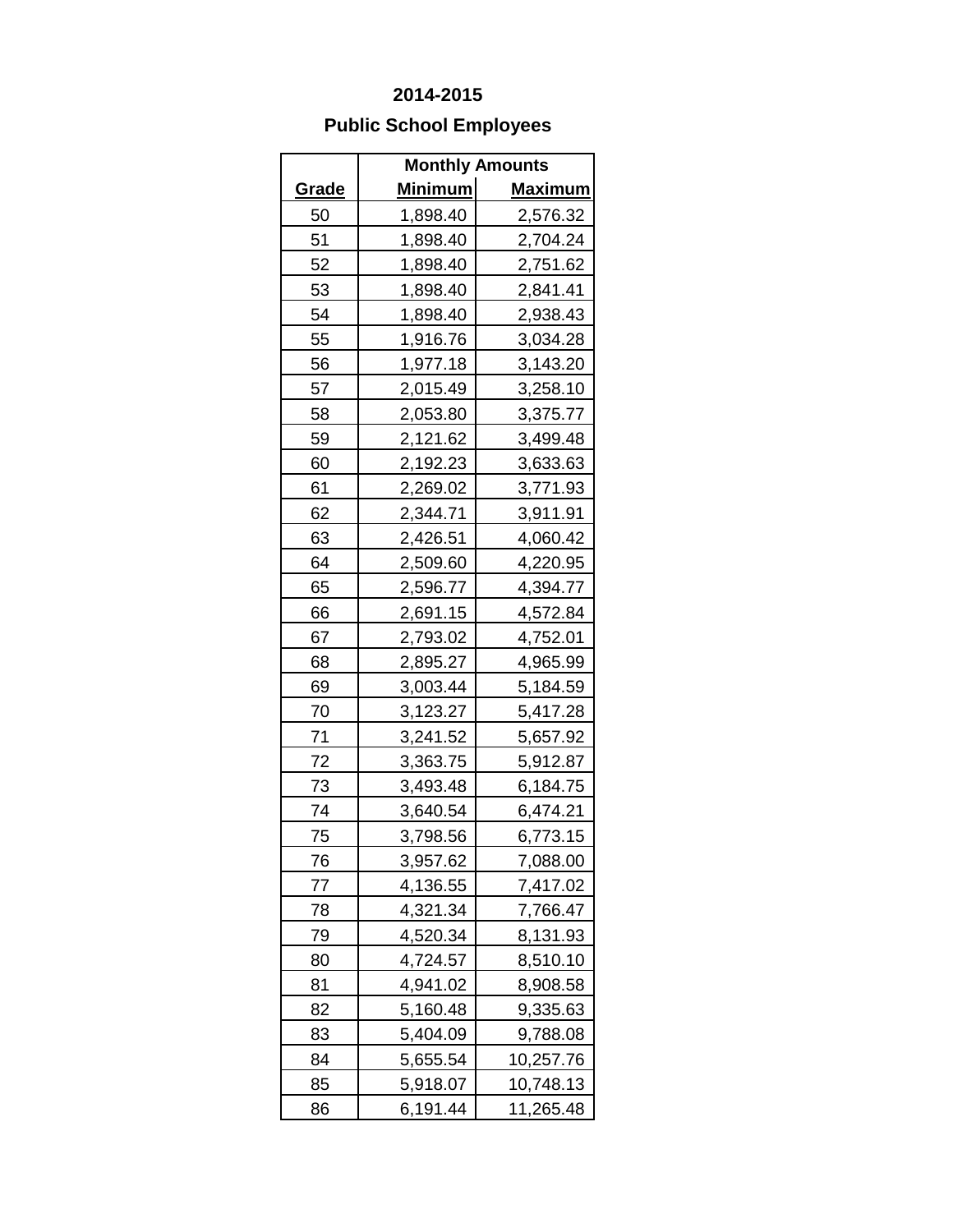## **Child Nutrition Personnel**

### **Salary Ranges**

|                                         | Salary |
|-----------------------------------------|--------|
| <b>Classification</b>                   | Grade  |
| <b>Child Nutrition Assistant</b>        |        |
| ı                                       | 50     |
| Н                                       | 52     |
| Ш                                       | 54     |
| IV                                      | 55     |
| <b>Child Nutrition Manager</b>          |        |
| I                                       | 55     |
| Ш                                       | 56     |
| Ш                                       | 57     |
| IV                                      | 58     |
| <b>Child Nutrition Supervisor &amp;</b> |        |
| <b>Child Nutrition Director I</b>       |        |
| ı                                       | 61     |
| Ш                                       | 64     |
| Ш                                       | 68     |
| IV                                      | 72     |
| <b>Child Nutrition Director II</b>      |        |
| (Bachelor's Degree)                     |        |
| Ш                                       | N/A    |
| IV                                      | N/A    |
| <b>Child Nutrition Director II</b>      |        |
| (Advanced Degree)                       | N/A    |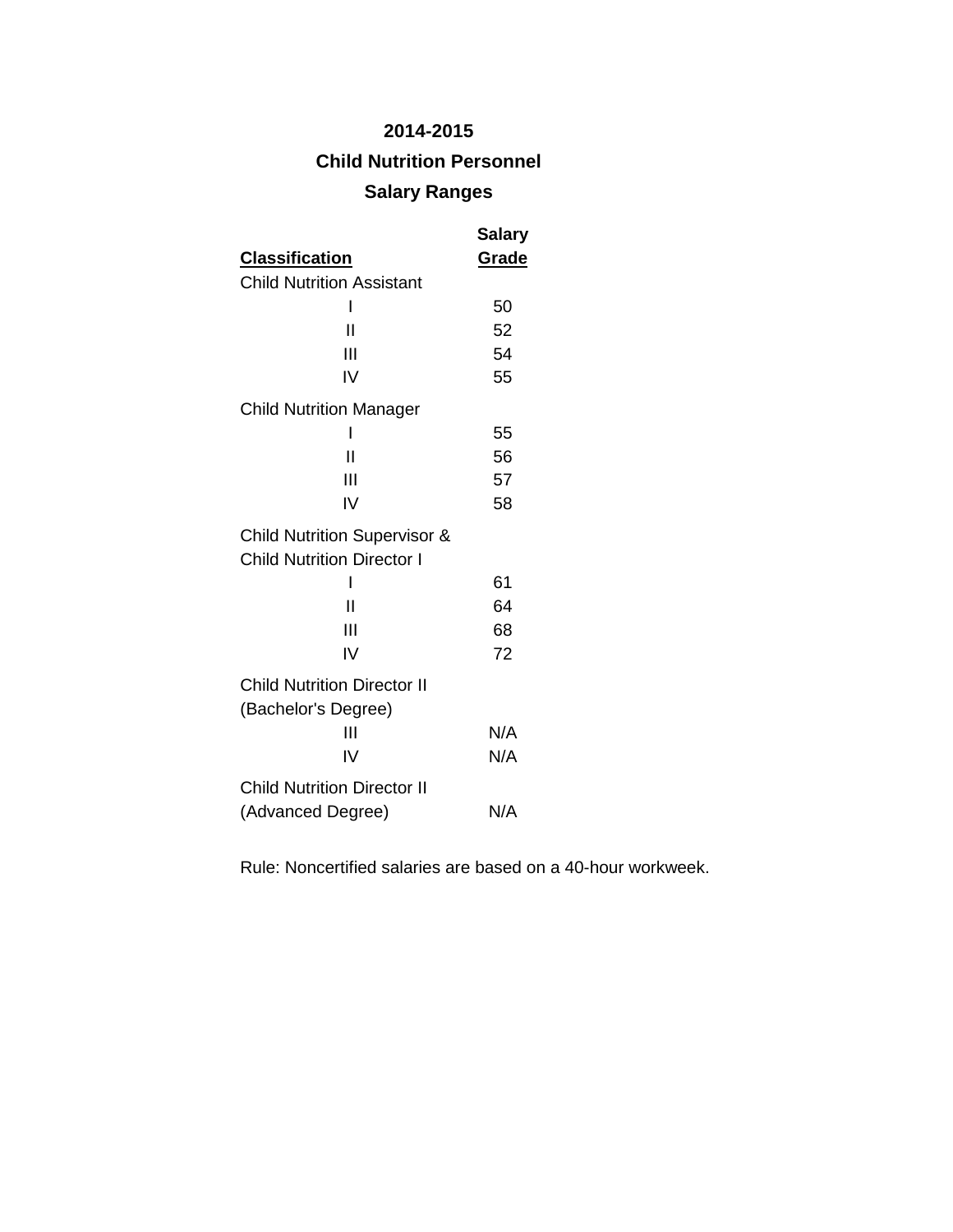# **2014-2015 Curriculum Support Personnel Salary Ranges**

| <b>Classification</b>                      | <b>Salary</b><br>Grade |
|--------------------------------------------|------------------------|
| <b>Braillist</b>                           | 59                     |
| <b>Educational Interpreter I</b>           | 62                     |
| <b>Educational Interpreter II</b>          | 64                     |
| Exceptional Children Data Manager          | 63                     |
| Occupational Therapist                     | 78                     |
| Occupational Therapist Assistant           | 67                     |
| <b>Orientation and Mobility Specialist</b> | 68                     |
| <b>Parent Counselor-Trainer</b>            | 63                     |
| <b>Physical Therapist</b>                  | 78                     |
| <b>Physical Therapist Assistant</b>        | 67                     |
| School Health Assistant                    | 52                     |
| School Nurse (Not Holding)                 | 68                     |
| Speech-Language Pathology Assistant        | 64                     |
| <b>Teacher Assistant</b>                   | 56                     |
| Technology Assistant                       | 61                     |
| <b>Therapeutic Recreation Specialist</b>   | 67                     |
| <b>Vocational Technical Assistant</b>      | 54                     |

Rule: Noncertified salaries are based on a 40-hour workweek.

Exception: Local boards of education set the standard workweek (not to exceed 40 hours) for teacher assistants.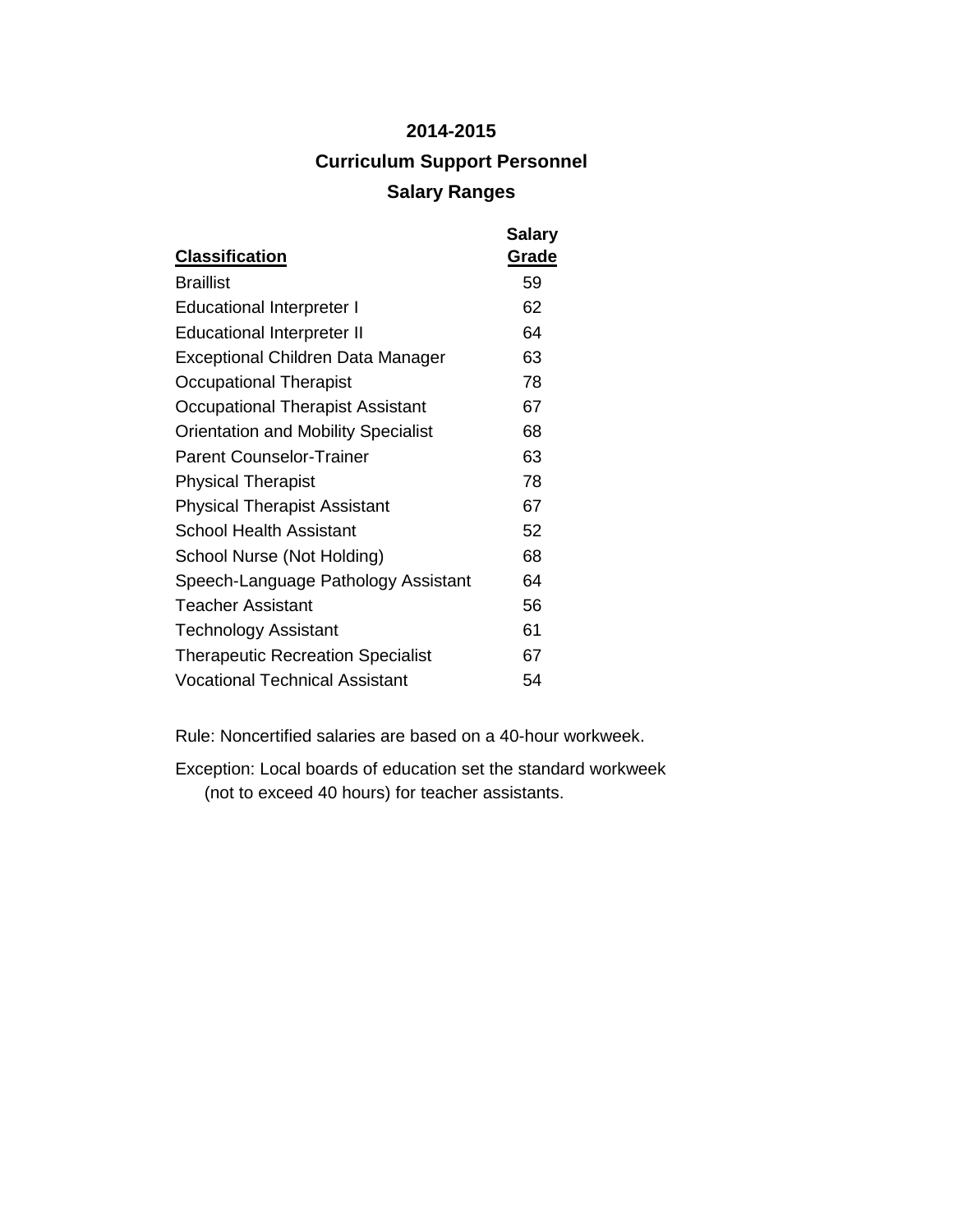### **Maintenance Personnel**

### **Salary Ranges**

| <b>Classification</b>                            | <b>Salary</b><br>Grade |
|--------------------------------------------------|------------------------|
| <b>Cabinet Maker</b>                             | 61                     |
| Carpenter I                                      | 57                     |
| Carpenter II                                     | 61                     |
| <b>Carpentry Crew Leader</b>                     | 63                     |
| <b>Carpenter Supervisor</b>                      | 65                     |
| Custodian I                                      | 50                     |
| Custodian II                                     | 51                     |
| <b>Custodian Crew Leader</b>                     | 52                     |
|                                                  | 56                     |
| <b>Custodian Supervisor I</b>                    | 58                     |
| <b>Custodian Supervisor II</b>                   | 60                     |
| <b>Custodian Supervisor III</b><br>Electrician I | 59                     |
| <b>Electrician II</b>                            |                        |
|                                                  | 63                     |
| <b>Electrician Crew Leader</b>                   | 64                     |
| <b>Electrician Supervisor I</b>                  | 66                     |
| <b>Electrician Supervisor II</b>                 | 68                     |
| <b>Electronic Technician I</b>                   | 64                     |
| <b>Electronic Technician II</b>                  | 67                     |
| <b>Floor Maintenance Assistant I</b>             | 53                     |
| <b>Floor Maintenance Assistant II</b>            | 55                     |
| <b>Floor Maintenance Crew Leader</b>             | 56                     |
| <b>Floor Maintenance Supervisor</b>              | 62                     |
| Glazier                                          | 60                     |
| Grounds Keeper I                                 | 56                     |
| Grounds Keeper II                                | 58                     |
| <b>Grounds Crew Leader</b>                       | 59                     |
| <b>Grounds Supervisor I</b>                      | 63                     |
| <b>Grounds Supervisor II</b>                     | 65                     |
| <b>HVAC Mechanic I</b>                           | 65                     |
| <b>HVAC Mechanic II</b>                          | 67                     |
| <b>HVAC Supervisor</b>                           | 69                     |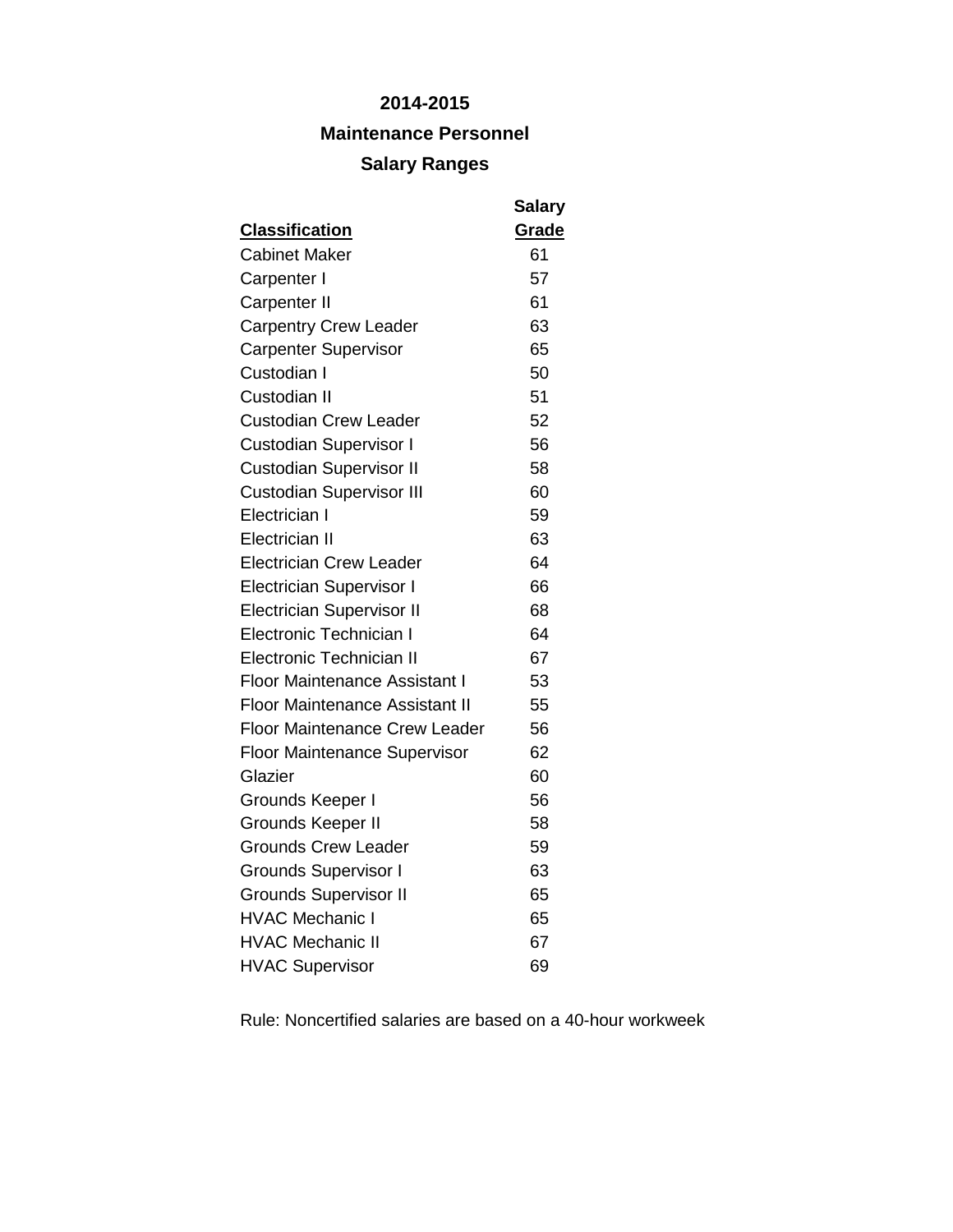# **Maintenance Personnel, cont.**

# **Salary Ranges**

|                                       | Salary |
|---------------------------------------|--------|
| <u>Classification</u>                 | Grade  |
| Laborer                               | 50     |
| Locksmith                             | 62     |
| <b>Machine Operator</b>               | 57     |
| Maintenance Supervisor/Director       |        |
| ı                                     | 65     |
| $\mathsf{I}$                          | 66     |
| Ш                                     | 68     |
| IV                                    | 70     |
| V                                     | 70     |
| VI                                    | 72     |
| VII                                   | 74     |
| VIII                                  | 76     |
| IX                                    | 77     |
| X                                     | 78     |
| Mason                                 | 63     |
| Painter I                             | 59     |
| Painter II                            | 61     |
| <b>Painter Crew Leader</b>            | 62     |
| Plasterer I                           | 63     |
| <b>Plasterer Crew Leader</b>          | 65     |
| Plumber I                             | 59     |
| Plumber II                            | 63     |
| <b>Plumber Crew Leader</b>            | 64     |
| <b>Refrigeration Mechanic</b>         | 61     |
| Roofer                                | 61     |
| Warehouse Manager I                   | 61     |
| Warehouse Manager II                  | 63     |
| Waste Water Plant Operator I          | 57     |
| Waste Water Plant Operator II         | 62     |
| <b>Waste Water Plant Operator III</b> | 70     |
| Welder I                              | 61     |
| Welder II                             | 63     |
| <b>Welder Crew Leader</b>             | 65     |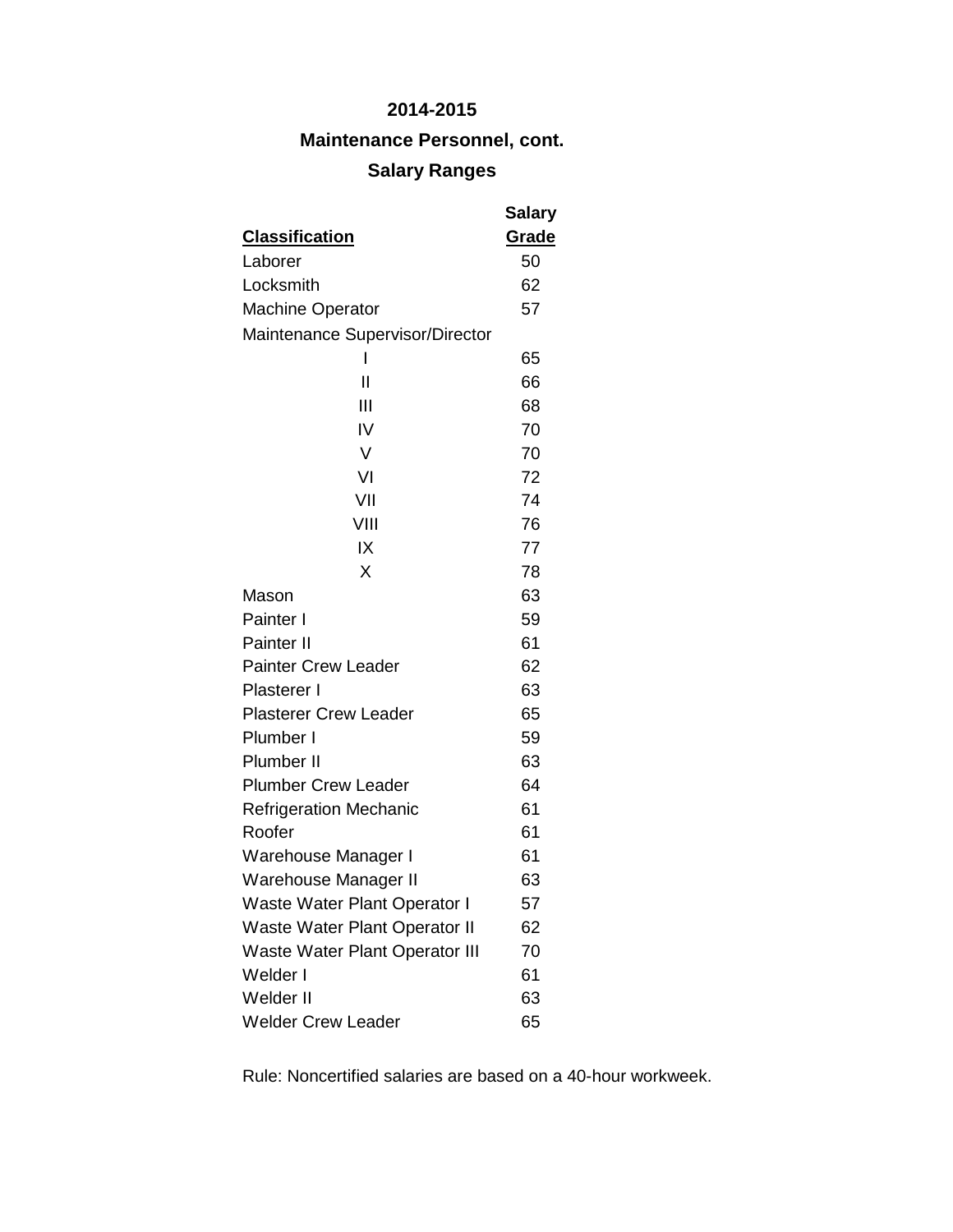# **2014-2015 Office Support Personnel Salary Ranges**

| <b>Classification</b>                            | <b>Salary</b><br>Grade |
|--------------------------------------------------|------------------------|
|                                                  |                        |
| <b>Distance Learning Instructional Assistant</b> | 54                     |
| Local Area Network (LAN) Engineer                | 74                     |
| Office Support I                                 | 55                     |
| <b>Office Support II</b>                         | 57                     |
| <b>Office Support III</b>                        | 59                     |
| <b>Office Support IV</b>                         | 61                     |
| Office Support V                                 | 63                     |
| <b>Student Information Data Manager I</b>        | 61                     |
| <b>Student Information Data Manager II</b>       | 63                     |
| Technology Technician I                          | 64                     |
| Technology Technician II                         | 68                     |
| <b>Technology Technician III</b>                 | 72                     |
| Wide Area Network (WAN) Engineer                 | 76                     |